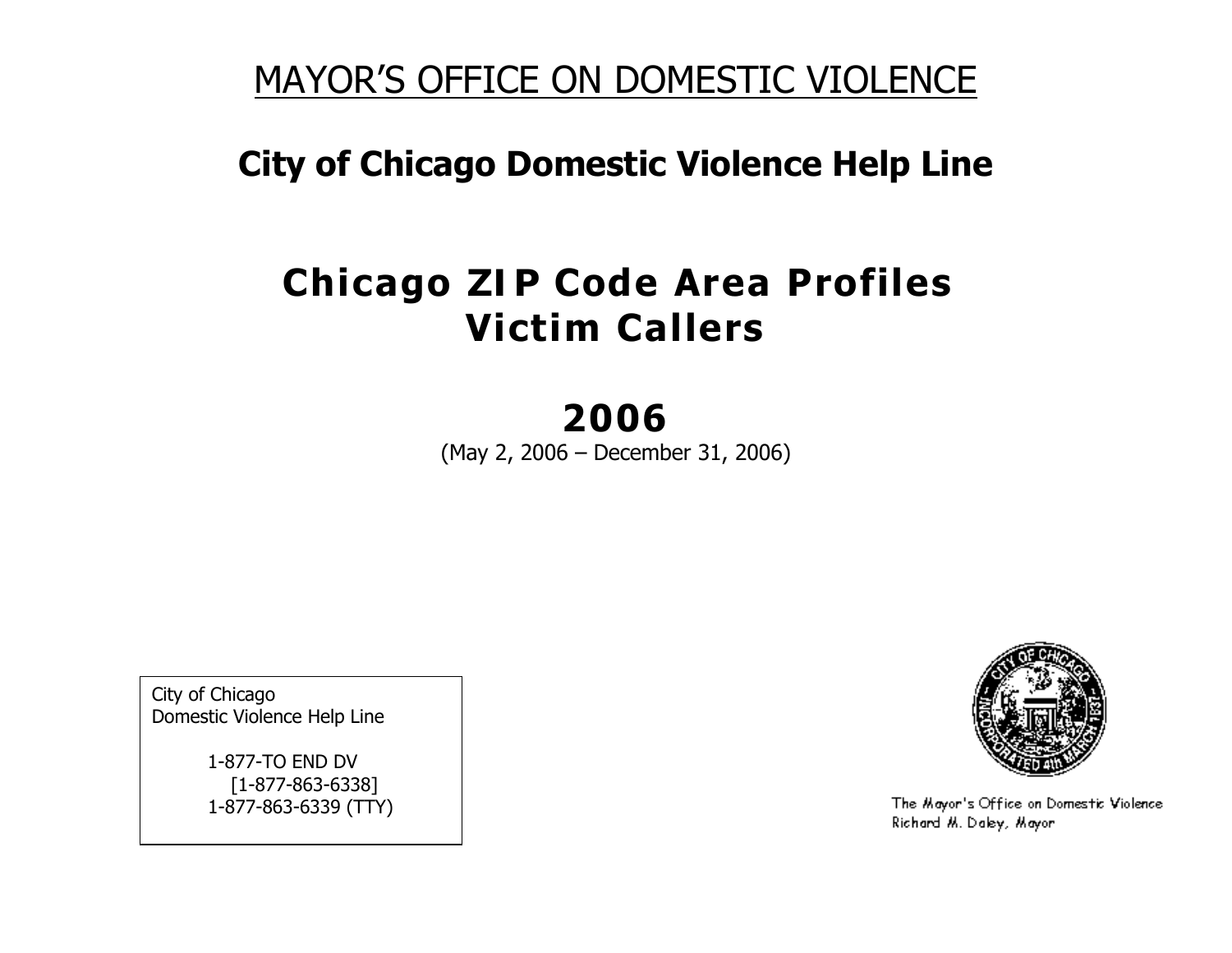## MAYOR'S OFFICE ON DOMESTIC VIOLENCE

Leslie Landis **Director** 

City of Chicago, Mayor's Office on Domestic Violence 333 South State Street DePaul Center Suite 550 Chicago, Illinois 60604 (312) 747-9972 (312) 745-3399 fax

# City of Chicago Domestic Violence Help Line

Gwyn Roland **Director** 

City of Chicago Domestic Violence Help Line Chicago Metropolitan Battered Women's Network

The City Of Chicago Domestic Violence Help Line is a collaboration of the City of Chicago, Mayor's Office On Domestic Violence and the Chicago Metropolitan Battered Women's Network.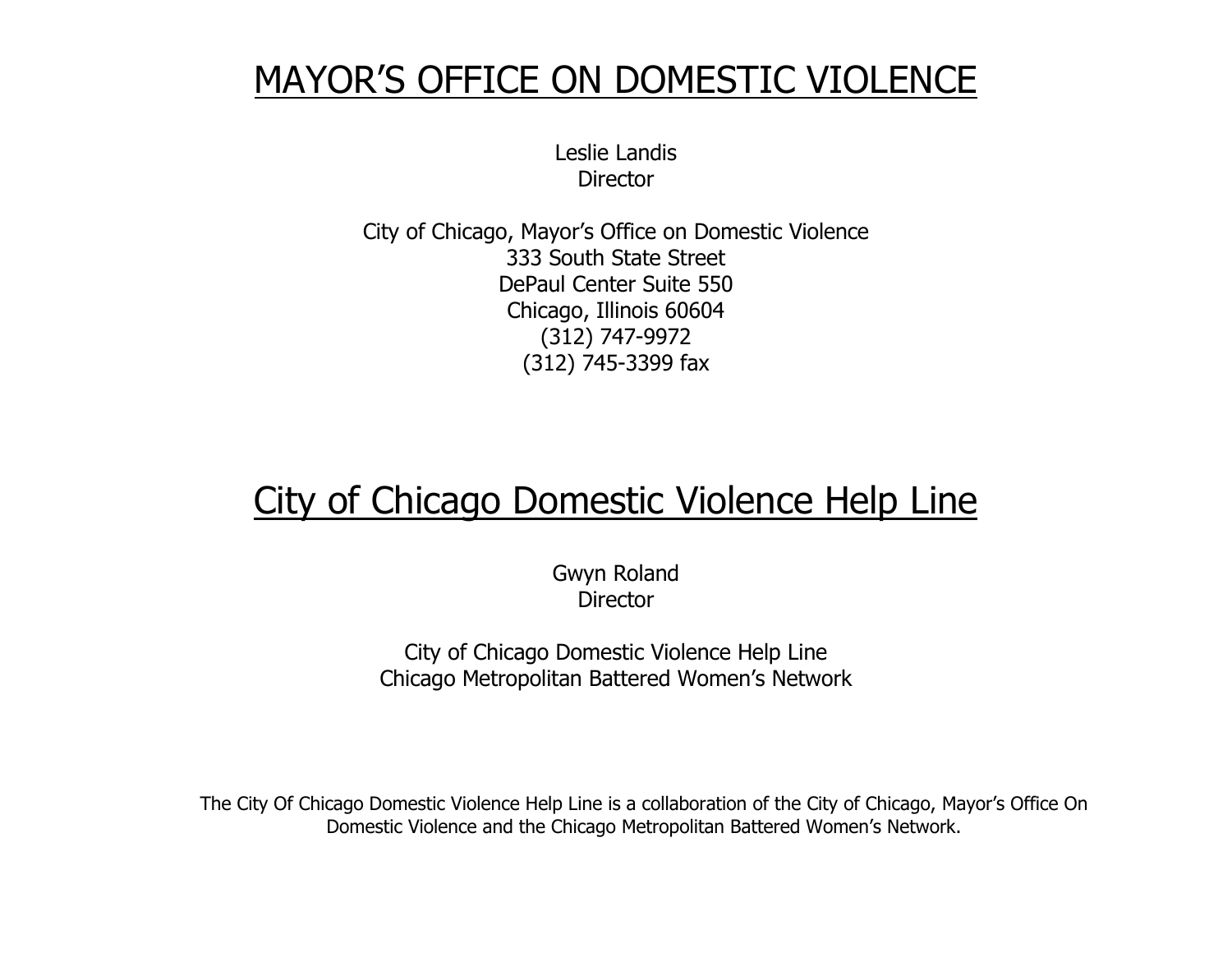City of Chicago Domestic Violence Help Line

## Chicago ZIP Code Area Profiles Victim Callers

2006 (May 2, 2006-December 31, 2006)

Prepared by:

Ebony M. Dill, Ph.D. Coordinator of Research and Evaluation, City of Chicago Mayor's Office on Domestic Violence

This project was supported by Grant # 2005-VA-GX-0039, awarded by the Office for Victims of Crime, Office of Justice Programs, U.S. Department of Justice, through the Illinois Criminal Justice Information Authority. Points of view or opinions contained within this document are those of the author and do not necessarily represent the official position or policies of the U.S. Department of Justice, or the Illinois Criminal Justice Information Authority.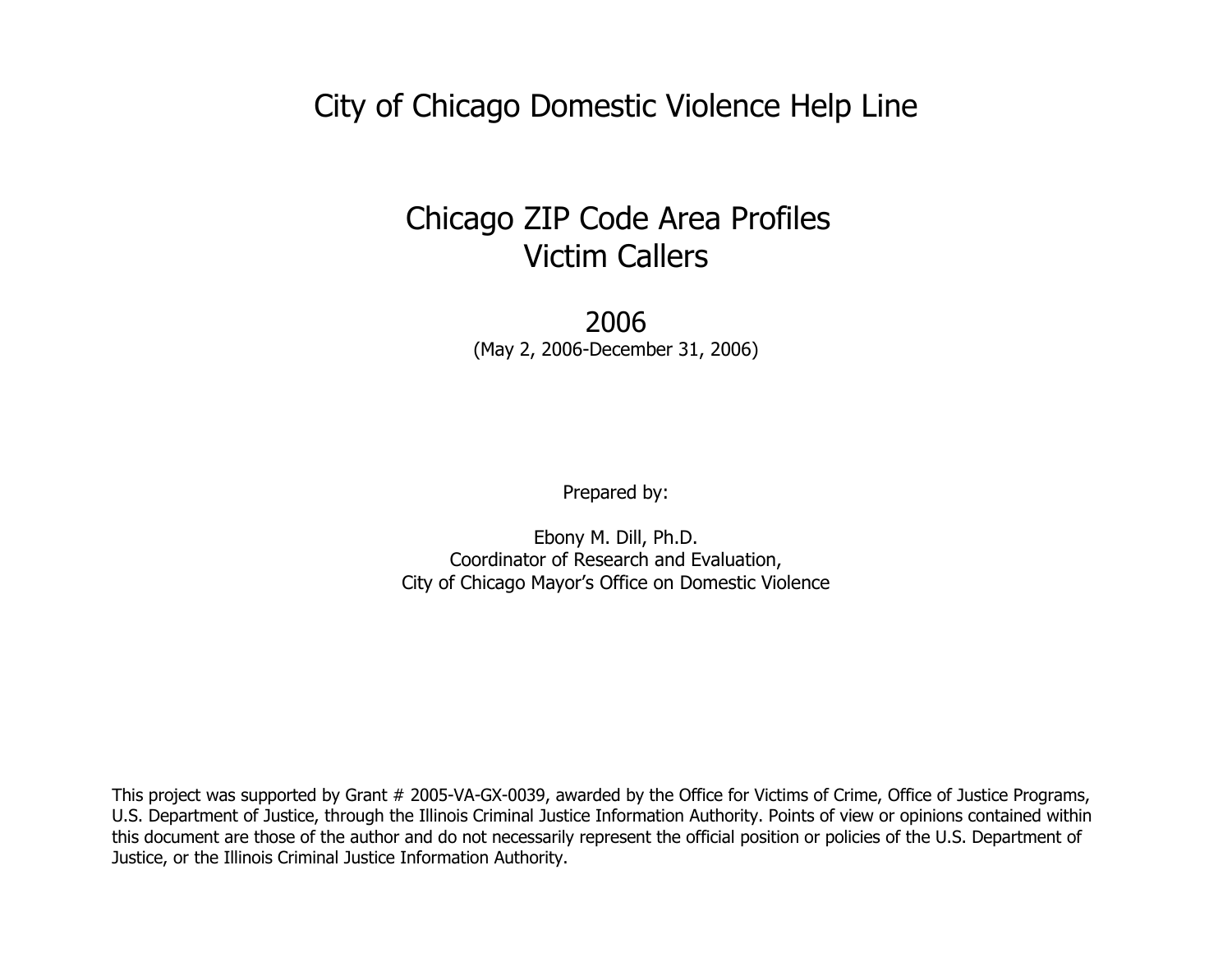### INTRODUCTION

#### CITY OF CHICAGO DOMESTIC VIOLENCE HELP LINE

<span id="page-3-0"></span>The City of Chicago Domestic Violence Help Line is a toll-free, telephone service that functions as a clearinghouse to domestic violence services in the metropolitan Chicago area. The Help Line operates 24-hours a day, 7 days a week. The service is confidential and multi-lingual. Established in 1998, the City of Chicago, Mayor's Office on Domestic Violence contracts with the Chicago Metropolitan Battered Women's Network to staff the Help Line. Callers to the Help Line are provided with general domestic violence information, referrals to appropriate domestic violence services, and a three-way phone linkage between the caller and the domestic violence provider agency. Trained domestic violence advocates called VIRAs (Victim Information and Referral Advocates) provide victims with immediate information about their options, information on safety planning, and referrals to community based providers including shelters, counseling services, legal advocacy services, and civil legal services. Diverse language needs are met by English and bi-lingual, bi-cultural Spanish speaking VIRAs. VIRAs can access translators via a Language Line to respond to over 140 other language needs. A TTY is available for speech and hearing impaired callers. The Help Line operates on two centralized databases. The first database allows VIRAs to record case specific information about a victim (not victim identifying information) that includes demographic information and service need information. The caller is provided with a unique call ID number to refer to during subsequent calls to the Help Line. The second is <sup>a</sup> searchable database of domestic violence service provider programs in the Chicago metropolitan area. Callers are matched to services based on the ZIP code provided by the caller and their identified service need.

#### HELP LINE SERVICE ENHANCEMENTS

In efforts to better serve callers to the City of Chicago Domestic Violence Help Line, several enhancements are being made to the Help Line information databases. Following these planned enhancements, VIRAs will be able to record information and service needs for multiple victims in the same household, to record county designations for each caller, and to connect victim callers with service providers across the city and statewide. These enhancements are occurring in multiple phases between 2006 and 2008. Specific and notable changes will be highlighted when changes to standard reporting items occur or new items are introduced. This report covers the period May 2, 2006 to December 31, 2006 and follows the first set of enhancements to the Help Line information databases.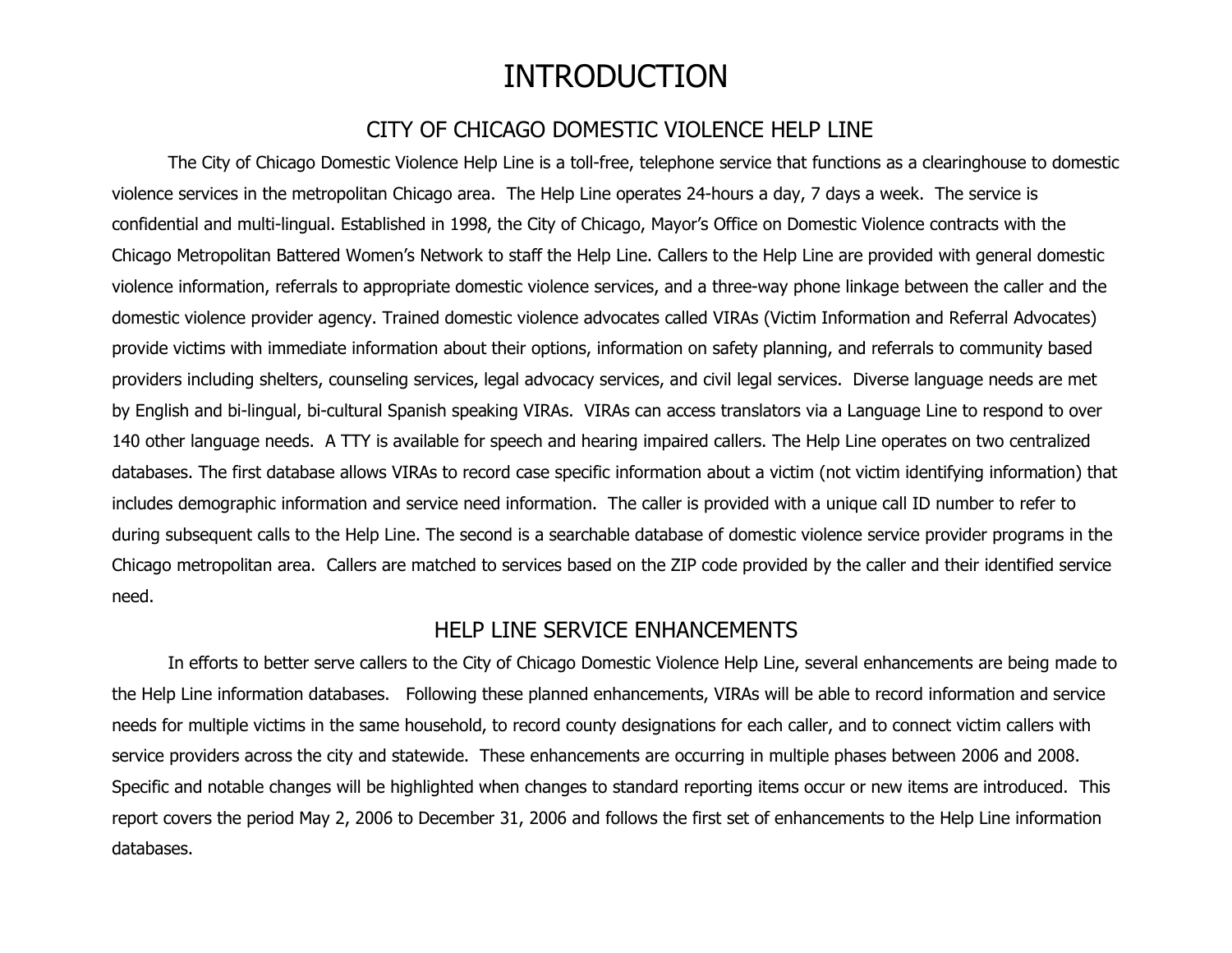#### CHICAGO ZIP CODE AREA PROFILES

<span id="page-4-0"></span>Chicago ZIP Code Area Profiles 2006 ( $2^{nd}$  installment<sup>1</sup>) is the fifth annual profile report of the characteristics and service needs of victim callers to the City of Chicago's Domestic Violence Help Line. Data for this report were obtained from the City of Chicago Domestic Violence Help Line databases for May 2, 2006 through December 31, 2006. During this period, the Help Line answered approximately 13,578 calls from persons in and around the Chicago area. Calls are classified as domestic violence related, nondomestic violence related, or administrative calls (e.g., hang-ups, wrong numbers). Domestic violence related calls represented about 75% of all calls to the helpline. The remaining calls were categorized as non-DV or "bad calls." Victims of domestic violence – who received full support - represented 45% (4512) of all domestic violence callers to the Help Line between May 2, 2006 and December 31, 1969.

Descriptive information about the victim caller and their abuser are detailed in this report. Counts, percentages, and/or indicators of central tendency [mean or median] were used to describe the victim caller's age, gender, race, parenthood, number of children, call language, service need, referral source, relationship to abuser, and same gender relationship. Population data, obtained from the 2000 Census, and the number of domestic violence service providers were also included in relevant sections. Victim callers requested information and/or referrals for services that included shelter, counseling, legal services, etc. ZIP codes were used to describe victim home location and to connect them with appropriate service locations. This report provides information for 3,318 domestic violence victim callers, who provided <sup>a</sup> Chicago area ZIP code.

Summaries of victim characteristics and service needs are organized at 3 levels: citywide, by sector (North, South, Central), and by individual Chicago ZIP codes within sector. It is hoped that this report will increase awareness of victim's characteristics and service needs and will be used to support decision-making within communities and across the city. It is easily reproducible – in whole or in part – and should be shared. However, take note, data in this report reflect domestic violence victim's use of the City of Chicago Domestic Violence Help Line and is not an indicator of the prevalence or incidence of domestic violence in Chicago. The numbers reported in this report will be significantly lower than the actual number of victims of domestic violence in Chicago because many victims do not contact other persons about their situations

> A variety of reports are produced from the City of Chicago Domestic Violence Help Line data. We invite you to peruse these reports on our website: http://www.cityofchicago.org/domesticviolence.

<sup>&</sup>lt;sup>1</sup> The 1<sup>st</sup> installment captured characteristics and needs prior to modifications of the help line information databases and covered January 1, 2006 to May 2, 2006.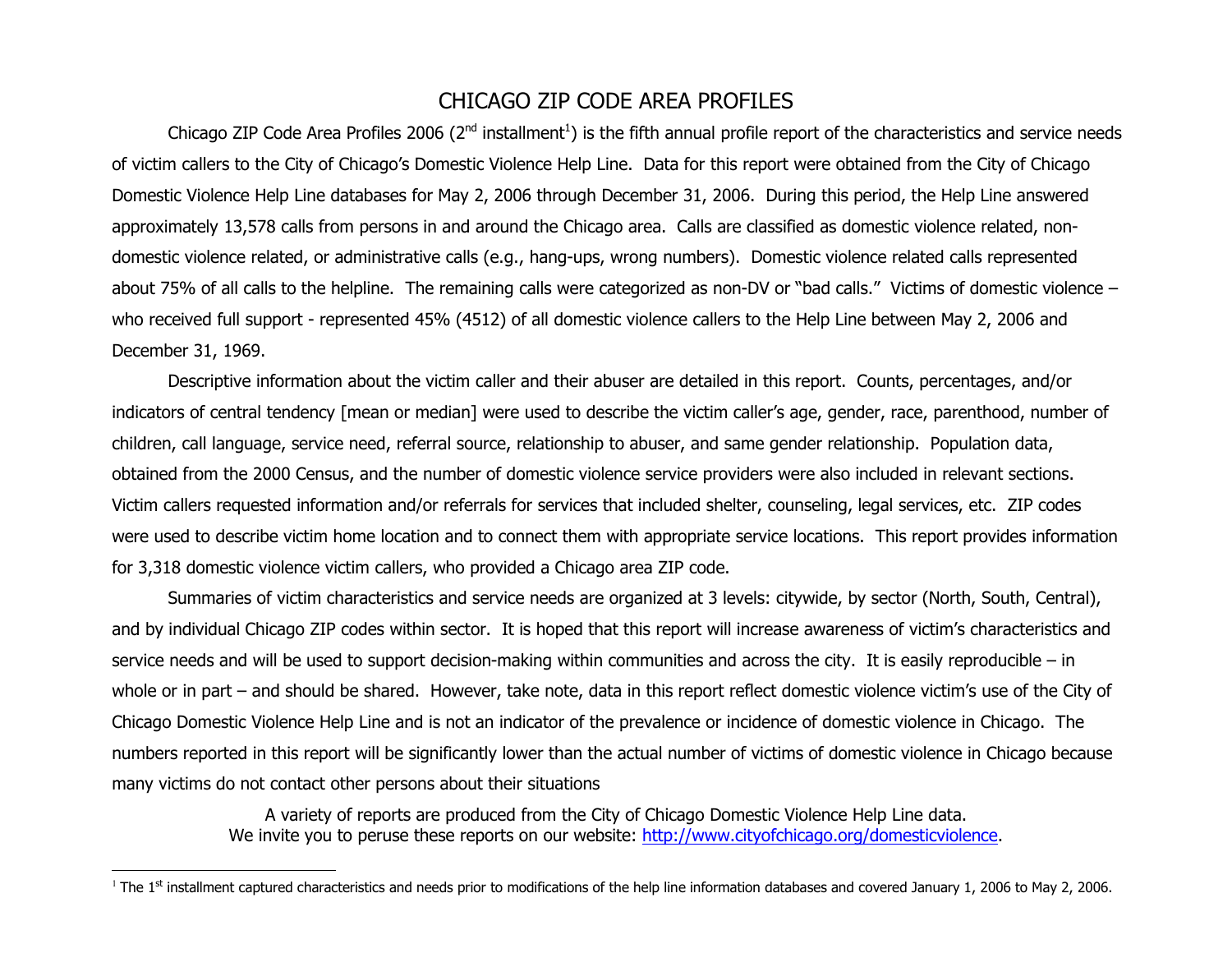## CONTENTS

| City of Chicago Domestic Violence Help Line                             |           |
|-------------------------------------------------------------------------|-----------|
| <b>Help Line Service Enhancements</b><br>Chicago ZIP Code Area Profiles |           |
|                                                                         |           |
|                                                                         | 8         |
| Map: Chicago ZIP code area                                              |           |
|                                                                         | <b>10</b> |
|                                                                         | 11        |
| Map: North Sector                                                       |           |
| <b>Victim Callers Profiles</b>                                          |           |
|                                                                         | 13        |
| Map: Central Sector                                                     |           |
| <b>Victim Callers Profiles</b>                                          |           |
|                                                                         | 15        |
| Map: South Sector<br><b>Victim Callers Profiles</b>                     |           |
|                                                                         | 17        |
|                                                                         |           |
|                                                                         | 18        |
| <b>Victim Callers Profile Summaries</b>                                 |           |
|                                                                         | 23        |
| <b>Victim Callers Profile Summaries</b>                                 |           |
| <b>Victim Callers Profile Summaries</b>                                 | 28        |
|                                                                         | 32        |
|                                                                         |           |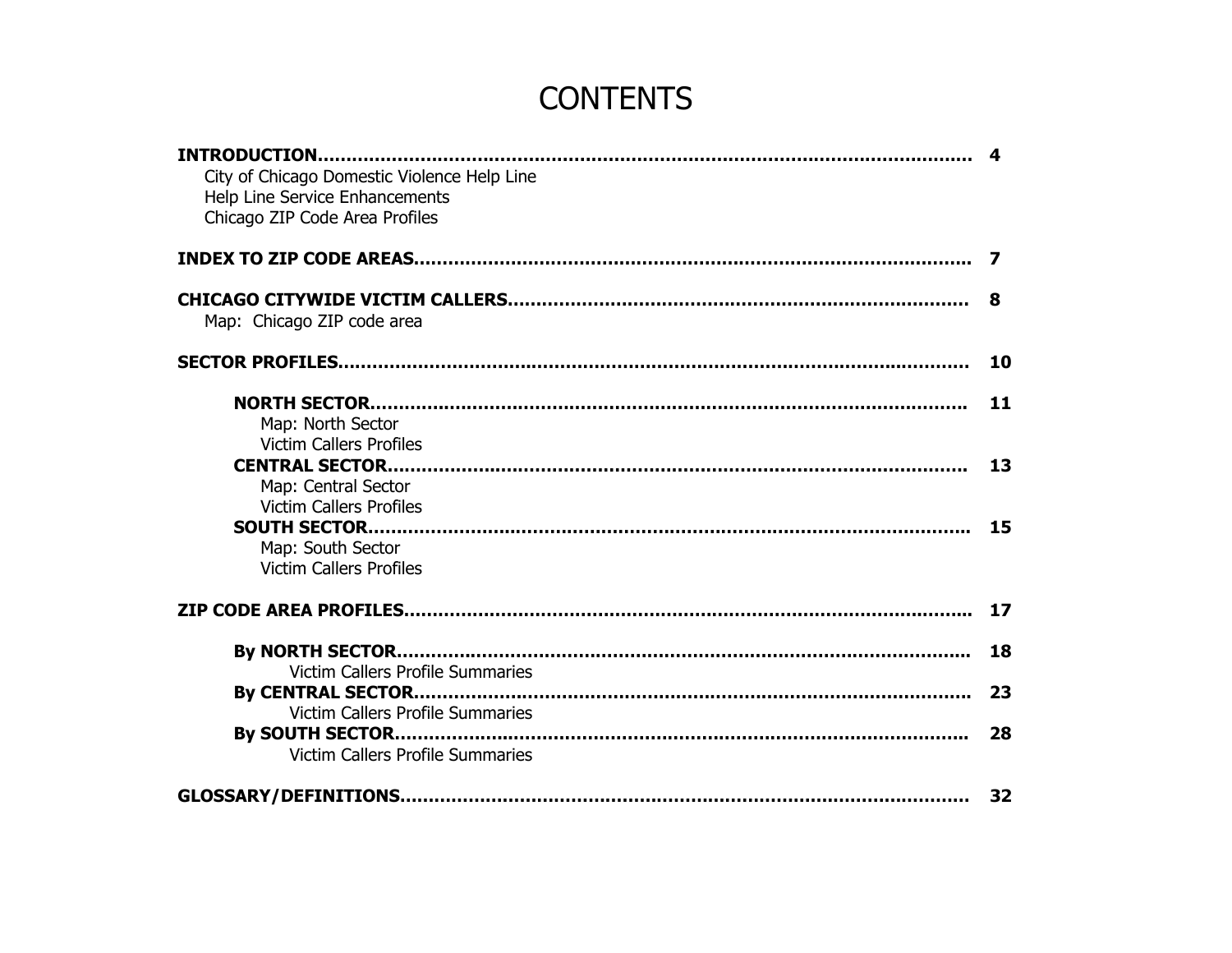## INDEX TO ZIP CODE AREAS

<span id="page-6-0"></span>

| <b>ZIP</b>      | <b>SECTOR</b> | <b>PAGE</b> | <b>ZIP</b> | <b>SECTOR</b> | <b>PAGE</b> |
|-----------------|---------------|-------------|------------|---------------|-------------|
| <b>The LOOP</b> | Central       | 23          | 60632      | Central       | 26          |
| 60606 & 60607   | Central       | 23          | 60633      | South         | 29          |
| 60608           | Central       | 23          | 60634      | North         | 19          |
| 60609           | Central       | 23          | 60636      | South         | 29          |
| 60610           | Central       | 24          | 60637      | South         | 30          |
| 60611           | Central       | 24          | 60638      | South         | 30          |
| 60612           | Central       | 24          | 60639      | <b>North</b>  | 20          |
| 60613           | North         | 18          | 60640      | North         | 20          |
| 60614           | North         | 18          | 60641      | North         | 20          |
| 60615           | Central       | 24          | 60643      | South         | 30          |
| 60616           | Central       | 25          | 60644      | Central       | 26          |
| 60617           | South         | 28          | 60645      | <b>North</b>  | 20          |
| 60618           | North         | 18          | 60646      | North         | 21          |
| 60619           | South         | 28          | 60647      | North         | 21          |
| 60620           | South         | 28          | 60649      | South         | 30          |
| 60621           | South         | 28          | 60651      | Central       | 26          |
| 60622           | Central       | 25          | 60652      | South         | 31          |
| 60623           | Central       | 25          | 60653      | Central       | 26          |
| 60624           | Central       | 25          | 60654      | Central       | 27          |
| 60625           | North         | 18          | 60655      | South         | 31          |
| 60626           | North         | 19          | 60656      | <b>North</b>  | 21          |
| 60628           | South         | 29          | 60657      | <b>North</b>  | 21          |
| 60629           | South         | 29          | 60659      | North         | 22          |
| 60630           | North         | 19          | 60660      | North         | 22          |
| 60631           | North         | 19          | 60661      | Central       | 27          |

Note: Missing, valid Chicago area ZIP codes indicate that no victim calls were reported for that ZIP code during the current reporting period.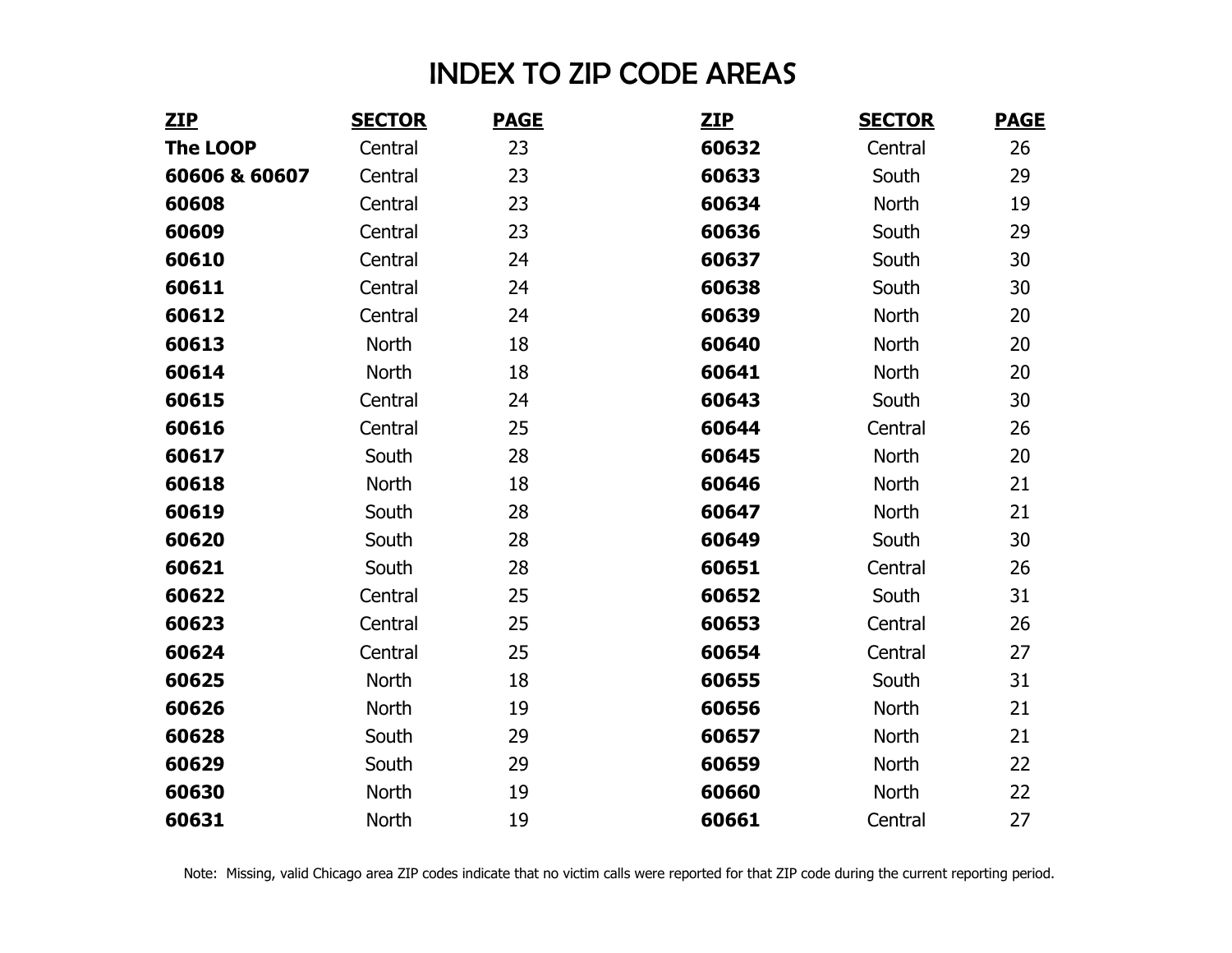#### CHICAGO CITYWIDE

Victim Callers 2006<sup>+</sup> N=3,318

<span id="page-7-0"></span>

| <b>Victim</b>           |                 |         | <b>Abuser</b>                     |                 |                  |  |  |  |
|-------------------------|-----------------|---------|-----------------------------------|-----------------|------------------|--|--|--|
| Age (Median=32)         |                 |         | Age (Median=35)                   |                 |                  |  |  |  |
| $\overline{7}$ thru 19  | 164             | 5%      | 15 thru 19                        | 59              | $\overline{3\%}$ |  |  |  |
| 20 thru 24              | 513             | 16%     | 20 thru 24                        | 234             | 12%              |  |  |  |
| 25 thru 29              | 653             | 20%     | 25 thru 29                        | 336             | 17%              |  |  |  |
| 30 thru 34              | 542             | 17%     | 30 thru 34                        | 339             | 17%              |  |  |  |
| 35 thru 39              | 494             | 15%     | 35 thru 39                        | 329             | 17%              |  |  |  |
| 40 thru 44              | 359             | 11%     | 40 thru 44                        | 266             | 13%              |  |  |  |
| 45 thru 49              | 245             | 8%      | 45 thru 49                        | 174             | 9%               |  |  |  |
| $\overline{50}$ thru 59 | 238             | 7%      | 50 thru 59                        | 194             | 10%              |  |  |  |
| 60 thru 82              | 46              | 1%      | $\overline{60}$ thru 83           | 48              | 2%               |  |  |  |
| Missing                 | 64              |         | Missing                           | 79              |                  |  |  |  |
| <b>Sex</b>              |                 |         | <b>Sex</b>                        |                 |                  |  |  |  |
| Female                  | 3076            | 93%     | Female                            | 275             | 13%              |  |  |  |
| Male                    | 238             | 7%      | Male                              | 1780            | 87%              |  |  |  |
| Transgender             | 1               | $< 1\%$ | Transgender                       | 0               | $0\%$            |  |  |  |
| Missing                 | $\overline{3}$  |         | Missing                           | 3               |                  |  |  |  |
|                         |                 |         |                                   |                 |                  |  |  |  |
| Race                    |                 |         | Race                              |                 |                  |  |  |  |
| Black/African           | 1914            | 58%     | Black/African                     | 1268            | 63%              |  |  |  |
| White                   | 511             | 16%     | White                             | 304             | 15%              |  |  |  |
| Latino/Hispanic         | 735             | 22%     | Latino/Hispanic                   | 397             | 20%              |  |  |  |
| Middle Eastern          | 23              | $< 1\%$ | Middle Eastern                    | 13              | $< 1\%$          |  |  |  |
| Asian                   | 38              | $1\%$   | Asian                             | 16              | $1\%$            |  |  |  |
| Multi-racial            | 24              | $< 1\%$ | Multi-racial                      | 10              | $< 1\%$          |  |  |  |
| Native American         | 8               | $1\%$   | Native American                   | $\mathbf{1}$    | $1\%$            |  |  |  |
| Other                   | 25              | $1\%$   | Other                             | 5               | $1\%$            |  |  |  |
| Missing                 | 40              |         | Missing                           | 44              |                  |  |  |  |
|                         |                 |         |                                   |                 |                  |  |  |  |
| <b>Relationship</b>     |                 |         | <b>Family/ Blood Relationship</b> |                 |                  |  |  |  |
| Spouse                  | 983             | 30%     | Parent/Step parent                | 28              | 20%              |  |  |  |
| Partner-cohabiting      | 854             | 26%     | Child/Step child                  | 51              | 36%              |  |  |  |
| Partner-not cohabiting  | 378             | 11%     | Sibling                           | 32              | 23%              |  |  |  |
| Ex-Spouse/-Partner      | 707             | 21%     | Other                             | $\overline{30}$ | 21%              |  |  |  |
| Child in common only    | 76              | 2%      |                                   |                 |                  |  |  |  |
| Family/Blood            | 227             | 7%      |                                   |                 |                  |  |  |  |
| Roommate/Attendant      | 33              | 2%      | <b>Same Sex Relationship</b>      |                 |                  |  |  |  |
| Other                   | 29              | 1%      | Male                              | 57              | 2%               |  |  |  |
| Missing                 | $\overline{31}$ |         | Female                            | 156             | 5%               |  |  |  |

| Victim                 |      |         | Abuser          |      |         | <b>Children</b>              |         |         |
|------------------------|------|---------|-----------------|------|---------|------------------------------|---------|---------|
| <b>Age</b> (Median=32) |      |         | Age (Median=35) |      |         | No Children                  | 1565    | 53%     |
| 7 thru 19              | 164  | 5%      | 15 thru 19      | 59   | 3%      | Have Kids                    | 1753    | 47%     |
| 20 thru 24             | 513  | 16%     | 20 thru 24      | 234  | 12%     | <b>Total Kids</b>            | 3620    |         |
| 25 thru 29             | 653  | 20%     | 25 thru 29      | 336  | 17%     | Kids 0-5 yrs                 | 1668    |         |
| 30 thru 34             | 542  | 17%     | 30 thru 34      | 339  | 17%     | Range                        | $1 - 9$ |         |
| 35 thru 39             | 494  | 15%     | 35 thru 39      | 329  | 17%     | Mean N                       | 2.1     |         |
| 40 thru 44             | 359  | 11%     | 40 thru 44      | 266  | 13%     |                              |         |         |
| 45 thru 49             | 245  | 8%      | 45 thru 49      | 174  | 9%      | Language                     |         |         |
| 50 thru 59             | 238  | 7%      | 50 thru 59      | 194  | 10%     | English                      | 2891    | 88%     |
| 60 thru 82             | 46   | $1\%$   | 60 thru 83      | 48   | 2%      | Spanish                      | 380     | 11%     |
| Missing                | 64   |         | Missing         | 79   |         | Creole, Japanese, Polish,    | 32      | $1\%$   |
|                        |      |         |                 |      |         | Russian, Serbian             |         |         |
| Sex                    |      |         | <b>Sex</b>      |      |         |                              |         |         |
| Female                 | 3076 | 93%     | Female          | 275  | 13%     | <b>Referred By</b>           |         |         |
| Male                   | 238  | 7%      | Male            | 1780 | 87%     | Police                       | 1811    | 58%     |
| Transgender            |      | $< 1\%$ | Transgender     | 0    | $0\%$   | DV & Social Services         | 574     | 18%     |
| Missina                | 3    |         | Missing         | 3    |         | Advertisement                | 237     | 8%      |
|                        |      |         |                 |      |         | Family or Friend             | 131     | 4%      |
| Race                   |      |         | Race            |      |         | Health                       | 157     | $5\%$   |
| Black/African          | 1914 | 58%     | Black/African   | 1268 | 63%     | <b>Information Resources</b> | 33      | $1\%$   |
| White                  | 511  | 16%     | White           | 304  | 15%     | Criminal & Civil Justice     | 40      | 1%      |
| Latino/Hispanic        | 735  | 22%     | Latino/Hispanic | 397  | 20%     | Employment & School          | 16      | $< 1\%$ |
| Middle Eastern         | 23   | $< 1\%$ | Middle Eastern  | 13   | $< 1\%$ | Other                        | 121     | 4%      |
| Asian                  | 38   | $1\%$   | Asian           | 16   | $1\%$   | Missing                      | 198     |         |
| Multi-racial           | 24   | $< 1\%$ | Multi-racial    | 10   | $< 1\%$ |                              |         |         |
| Native American        | 8    | $< 1\%$ | Native American |      | $< 1\%$ | <b>Service Need</b>          |         |         |
| Other                  | 25   | $1\%$   | Other           | 5    | $< 1\%$ | Shelter                      | 1270    | 40%     |
| Missing                | 40   |         | Missina         | 44   |         | Counseling                   | 446     | 13%     |
|                        |      |         |                 |      |         | $L_{\alpha}$                 | coo     | 270/    |

| <b>Relationship</b>    |     |     | <b>Family/ Blood Relationship</b> |          |     | Information | 453 | 14% |
|------------------------|-----|-----|-----------------------------------|----------|-----|-------------|-----|-----|
| Spouse                 | 983 | 30% | Parent/Step parent                | າ໐<br>دں | 20% | Other       | 182 | 6%  |
| Partner-cohabiting     | 854 | 26% | Child/Step child                  | ັ        | 36% | Missing     | 56  |     |
| Partner-not cohabiting | 378 | 11% | Sibling                           | --<br>ັ  | 23% |             |     |     |
| Ex-Spouse/-Partner     | 707 | 21% | Other                             | 30       | 21% |             |     |     |

| <b>Victim</b>          |                 |                 | <b>Abuser</b>                     |                 |         | <b>Children</b>              |         |         |  |
|------------------------|-----------------|-----------------|-----------------------------------|-----------------|---------|------------------------------|---------|---------|--|
| Age (Median=32)        |                 |                 | Age (Median=35)                   |                 |         | No Children                  | 1565    | 53%     |  |
| 7 thru 19              | 164             | 5%              | 15 thru 19                        | 59              | 3%      | Have Kids                    | 1753    | 47%     |  |
| 20 thru 24             | 513             | 16%             | 20 thru 24                        | 234             | 12%     | <b>Total Kids</b>            | 3620    |         |  |
| 25 thru 29             | 653             | 20%             | 25 thru 29                        | 336             | 17%     | Kids 0-5 yrs                 | 1668    |         |  |
| 30 thru 34             | 542             | 17%             | 30 thru 34                        | 339             | 17%     | Range                        | $1 - 9$ |         |  |
| 35 thru 39             | 494             | 15%             | 35 thru 39                        | 329             | 17%     | Mean N                       | 2.1     |         |  |
| 40 thru 44             | 359             | 11%             | $\overline{40}$ thru 44           | 266             | 13%     |                              |         |         |  |
| 45 thru 49             | 245             | 8%              | $\overline{45}$ thru 49           | 174             | 9%      | Language                     |         |         |  |
| 50 thru 59             | 238             | 7%              | 50 thru 59                        | 194             | 10%     | English                      | 2891    | 88%     |  |
| 60 thru 82             | 46              | $1\%$           | 60 thru 83                        | 48              | 2%      | Spanish                      | 380     | 11%     |  |
| Missing                | 64              |                 | Missing                           | $\overline{79}$ |         | Creole, Japanese, Polish,    | 32      | $1\%$   |  |
|                        |                 |                 |                                   |                 |         | Russian, Serbian             |         |         |  |
| Sex                    |                 |                 | <b>Sex</b>                        |                 |         |                              |         |         |  |
| Female                 | 3076            | 93%             | Female                            | 275             | 13%     | <b>Referred By</b>           |         |         |  |
| Male                   | 238             | 7%              | Male                              | 1780            | 87%     | Police                       | 1811    | 58%     |  |
| Transgender            | $\mathbf{1}$    | $< 1\%$         | Transgender                       | $\mathbf{0}$    | 0%      | DV & Social Services         | 574     | 18%     |  |
| Missing                | 3               |                 | Missing                           | 3               |         | Advertisement                | 237     | 8%      |  |
|                        |                 |                 |                                   |                 |         | Family or Friend             | 131     | 4%      |  |
| Race                   |                 |                 | Race                              |                 |         | Health                       | 157     | 5%      |  |
| Black/African          | 1914            | 58%             | Black/African                     | 1268            | 63%     | <b>Information Resources</b> | 33      | $1\%$   |  |
| White                  | 511             | 16%             | White                             | 304             | 15%     | Criminal & Civil Justice     | 40      | $1\%$   |  |
| Latino/Hispanic        | 735             | 22%             | Latino/Hispanic                   | 397             | 20%     | Employment & School          | 16      | $< 1\%$ |  |
| Middle Eastern         | 23              | $< 1\%$         | Middle Eastern                    | 13              | $< 1\%$ | Other                        | 121     | 4%      |  |
| Asian                  | 38              | $1\%$           | Asian                             | 16              | $1\%$   | Missing                      | 198     |         |  |
| Multi-racial           | 24              | $< 1\%$         | Multi-racial                      | 10              | $< 1\%$ |                              |         |         |  |
| Native American        | 8               | $< 1\%$         | Native American                   | $\mathbf{1}$    | $1\%$   | <b>Service Need</b>          |         |         |  |
| Other                  | $\overline{25}$ | $1\%$           | Other                             | $\overline{5}$  | $< 1\%$ | Shelter                      | 1270    | 40%     |  |
| Missing                | 40              |                 | Missing                           | 44              |         | Counseling                   | 446     | 13%     |  |
|                        |                 |                 |                                   |                 |         | Legal                        | 893     | 27%     |  |
| <b>Relationship</b>    |                 |                 | <b>Family/ Blood Relationship</b> |                 |         | Information                  | 453     | 14%     |  |
| Spouse                 | 983             | 30%             | Parent/Step parent                | 28              | 20%     | Other                        | 182     | 6%      |  |
| Partner-cohabiting     | 854             | 26%             | Child/Step child                  | 51              | 36%     | Missing                      | 56      |         |  |
| Partner-not cohabiting | 378             | 11%             | Sibling                           | 32              | 23%     |                              |         |         |  |
| Ex-Spouse/-Partner     | 707             | 21%             | Other                             | 30              | 21%     |                              |         |         |  |
| Child in common only   | 76              | 2%              |                                   |                 |         |                              |         |         |  |
| Family/Blood           | 227             | 7%              |                                   |                 |         |                              |         |         |  |
| Roommate/Attendant     | 33              | 70 <sub>o</sub> | Same Sey Relationshin             |                 |         |                              |         |         |  |

Note: Percentages (%) are rounded to next whole number. <sup>+</sup>Reporting period is May2, 2006 to December 31, 2006.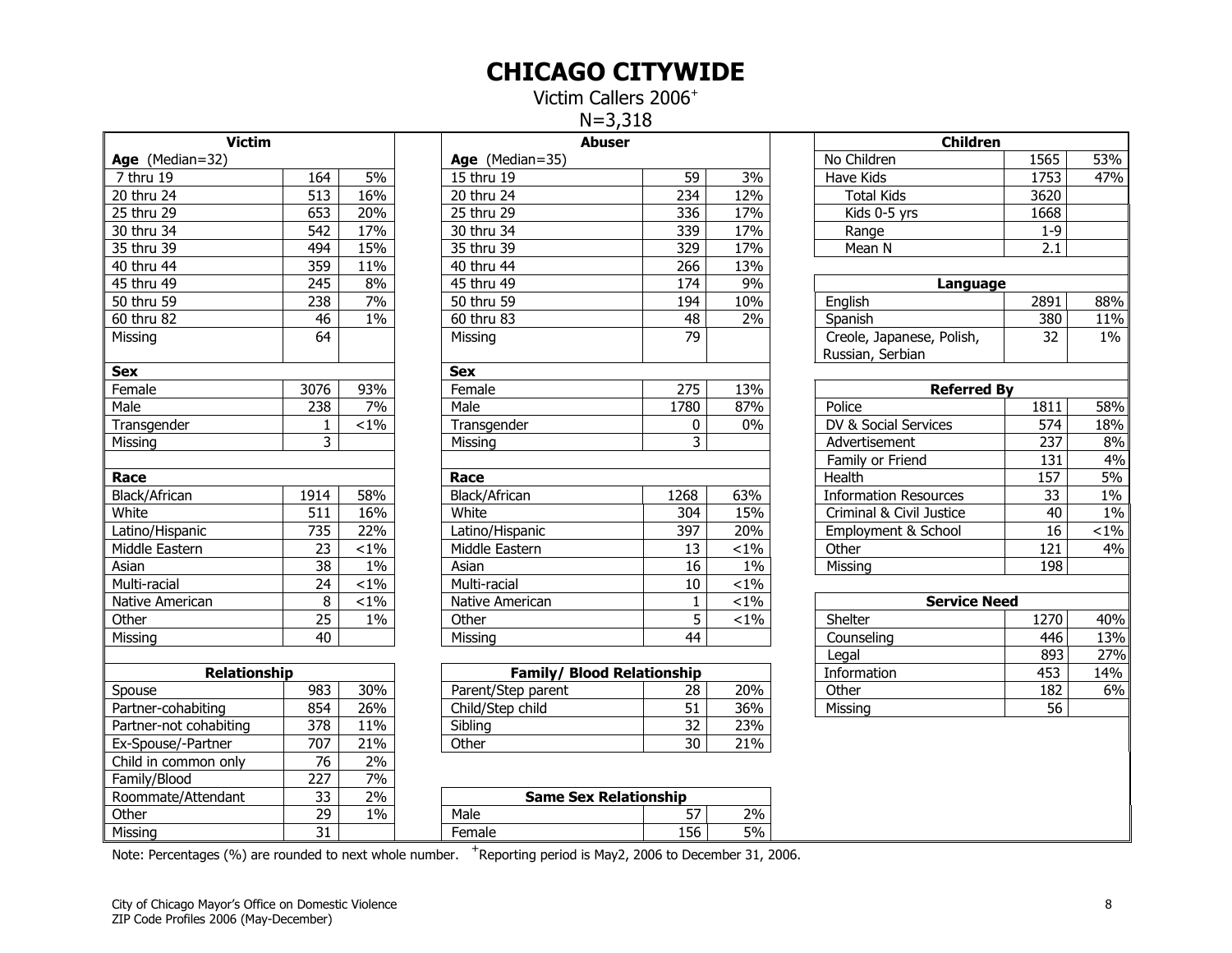<span id="page-8-0"></span>

ZIP Code Profiles 2006 (May-December)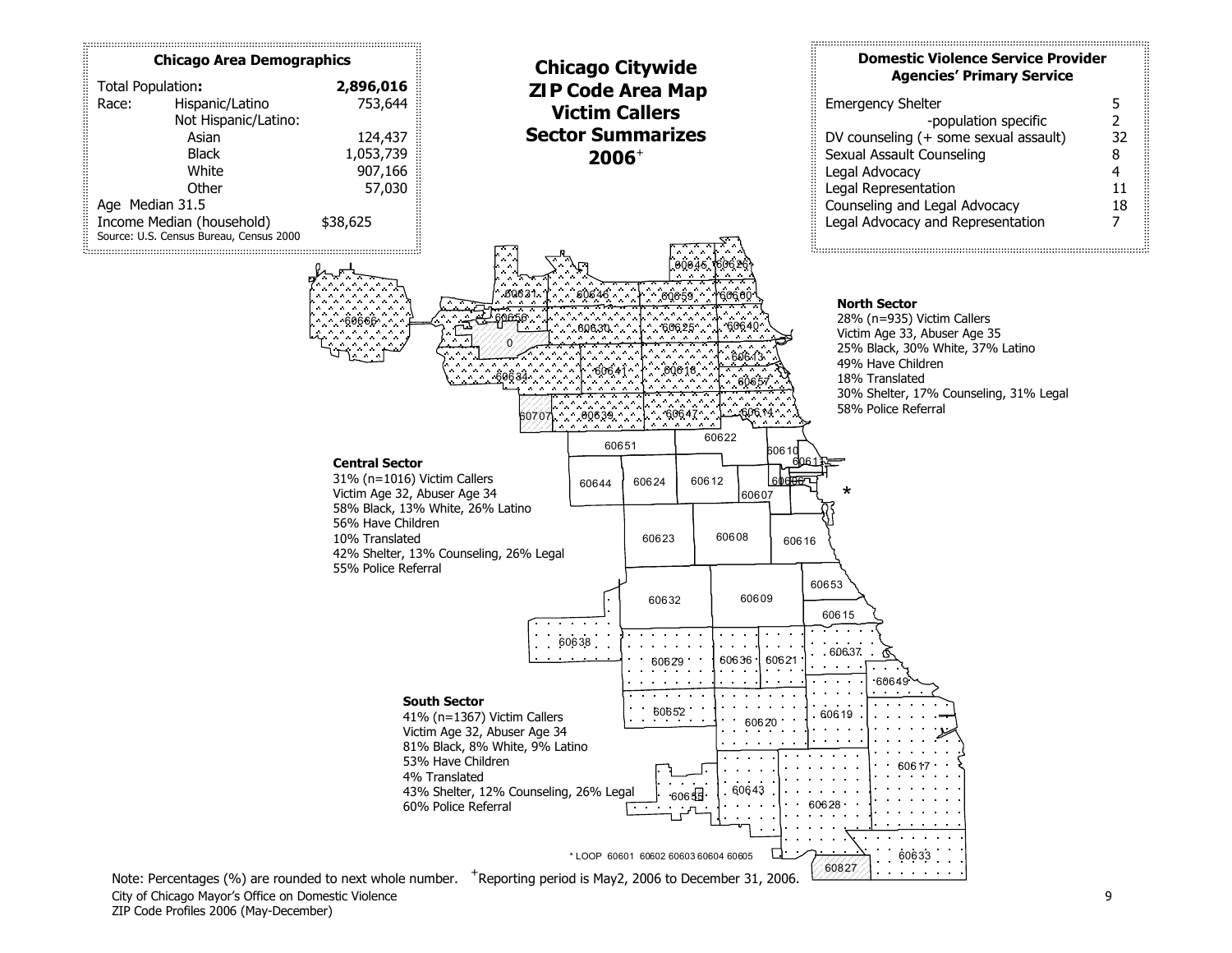# Sector Profiles

- <span id="page-9-0"></span>• Provides a count and percentage for victim caller information for designations that divide the city of Chicago into north, central, and south sectors. Percentages (%) are rounded to next whole number.
- In order to place this information in context, the number of service providers located within each sector is also provided.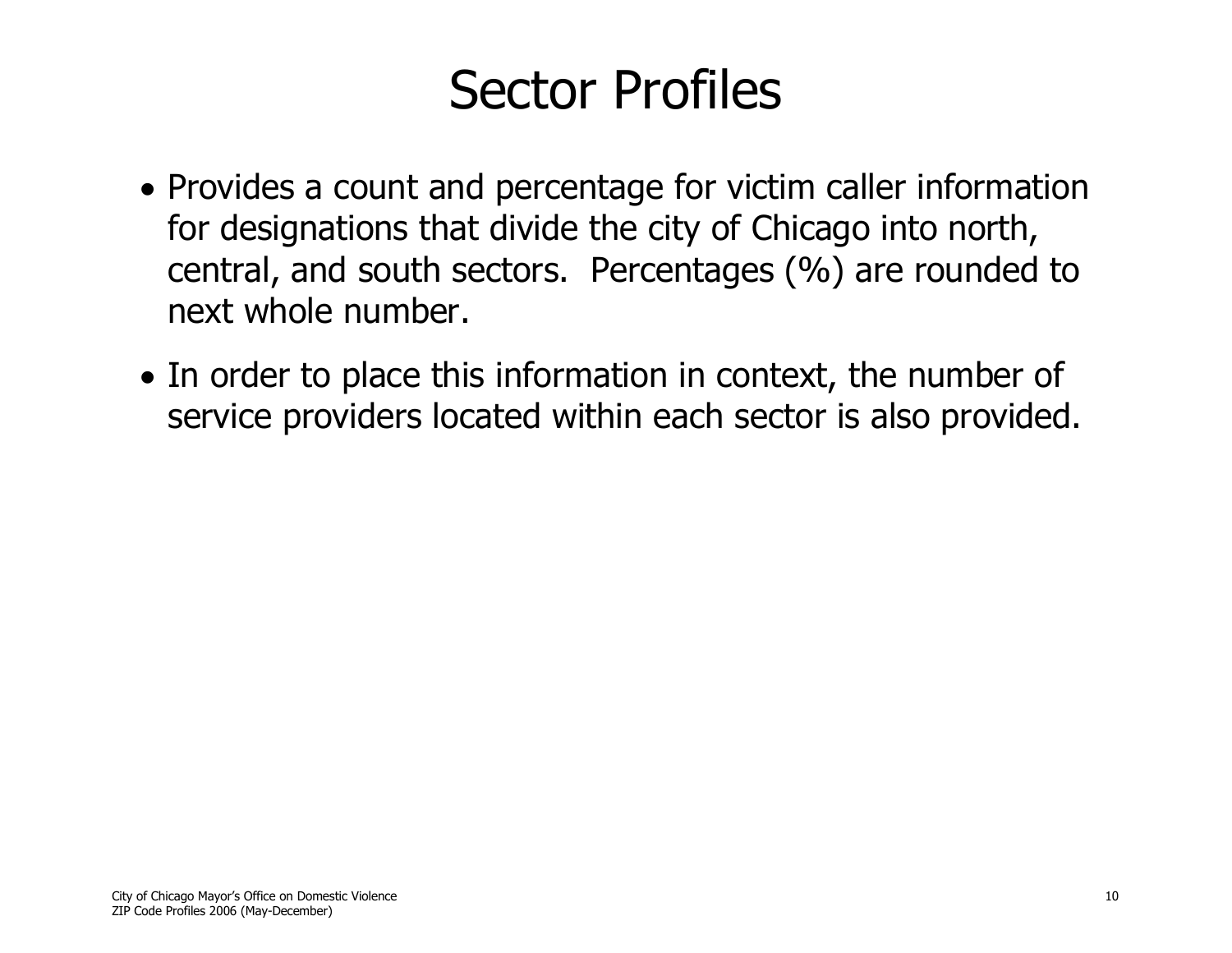<span id="page-10-0"></span>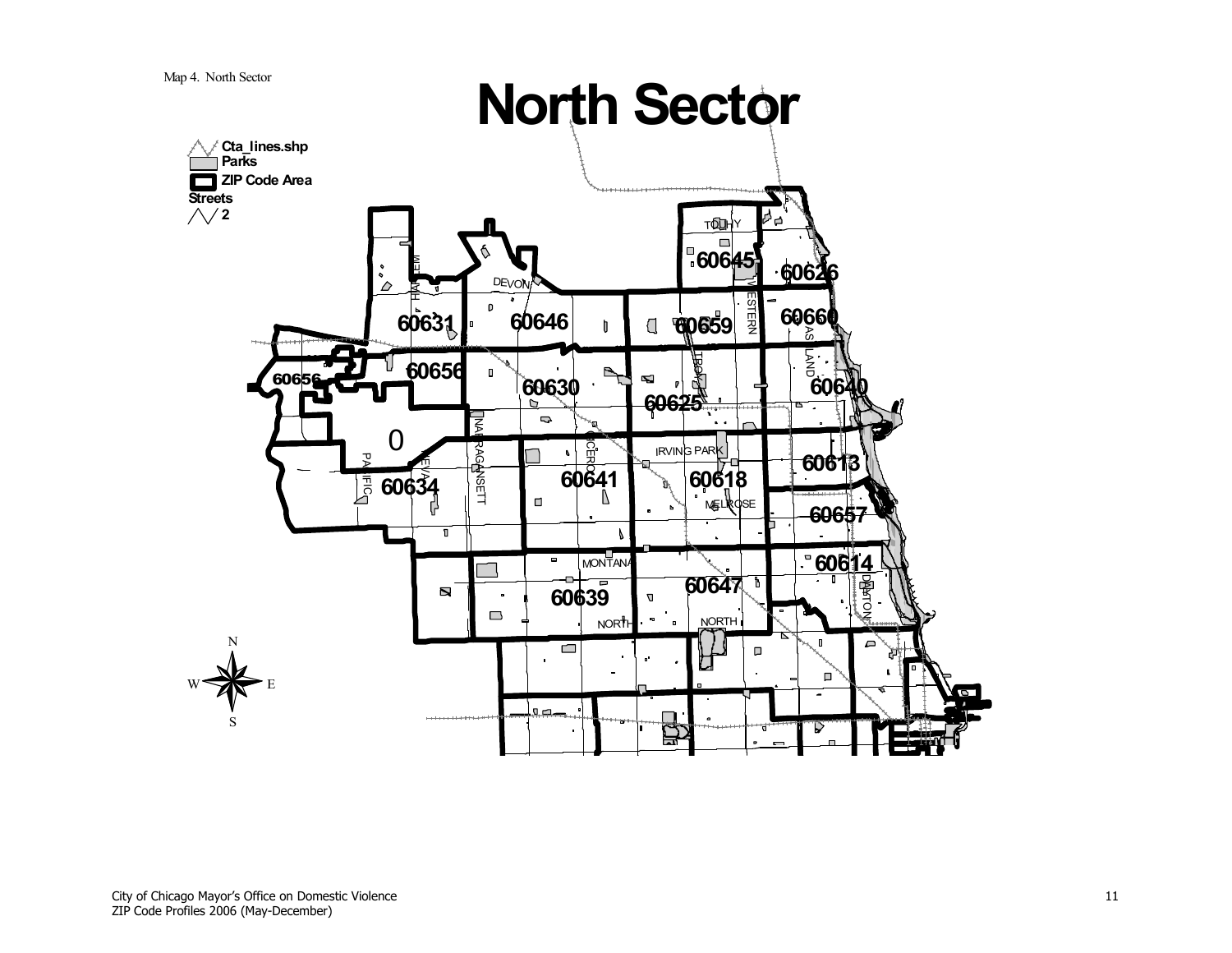#### NORTH SECTOR

Victim Callers 2006<sup>+</sup>

N=935

<span id="page-11-0"></span>

| <b>Victim</b><br>Age (Median=33) |                  |                  |                         |
|----------------------------------|------------------|------------------|-------------------------|
| 7 thru 19                        | 35               | 4%               | Age<br>17 <sub>th</sub> |
| 20 thru 24                       | $\overline{136}$ | 15%              | 20 th                   |
| 25 thru 29                       | 202              | 22%              | 25 <sub>th</sub>        |
| 30 thru 34                       | 132              | 15%              | 30 th                   |
| 35 thru 39                       | 131              | 14%              | 35 th                   |
| 40 thru 44                       | 113              | 12%              | 40 th                   |
| 45 thru 49                       | 64               | 7%               | 45 th                   |
| 50 thru 59                       | $\overline{83}$  | $\overline{9\%}$ | $\overline{50}$ th      |
| 60 thru 85                       | 16               | 2%               | 60 th                   |
| Missing                          | 23               |                  | Missi                   |
| <b>Sex</b>                       |                  |                  | <b>Sex</b>              |
| Female                           | 861              | 92%              | Fema                    |
| Male                             | 74               | 8%               | Male                    |
| Transgender                      | 0                | 0%               | Tran                    |
| Missing                          | 0                |                  | Missi                   |
| Race                             |                  |                  | Race                    |
| Black/African                    | 233              | 25%              | <b>Black</b>            |
| White                            | 278              | 30%              | Whit                    |
| Latino/Hispanic                  | 345              | 37%              | Latin                   |
| Middle Eastern                   | 17               | 2%               | Midd                    |
| Asian                            | 23               | 3%               | Asiar                   |
| Multi-racial                     | 10               | 1%               | Multi                   |
| Native American                  | 3                | $< 1\%$          | Nativ                   |
| Other                            | 16               | 2%               | Othe                    |
| Missing                          | 10               |                  | Missi                   |
| Relationship                     |                  |                  |                         |
| Spouse                           | 332              | 36%              | Pare                    |
| Partner-cohabiting               | $\overline{233}$ | 25%              | Child                   |
| Partner-not cohabiting           | 88               | 9%               | Siblir                  |
| Ex-Spouse/-Partner               | 180              | 19%              | Othe                    |
| Child in common only             | 17               | 2%               |                         |
| Family/Blood                     | 53               | 6%               |                         |
| Roommate/Personal<br>Attendant   | $\overline{16}$  | 2%               |                         |
| Other                            | 6                | $< 1\%$          | Male                    |
| Missing                          | 10               |                  | Fema                    |

| <b>Victim</b>          |          |         | <b>Abuser</b>     |                 |         | <b>Children</b>                 |       |         |
|------------------------|----------|---------|-------------------|-----------------|---------|---------------------------------|-------|---------|
| <b>Age</b> (Median=33) |          |         | Age $(Median=35)$ |                 |         | No Children                     | 472   | 51%     |
| 7 thru 19              | 35       | 4%      | 17 thru 19        | 11              | 2%      | Have Kids                       | 463   | 49%     |
| 20 thru 24             | 136      | 15%     | 20 thru 24        | $\overline{59}$ | 10%     | <b>Total Kids</b>               | 855   |         |
| 25 thru 29             | 202      | 22%     | 25 thru 29        | 103             | 18%     | Kids 0-5 yrs                    | 410   |         |
| 30 thru 34             | 132      | 15%     | 30 thru 34        | 105             | 18%     | Range                           | $1-6$ |         |
| 35 thru 39             | 131      | 14%     | 35 thru 39        | 89              | 15%     | Mean N                          | 1.85  |         |
| 40 thru 44             | 113      | 12%     | 40 thru 44        | 78              | 13%     |                                 |       |         |
| 45 thru 49             | 64       | 7%      | 45 thru 49        | 53              | 9%      | Language                        |       |         |
| 50 thru 59             | 83       | 9%      | 50 thru 59        | 64              | 11%     | English                         | 716   | 77%     |
| 60 thru 85             | 16       | 2%      | 60 thru 89        | 15              | 3%      | Spanish                         | 191   | 21%     |
| Missing                | 23       |         | Missing           | 28              |         | Polish, Hindi, Chinese, Arabic, | 25    | 2%      |
|                        |          |         |                   |                 |         | Bosnian, Vietnamese, Serbian    |       |         |
| Sex                    |          |         | <b>Sex</b>        |                 |         |                                 |       |         |
| Female                 | 861      | 92%     | Female            | 75              | 12%     | <b>Referred By</b>              |       |         |
| Male                   | 74       | 8%      | Male              | 530             | 88%     | Police                          | 518   | 58%     |
| Transgender            | 0        | 0%      | Transgender       | 0               | 0%      | DV & Social Services            | 160   | 18%     |
| Missing                | $\Omega$ |         | Missina           | 0               |         | Advertisement                   | 76    | 9%      |
|                        |          |         |                   |                 |         | Family or Friend                | 49    | 6%      |
| Race                   |          |         | Race              |                 |         | Health                          | 39    | 4%      |
| Black/African          | 233      | 25%     | Black/African     | 172             | 29%     | <b>Information Resources</b>    | 5     | 1 < 9/6 |
| White                  | 278      | 30%     | White             | 181             | 31%     | Criminal & Civil Justice        | 6     | $1\%$   |
| Latino/Hispanic        | 345      | 37%     | Latino/Hispanic   | 205             | 35%     | Employment & School             | 7     | 1%      |
| Middle Eastern         | 17       | 2%      | Middle Eastern    | 10              | 2%      | Other                           | 33    | 4%      |
| Asian                  | 23       | 3%      | Asian             | 9               | 2%      | Missing                         | 42    |         |
| Multi-racial           | 10       | $1\%$   | Multi-racial      | 5               | $1\%$   |                                 |       |         |
| Native American        | 3        | $< 1\%$ | Native American   |                 | $< 1\%$ | <b>Service Need</b>             |       |         |
| Other                  | 16       | 2%      | Other             | 4               | $1\%$   | Shelter                         | 279   | 30%     |
| Missing                | 10       |         | Missing           | 18              |         | Counseling                      | 152   | 17%     |
|                        |          |         |                   |                 |         |                                 |       |         |

| <b>Relationship</b>    |             |     | <b>Family/Blood Relationship</b> |    |     | Information                | ヒフ<br>ىر ي | 17% |
|------------------------|-------------|-----|----------------------------------|----|-----|----------------------------|------------|-----|
| Spouse                 | 332         | 36% | Parent/Step parent               |    | 39% | Other                      | 48         | 5%  |
| Partner-cohabiting     | ככר<br>ر رے | 25% | Child/Step child                 | ∸∸ | 33% | Missing                    | --         |     |
| Partner-not cohabiting | 88          | 9%  | Sibling                          |    | 17% |                            |            |     |
| Ex-Spouse/-Partner     | 180         | 19% | Other                            |    | 11% | <b>DV Service Provider</b> |            |     |

| .                 | -- | - - - |                              |        |    | - - - - - - - - - - - - -     | -- |
|-------------------|----|-------|------------------------------|--------|----|-------------------------------|----|
| Roommate/Personal |    | 2%    | <b>Same Sex Relationship</b> |        |    | Legal Advocacy                |    |
| Attendant         |    |       |                              |        |    | Legal Representation          |    |
| Other             |    | $1\%$ | Male                         | $\sim$ | 3% | Both Legal Adv & Rep          |    |
| Missina           | 10 |       | Female                       | 38     | 4% | Counseling and Legal Advocacy |    |
|                   |    |       |                              |        |    | Sexual Assault Counseling     |    |

Note: Percentages (%) are rounded to next whole number. <sup>+</sup>Reporting period is May 2, 2006 to December 31, 2006.

| <b>Victim</b>          |                  |         | <b>Abuser</b>                    |                  |         | Children                                                        |                 |                      |
|------------------------|------------------|---------|----------------------------------|------------------|---------|-----------------------------------------------------------------|-----------------|----------------------|
| Age (Median=33)        |                  |         | Age (Median=35)                  |                  |         | No Children                                                     | 472             | 51%                  |
| 7 thru 19              | 35               | 4%      | $\overline{17}$ thru 19          | 11               | 2%      | Have Kids                                                       | 463             | 49%                  |
| 20 thru 24             | $\frac{136}{2}$  | 15%     | $20$ thru $24$                   | $\overline{59}$  | 10%     | <b>Total Kids</b>                                               | 855             |                      |
| 25 thru 29             | 202              | 22%     | 25 thru 29                       | 103              | 18%     | Kids 0-5 yrs                                                    | 410             |                      |
| 30 thru 34             | 132              | 15%     | 30 thru 34                       | 105              | 18%     | Range                                                           | $1-6$           |                      |
| 35 thru 39             | 131              | 14%     | 35 thru 39                       | 89               | 15%     | Mean N                                                          | 1.85            |                      |
| 40 thru 44             | 113              | 12%     | 40 thru 44                       | 78               | 13%     |                                                                 |                 |                      |
| 45 thru 49             | 64               | 7%      | 45 thru 49                       | 53               | 9%      | Language                                                        |                 |                      |
| 50 thru 59             | $\overline{83}$  | 9%      | 50 thru 59                       | 64               | 11%     | English                                                         | 716             | 77%                  |
| 60 thru 85             | $\overline{16}$  | 2%      | 60 thru 89                       | $\overline{15}$  | 3%      | Spanish                                                         | 191             | 21%                  |
| Missing                | 23               |         | Missing                          | 28               |         | Polish, Hindi, Chinese, Arabic,<br>Bosnian, Vietnamese, Serbian | 25              | 2%                   |
| Sex                    |                  |         | <b>Sex</b>                       |                  |         |                                                                 |                 |                      |
| Female                 | 861              | 92%     | Female                           | 75               | 12%     | <b>Referred By</b>                                              |                 |                      |
| Male                   | 74               | 8%      | Male                             | 530              | 88%     | Police                                                          | 518             | 58%                  |
| Transgender            | 0                | 0%      | Transgender                      | 0                | 0%      | DV & Social Services                                            | 160             | 18%                  |
| Missing                | $\Omega$         |         | Missing                          | $\mathbf 0$      |         | Advertisement                                                   | $\overline{76}$ | 9%                   |
|                        |                  |         |                                  |                  |         | 49<br>Family or Friend                                          |                 | 6%                   |
| Race                   |                  |         | Race                             |                  |         | Health<br>$\overline{39}$                                       |                 | 4%                   |
| Black/African          | 233              | 25%     | Black/African                    | 172              | 29%     | <b>Information Resources</b>                                    | 5               | 1 < %                |
| White                  | 278              | 30%     | White                            | 181              | 31%     | Criminal & Civil Justice                                        | 6               | $1\%$                |
| Latino/Hispanic        | $\overline{345}$ | 37%     | Latino/Hispanic                  | $\overline{205}$ | 35%     | Employment & School                                             | $\overline{7}$  | $1\%$                |
| Middle Eastern         | 17               | 2%      | Middle Eastern                   | 10               | 2%      | Other                                                           | 33              | 4%                   |
| Asian                  | 23               | $3\%$   | Asian                            | $\boldsymbol{9}$ | $2\%$   | Missing                                                         | 42              |                      |
| Multi-racial           | 10               | $1\%$   | Multi-racial                     | 5                | 1%      |                                                                 |                 |                      |
| Native American        | 3                | $< 1\%$ | Native American                  | $\mathbf{1}$     | $< 1\%$ | <b>Service Need</b>                                             |                 |                      |
| Other                  | $\overline{16}$  | 2%      | Other                            | $\overline{4}$   | $1\%$   | Shelter                                                         | 279             | 30%                  |
| _<br>Missing           | 10               |         | Missing                          | 18               |         | Counseling                                                      | 152             | 17%                  |
|                        |                  |         |                                  |                  |         | Legal                                                           | 284             | 31%                  |
| Relationship           |                  |         | <b>Family/Blood Relationship</b> |                  |         | Information                                                     | 157             | 17%                  |
| Spouse                 | 332              | 36%     | Parent/Step parent               | 14               | 39%     | Other                                                           | 48              | 5%                   |
| Partner-cohabiting     | 233              | 25%     | Child/Step child                 | $\overline{12}$  | 33%     | Missing                                                         | $\overline{15}$ |                      |
| Partner-not cohabiting | 88               | 9%      | Sibling                          | 6                | 17%     |                                                                 |                 |                      |
| Ex-Spouse/-Partner     | 180              | 19%     | Other                            | $\overline{4}$   | 11%     | <b>DV Service Provider</b>                                      |                 |                      |
| Child in common only   | $\overline{17}$  | $2\%$   |                                  |                  |         | Shelter $-1$ population specific                                |                 | $\overline{4}$       |
| Family/Blood           | 53               | $6\%$   |                                  |                  |         | DV Counseling                                                   |                 | 10                   |
| Roommate/Personal      | 16               | 2%      | <b>Same Sex Relationship</b>     |                  |         | Legal Advocacy                                                  |                 | $\mathbf{1}$         |
| Attendant              |                  |         |                                  |                  |         | Legal Representation                                            |                 |                      |
| Other                  | 6                | $1\%$   | Male                             | 23               | 3%      | Both Legal Adv & Rep                                            |                 | $\overline{2}$       |
| Missing                | 10               |         | Female                           | 38               | 4%      | Counseling and Legal Advocacy<br>Sexual Assault Counseling      |                 | 10<br>$\overline{2}$ |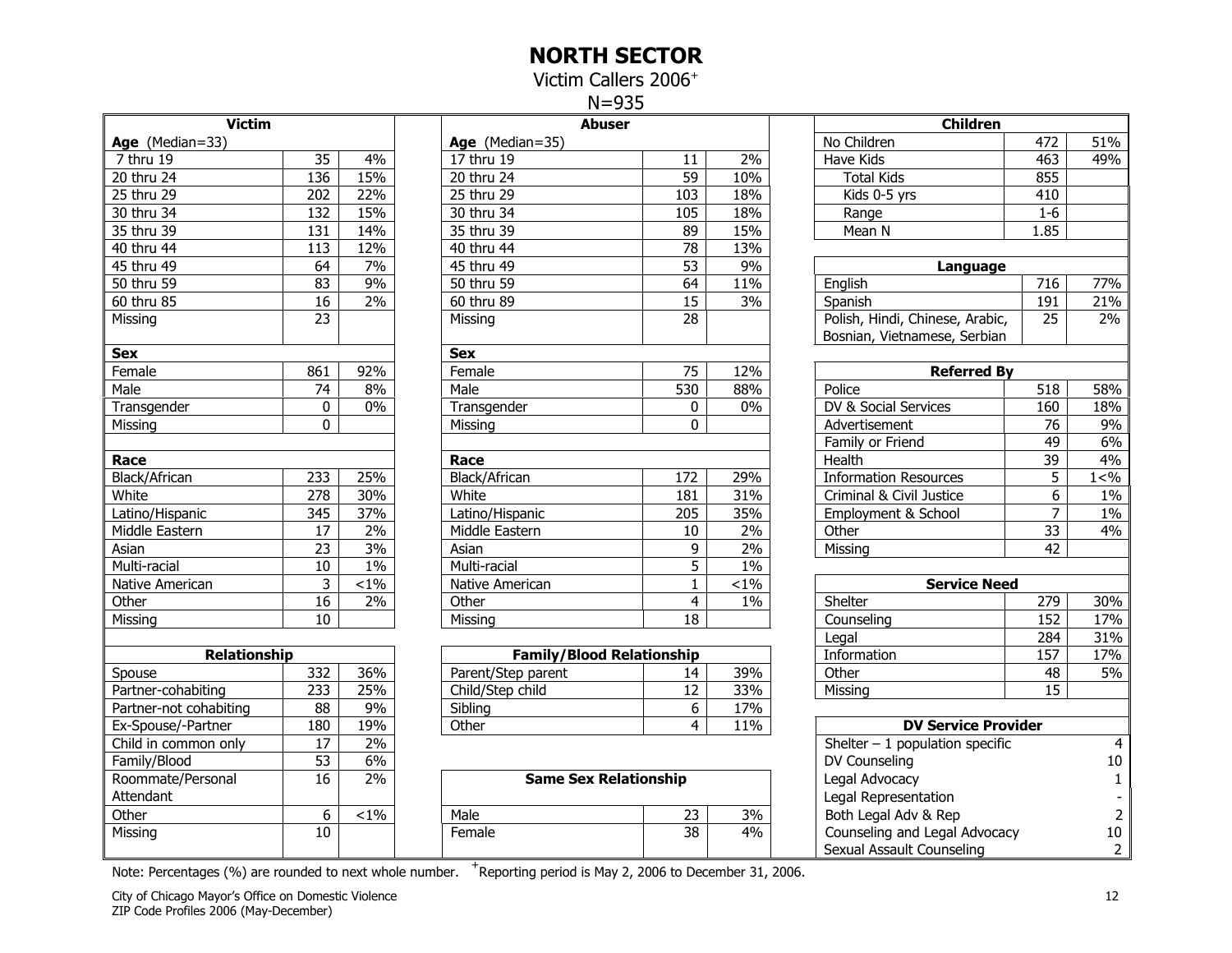

<span id="page-12-0"></span>



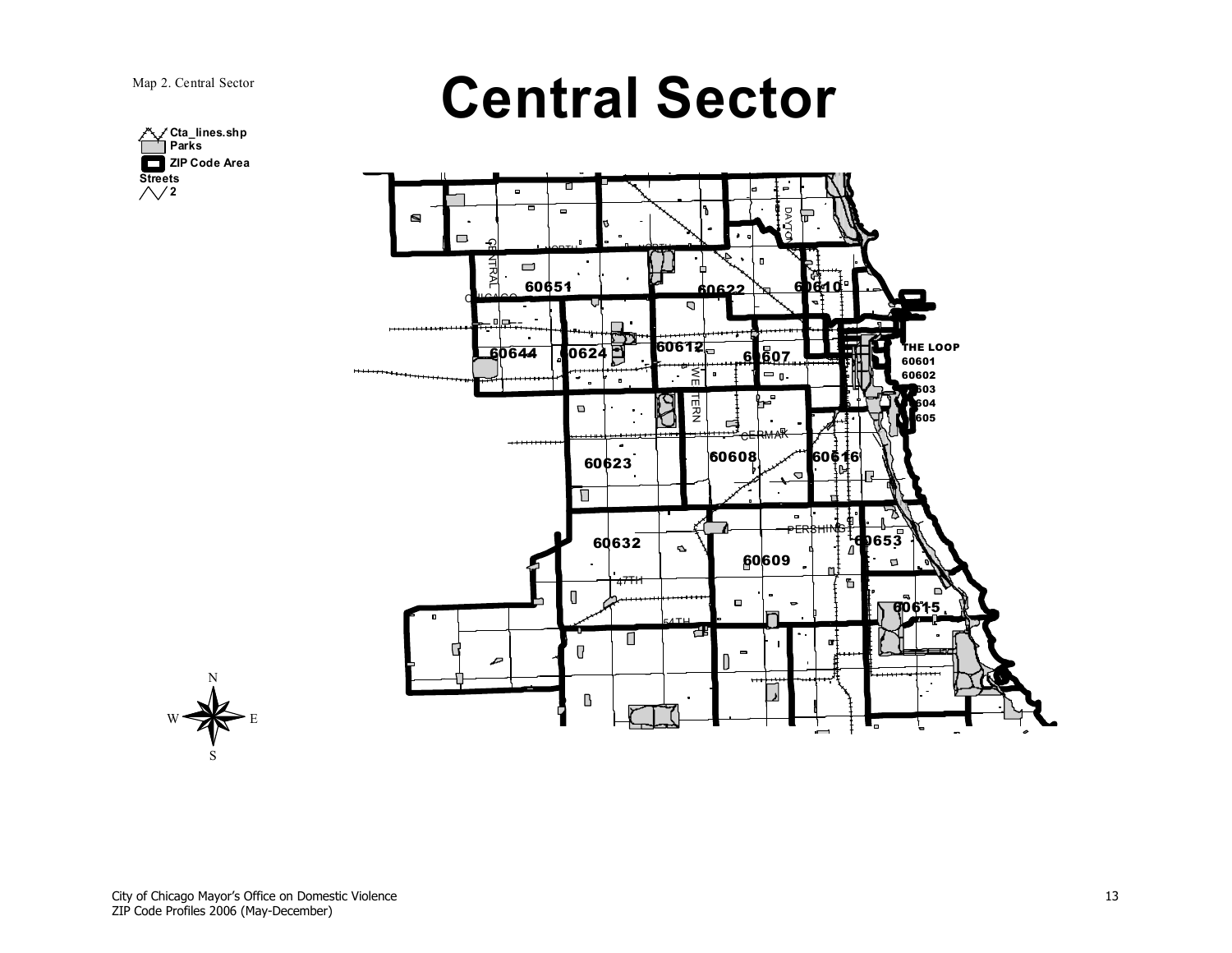#### CENTRAL SECTOR

Victim Callers 2006<sup>+</sup>

N=1016

<span id="page-13-0"></span>

| <b>Victim</b><br>Age (Median=32) |                  |         | Age                |
|----------------------------------|------------------|---------|--------------------|
| $\overline{10}$ thru 19          | 49               | 5%      | 13 th              |
| 20 thru 24                       | $\overline{167}$ | 17%     | 20 th              |
| 25 thru 29                       | 201              | 20%     | $\overline{25}$ th |
| 30 thru 34                       | 194              | 20%     | 30 th              |
| 35 thru 39                       | $\overline{147}$ | 15%     | 35 <sub>tt</sub>   |
| 40 thru 44                       | 94               | 9%      | 40 th              |
| 45 thru 49                       | 62               | 6%      | $\overline{4}5$ th |
| 50 thru 59                       | 73               | 7%      | 50 th              |
| 60 thru 85                       | 8                | 1%      | 60 th              |
| Missing                          | 21               |         | Missi              |
| <b>Sex</b>                       |                  |         | <b>Sex</b>         |
| Female                           | 960              | 94%     | Fema               |
| Male                             | 55               | 5%      | Male               |
| Transgender                      | $\mathbf{1}$     | $< 1\%$ | Tran               |
| Missing                          | 0                |         | Missi              |
|                                  |                  |         |                    |
| Race                             |                  |         | Race               |
| Black/African                    | 585              | 58%     | <b>Black</b>       |
| White                            | 128              | 13%     | Whit               |
| Latino/Hispanic                  | 262              | 26%     | Latin              |
| Middle Eastern                   | 3                | $< 1\%$ | Midd               |
| Asian                            | 12               | $1\%$   | Asiar              |
| Multi-racial                     | 9                | $< 1\%$ | Multi              |
| Native American                  | $\mathbf{1}$     | $< 1\%$ | Nativ              |
| Other                            | 5                | $< 1\%$ | Othe               |
| Missing                          | 11               |         | Missi              |
| <b>Relationship</b>              |                  |         |                    |
| Spouse                           | 291              | 29%     | Pare               |
| Partner-cohabiting               | 273              | 27%     | Child              |
| Partner-not cohabiting           | 115              | 11%     | Siblir             |
| Ex-Spouse/-Partner               | 223              | 22%     | Othe               |
| Child in common only             | $\overline{23}$  | 2%      |                    |
| Family/Blood                     | 64               | 6%      |                    |
| Roommate/Personal                | 8                | 1%      |                    |
| Attendant                        |                  |         |                    |
| Other                            | 9                | 1%      | Male               |
| Missing                          | 10               |         | Fem                |
|                                  |                  |         |                    |

| <b>Victim</b>   |          |         | <b>Abuser</b>           |                 |         | <b>Children</b>                    |                 |         |
|-----------------|----------|---------|-------------------------|-----------------|---------|------------------------------------|-----------------|---------|
| Age (Median=32) |          |         | Age (Median=34)         |                 |         | No Children                        | 448             | 44%     |
| 10 thru 19      | 49       | 5%      | 13 thru 19              | 20              | 3%      | Have Kids                          | 568             | 56%     |
| $20$ thru 24    | 167      | 17%     | $\overline{20}$ thru 24 | 70              | 12%     | <b>Total Kids</b>                  | 1037            |         |
| 25 thru 29      | 201      | 20%     | 25 thru 29              | 104             | 18%     | Kids 0-5 yrs                       | 545             |         |
| 30 thru 34      | 194      | 20%     | 30 thru 34              | 112             | 19%     | Range                              | $1 - 8$         |         |
| 35 thru 39      | 147      | 15%     | 35 thru 39              | 101             | 17%     | Mean N                             | 2.1             |         |
| 40 thru 44      | 94       | 9%      | 40 thru 44              | 73              | 12%     |                                    |                 |         |
| 45 thru 49      | 62       | 6%      | 45 thru 49              | 47              | 8%      | Language                           |                 |         |
| 50 thru 59      | 73       | 7%      | 50 thru 59              | $\overline{52}$ | 9%      | English                            | 872             | 86%     |
| 60 thru 85      | 8        | $1\%$   | 60 thru 75              | 15              | 3%      | Spanish                            | 134             | 13%     |
| Missing         | 21       |         | Missing                 | 20              |         | Sign Language, Chinese,<br>Russian | 4               | $< 1\%$ |
| Sex             |          |         | <b>Sex</b>              |                 |         |                                    |                 |         |
| Female          | 960      | 94%     | Female                  | 74              | 12%     | <b>Referred By</b>                 |                 |         |
| Male            | 55       | 5%      | Male                    | 538             | 88%     | Police                             | 525             | 55%     |
| Transgender     |          | $< 1\%$ | Transgender             | 0               | 0%      | DV & Social Services               | 184             | 19%     |
| Missing         | $\Omega$ |         | Missina                 | 0               |         | Advertisement                      | $\overline{75}$ | 8%      |
|                 |          |         |                         |                 |         | Family or Friend                   | 41              | 4%      |
| Race            |          |         | Race                    |                 |         | Health                             | 62              | 7%      |
| Black/African   | 585      | 58%     | Black/African           | 377             | 63%     | <b>Information Resources</b>       | 12              | 1%      |
| White           | 128      | 13%     | White                   | 72              | 12%     | Criminal & Civil Justice           | 17              | 2%      |
| Latino/Hispanic | 262      | 26%     | Latino/Hispanic         | 142             | 24%     | Employment & School                | 3               | $< 1\%$ |
| Middle Eastern  | 3        | $< 1\%$ | Middle Eastern          |                 | $< 1\%$ | Other/Safe Start                   | 30              | 3%      |
| Asian           | 12       | $1\%$   | Asian                   | 5               | $< 1\%$ | Missing                            | 67              |         |
| Multi-racial    | 9        | $< 1\%$ | Multi-racial            | 2               | $< 1\%$ |                                    |                 |         |
| Native American |          | $< 1\%$ | Native American         | 0               | $0\%$   | <b>Service Need</b>                |                 |         |
| Other           | 5        | $< 1\%$ | Other                   |                 | $< 1\%$ | Shelter                            | 413             | 42%     |
| Missing         | 11       |         | Missing                 | 6               |         | Counseling                         | 130             | 13%     |
|                 |          |         |                         |                 |         |                                    |                 |         |

| <b>Relationship</b>    |     |     | <b>Family/ Blood Relationship</b> |       | Information                | 132 | 13% |
|------------------------|-----|-----|-----------------------------------|-------|----------------------------|-----|-----|
| Spouse                 | 291 | 29% | Parent/Step parent                | 9%    | Other                      | 54  | 5%  |
| Partner-cohabiting     | ריר | 27% | Child/Step child                  | 27%   | Missing                    |     |     |
| Partner-not cohabiting |     | 1%، | Sibling                           | 27%   |                            |     |     |
| Ex-Spouse/-Partner     | ררר | 22% | Other                             | $1\%$ | <b>DV Service Provider</b> |     |     |

| .                 |    |       |                              |    |           | - - - - - - - - - - -         | . |
|-------------------|----|-------|------------------------------|----|-----------|-------------------------------|---|
| Roommate/Personal |    | $1\%$ | <b>Same Sex Relationship</b> |    |           | Legal Advocacy                |   |
| Attendant         |    |       |                              |    |           | Legal Representation          |   |
| Other             |    | 1%    | Male                         |    | $1\%$     | Both Legal Adv & Rep          |   |
| Missina           | 10 |       | Female                       | 96 | <b>5%</b> | Counseling and Legal Advocacy |   |
|                   |    |       |                              |    |           | Sexual Assault Counseling     |   |

| Note: Percentages (%) are rounded to next whole number. | $+$ Reporting period is May 2, 2006 to December 31, 2006. |
|---------------------------------------------------------|-----------------------------------------------------------|
|                                                         |                                                           |

|                         |                   |         | $1Y - IU1U$                       |                  |         |                                    |                 |                |
|-------------------------|-------------------|---------|-----------------------------------|------------------|---------|------------------------------------|-----------------|----------------|
| <b>Victim</b>           |                   |         | <b>Abuser</b>                     |                  |         | <b>Children</b>                    |                 |                |
| Age (Median=32)         |                   |         | Age (Median=34)                   |                  |         | No Children                        | 448             | 44%            |
| 10 thru 19              | 49                | 5%      | 13 thru 19                        | 20               | 3%      | <b>Have Kids</b>                   | 568             | 56%            |
| 20 thru 24              | 167               | 17%     | 20 thru 24                        | $\overline{70}$  | 12%     | <b>Total Kids</b>                  | 1037            |                |
| 25 thru 29              | 201               | 20%     | 25 thru 29                        | 104              | 18%     | Kids 0-5 yrs                       | 545             |                |
| 30 thru 34              | 194               | 20%     | 30 thru 34                        | 112              | 19%     | Range                              | $1 - 8$         |                |
| 35 thru 39              | $\overline{147}$  | 15%     | 35 thru 39                        | 101              | 17%     | $\overline{\mathsf{Mean}}$ N       | 2.1             |                |
| 40 thru 44              | 94                | 9%      | 40 thru 44                        | 73               | 12%     |                                    |                 |                |
| $\overline{45}$ thru 49 | 62                | 6%      | 45 thru 49                        | 47               | 8%      | Language                           |                 |                |
| 50 thru 59              | $\overline{73}$   | 7%      | 50 thru 59                        | $\overline{52}$  | 9%      | English                            | 872             | 86%            |
| 60 thru 85              | 8                 | $1\%$   | 60 thru 75                        | 15               | 3%      | Spanish                            | 134             | 13%            |
| Missing                 | 21                |         | Missing                           | 20               |         | Sign Language, Chinese,<br>Russian | 4               | $< 1\%$        |
| Sex                     |                   |         | <b>Sex</b>                        |                  |         |                                    |                 |                |
| Female                  | 960               | 94%     | Female                            | 74               | 12%     | <b>Referred By</b>                 |                 |                |
| Male                    | $\overline{55}$   | 5%      | Male                              | $\overline{538}$ | 88%     | Police                             | 525             | 55%            |
| Transgender             | 1                 | $< 1\%$ | Transgender                       | 0                | $0\%$   | DV & Social Services               | 184             | 19%            |
| Missing                 | 0                 |         | Missing                           | 0                |         | Advertisement                      | $\overline{75}$ | 8%             |
|                         |                   |         |                                   |                  |         | Family or Friend                   | 41              | 4%             |
| Race                    |                   |         | Race                              |                  |         | Health                             | 62              | 7%             |
| <b>Black/African</b>    | 585               | 58%     | Black/African                     | 377              | 63%     | <b>Information Resources</b>       | $\overline{12}$ | $1\%$          |
| White                   | 128               | 13%     | White                             | 72               | 12%     | Criminal & Civil Justice           | 17              | 2%             |
| Latino/Hispanic         | 262               | 26%     | Latino/Hispanic                   | 142              | 24%     | Employment & School                | 3               | $1\%$          |
| Middle Eastern          | 3                 | $< 1\%$ | Middle Eastern                    | 1                | $< 1\%$ | Other/Safe Start                   | $\overline{30}$ | 3%             |
| Asian                   | 12                | $1\%$   | Asian                             | 5                | $< 1\%$ | Missing                            | 67              |                |
| Multi-racial            | 9                 | $1\%$   | Multi-racial                      | $\overline{2}$   | $< 1\%$ |                                    |                 |                |
| Native American         | 1                 | $< 1\%$ | Native American                   | 0                | 0%      | <b>Service Need</b>                |                 |                |
| Other                   | $\overline{5}$    | $1\%$   | Other                             | $\mathbf{1}$     | $< 1\%$ | Shelter                            | 413             | 42%            |
| Missing                 | 11                |         | Missing                           | 6                |         | Counseling                         | 130             | 13%            |
|                         |                   |         |                                   |                  |         | Legal                              | 262             | 26%            |
| Relationship            |                   |         | <b>Family/ Blood Relationship</b> |                  |         | Information                        | 132             | 13%            |
| Spouse                  | 291               | 29%     | Parent/Step parent                | 3                | 9%      | Other                              | 54              | 5%             |
| Partner-cohabiting      | 273               | 27%     | Child/Step child                  | $\overline{9}$   | 27%     | Missing                            | 6               |                |
| Partner-not cohabiting  | $\frac{115}{115}$ | 11%     | Sibling                           | 9                | 27%     |                                    |                 |                |
| Ex-Spouse/-Partner      | 223               | 22%     | Other                             | 12               | 1%      | <b>DV Service Provider</b>         |                 |                |
| Child in common only    | $\overline{23}$   | $2\%$   |                                   |                  |         | Shelter                            |                 | $\mathbf{1}$   |
| Family/Blood            | 64                | 6%      |                                   |                  |         | DV Counseling                      |                 | 14             |
| Roommate/Personal       | 8                 | $1\%$   | <b>Same Sex Relationship</b>      |                  |         | Legal Advocacy                     |                 | $\overline{2}$ |
| Attendant               |                   |         |                                   |                  |         | Legal Representation               |                 | $10\,$         |
| Other                   | 9                 | $1\%$   | Male                              | 14               | $1\%$   | Both Legal Adv & Rep               |                 | $\sqrt{5}$     |
| Missing                 | 10                |         | Female                            | 96               | 5%      | Counseling and Legal Advocacy      |                 |                |
|                         |                   |         |                                   |                  |         | Sexual Assault Counseling          |                 | $\frac{3}{5}$  |
|                         |                   |         |                                   |                  |         |                                    |                 |                |

City of Chicago Mayor's Office on Domestic Violence 14 ZIP Code Profiles 2006 (May-December)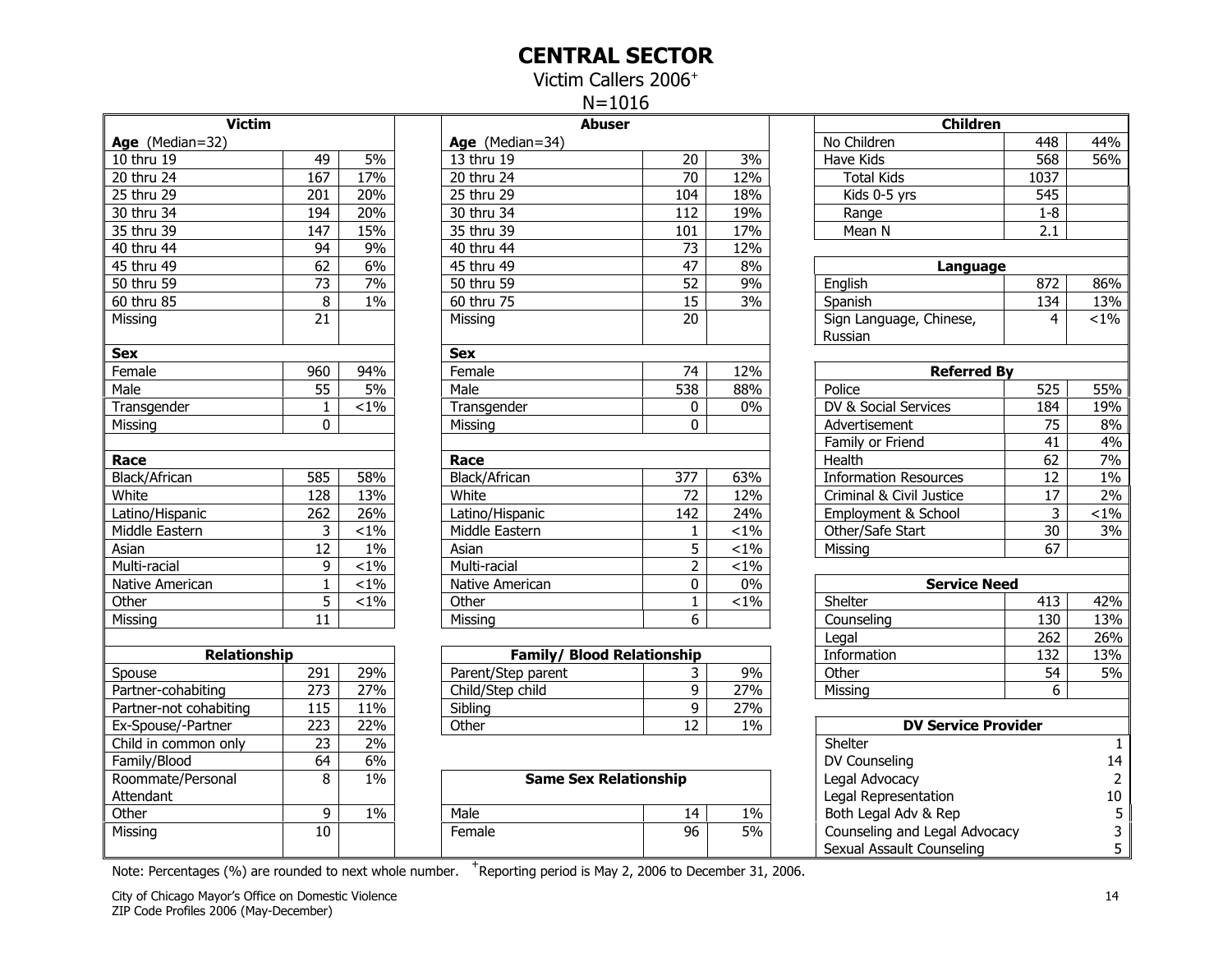<span id="page-14-0"></span>Map 3. South Sector



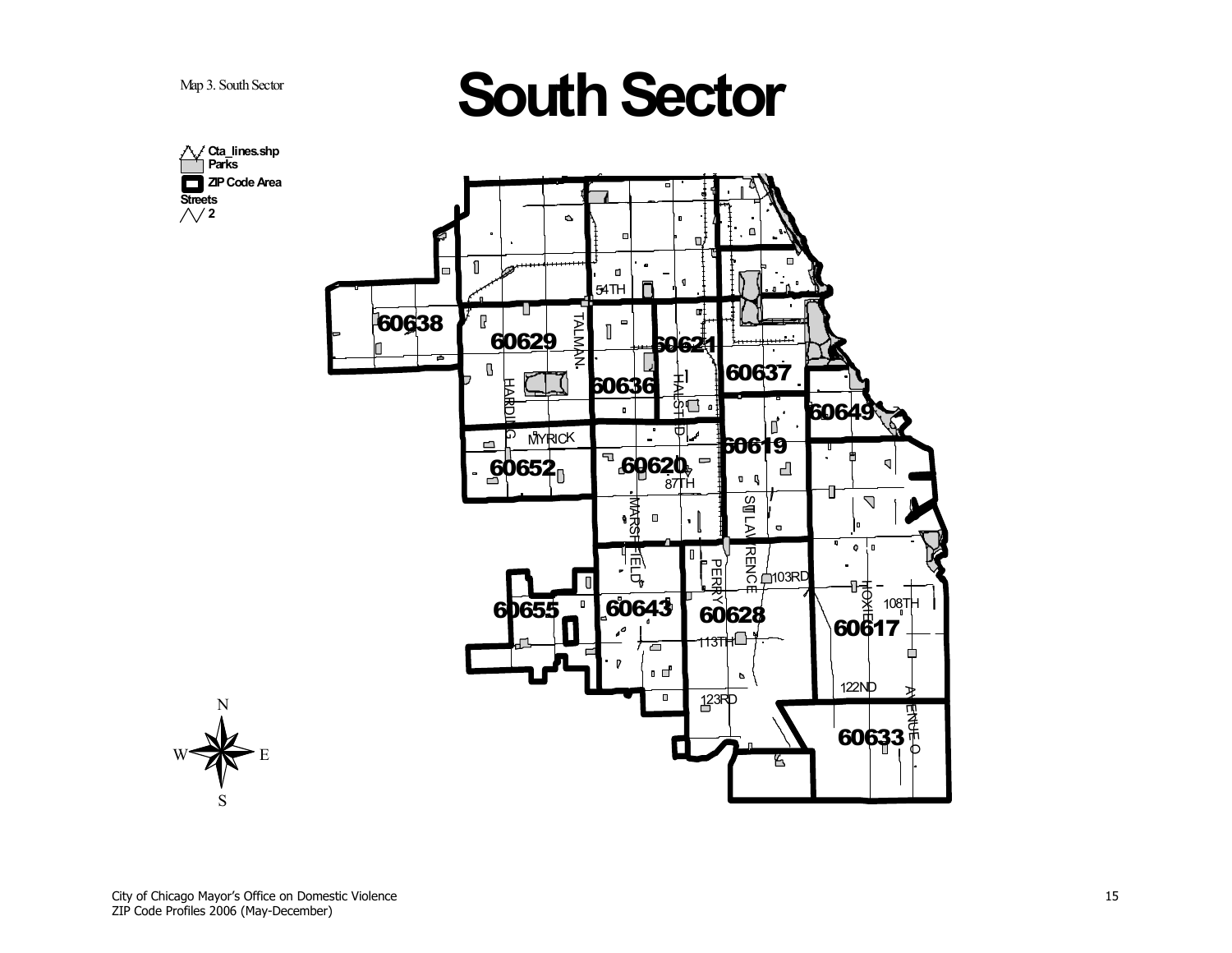#### SOUTH SECTOR

Victim Callers 2006<sup>+</sup>

N=1367

<span id="page-15-0"></span>

| <b>Victim</b><br>Age (Median=32) |                 |         |                  |
|----------------------------------|-----------------|---------|------------------|
| 15 thru 19                       | 80              | 6%      | Age<br>13 th     |
| 20 thru 24                       | 210             | 15%     | 20 th            |
| $\overline{25}$ thru 29          | 250             | 19%     | 25 <sub>th</sub> |
| 30 thru 34                       | 216             | 16%     | 30 th            |
| 35 thru 39                       | $\frac{1}{216}$ | 16%     | 35 th            |
| 40 thru 44                       | 152             | 10%     | 40 th            |
| 45 thru 49                       | 119             | 9%      | 45 th            |
| 50 thru 59                       | 82              | 6%      | 50 th            |
| 60 thru 78                       | $\overline{22}$ | 2%      | 60 th            |
| Missing                          | 20              |         | Missi            |
| <b>Sex</b>                       |                 |         | <b>Sex</b>       |
| Female                           | 1255            | 92%     | Fema             |
| Male                             | 109             | 8%      | Male             |
| Transgender                      | 0               | 0%      | Tran             |
| Missing                          | $\overline{3}$  |         | Missi            |
|                                  |                 |         |                  |
| Race                             |                 |         | Race             |
| Black/African                    | 1096            | 81%     | <b>Black</b>     |
| White                            | 105             | 8%      | Whit             |
| Latino/Hispanic                  | 128             | 9%      | Latin            |
| Middle Eastern                   | 3               | $< 1\%$ | Midd             |
| Asian                            | 3               | $< 1\%$ | Asiar            |
| Multi-racial                     | $\overline{5}$  | $< 1\%$ | Multi            |
| Native American                  | $\overline{4}$  | $< 1\%$ | Nativ            |
| Other                            | $\overline{4}$  | $< 1\%$ | Othe             |
| Missing                          | 19              |         | Missi            |
| Relationship                     |                 |         |                  |
| Spouse                           | 360             | 26%     | Pare             |
| Partner-cohabiting               | 348             | 26%     | Child            |
| Partner-not cohabiting           | 175             | 13%     | Siblir           |
| Ex-Spouse/-Partner               | 304             | 22%     | Othe             |
| Child in common only             | 36              | 3%      |                  |
| Family/Blood                     | 110             | 8%      |                  |
| Roommate/Personal                | 9               | $1\%$   |                  |
| Attendant                        |                 |         |                  |
| Other                            | 14              | 1%      | Male             |
| Missing                          | 11              |         | Fema             |
|                                  |                 |         |                  |

| <b>Victim</b>   |                |         | <b>Abuser</b>     |     |         | <b>Children</b>              |         |         |
|-----------------|----------------|---------|-------------------|-----|---------|------------------------------|---------|---------|
| Age (Median=32) |                |         | Age $(Median=34)$ |     |         | No Children                  | 645     | 47%     |
| 15 thru 19      | 80             | 6%      | 13 thru 19        | 32  | 4%      | Have Kids                    | 722     | 53%     |
| 20 thru 24      | 210            | 15%     | 20 thru 24        | 105 | 13%     | <b>Total Kids</b>            | 1579    |         |
| 25 thru 29      | 250            | 19%     | 25 thru 29        | 129 | 16%     | Kids 0-5 yrs                 | 713     |         |
| 30 thru 34      | 216            | 16%     | 30 thru 34        | 122 | 15%     | Range                        | $1 - 9$ |         |
| 35 thru 39      | 216            | 16%     | 35 thru 39        | 139 | 17%     | Mean N                       | 2.2     |         |
| 40 thru 44      | 152            | 10%     | 40 thru 44        | 115 | 14%     |                              |         |         |
| 45 thru 49      | 119            | 9%      | 45 thru 49        | 74  | 9%      | Language                     |         |         |
| 50 thru 59      | 82             | 6%      | 50 thru 59        | 78  | 10%     | English                      | 1303    | 96%     |
| 60 thru 78      | 22             | 2%      | 60 thru 78        | 18  | 2%      | Spanish                      | 55      | 4%      |
| Missing         | 20             |         | Missing           | 27  |         | Polish, French               | 3       | $< 1\%$ |
| Sex             |                |         | <b>Sex</b>        |     |         |                              |         |         |
| Female          | 1255           | 92%     | Female            | 126 | 15%     | <b>Referred By</b>           |         |         |
| Male            | 109            | 8%      | Male              | 712 | 85%     | Police                       | 768     | 60%     |
| Transgender     | 0              | 0%      | Transgender       | 0   | 0%      | DV & Social Services         | 230     | 18%     |
| Missing         | 3              |         | Missing           |     |         | Advertisement                | 86      | 7%      |
|                 |                |         |                   |     |         | Family or Friend             | 41      | 4%      |
| Race            |                |         | Race              |     |         | Health                       | 56      | 4%      |
| Black/African   | 1096           | 81%     | Black/African     | 719 | 87%     | <b>Information Resources</b> | 16      | 1%      |
| White           | 105            | 8%      | White             | 51  | 6%      | Criminal & Civil Justice     | 17      | 1%      |
| Latino/Hispanic | 128            | 9%      | Latino/Hispanic   | 50  | 6%      | Employment & School          | 6       | $< 1\%$ |
| Middle Eastern  | 3              | $< 1\%$ | Middle Eastern    | 2   | $< 1\%$ | Other/Safe Start             | 58      | 5%      |
| Asian           | 3              | $< 1\%$ | Asian             | 2   | $< 1\%$ | Missing                      | 89      |         |
| Multi-racial    | 5              | $< 1\%$ | Multi-racial      | 3   | $< 1\%$ |                              |         |         |
| Native American | 4              | $< 1\%$ | Native American   | 0   | 0%      | <b>Service Need</b>          |         |         |
| Other           | $\overline{4}$ | $< 1\%$ | Other             | 0   | $0\%$   | Shelter                      | 578     | 43%     |
| Missing         | 19             |         | Missina           | 12  |         | Counseling                   | 164     | 12%     |
|                 |                |         |                   |     |         | Legal                        | 347     | 26%     |

| <b>Relationship</b>    |     |     | <b>Family/ Blood Relationship</b> |    |     | Information                | 164 | 12% |
|------------------------|-----|-----|-----------------------------------|----|-----|----------------------------|-----|-----|
| Spouse                 | 360 | 26% | Parent/Step parent                | -- | 15% | Other                      | 94  | 7%  |
| Partner-cohabiting     | 348 | 26% | Child/Step child                  | 30 | 41% | Missing                    | 20  |     |
| Partner-not cohabiting | 175 | 13% | Sibling                           |    | 24% |                            |     |     |
| Ex-Spouse/-Partner     | 304 | 22% | Other                             |    | 19% | <b>DV Service Provider</b> |     |     |

| Roommate/Personal |            | $1\%$ | <b>Same Sex Relationship</b> |          |       | Legal Advocacy              |  |
|-------------------|------------|-------|------------------------------|----------|-------|-----------------------------|--|
| Attendant         |            |       |                              |          |       | Legal Representation        |  |
| Other             | 4          | 1%    | Male                         | つハ<br>∠∪ | $2\%$ | Both Legal Adv & Rep        |  |
| Missina           | <b>. .</b> |       | Female                       | $-1$     | 5%    | Counseling & Legal Advocacy |  |
|                   |            |       |                              |          |       | Sexual Assault Counseling   |  |

| Note: Percentages (%) are rounded to next whole number. <sup>T</sup> Reporting period is May 2, 2006 to December 31, 2006. |  |
|----------------------------------------------------------------------------------------------------------------------------|--|
|                                                                                                                            |  |

| <b>Victim</b>           |                  |         | <b>Abuser</b>                     |                 |         | Children                         |                  |                |
|-------------------------|------------------|---------|-----------------------------------|-----------------|---------|----------------------------------|------------------|----------------|
| Age (Median=32)         |                  |         | Age (Median=34)                   |                 |         | No Children                      | 645              | 47%            |
| 15 thru 19              | 80               | 6%      | 13 thru 19                        | 32              | 4%      | <b>Have Kids</b>                 | 722              | 53%            |
| 20 thru 24              | 210              | 15%     | 20 thru 24                        | 105             | 13%     | <b>Total Kids</b>                | 1579             |                |
| 25 thru 29              | $\overline{250}$ | 19%     | 25 thru 29                        | 129             | 16%     | Kids 0-5 yrs                     | 713              |                |
| 30 thru 34              | 216              | 16%     | 30 thru 34                        | 122             | 15%     | Range                            | $1-9$            |                |
| 35 thru 39              | $\overline{216}$ | 16%     | 35 thru 39                        | 139             | 17%     | Mean N                           | 2.2              |                |
| 40 thru 44              | 152              | 10%     | 40 thru 44                        | 115             | 14%     |                                  |                  |                |
| 45 thru 49              | 119              | 9%      | 45 thru 49                        | 74              | 9%      | Language                         |                  |                |
| $\overline{50}$ thru 59 | 82               | 6%      | 50 thru 59                        | 78              | 10%     | English                          | 1303             | 96%            |
| $60$ thru 78            | $\overline{22}$  | 2%      | 60 thru 78                        | 18              | 2%      | Spanish                          | $\overline{55}$  | 4%             |
| Missing                 | 20               |         | Missing                           | 27              |         | Polish, French                   | 3                | $1\%$          |
| Sex                     |                  |         | <b>Sex</b>                        |                 |         |                                  |                  |                |
| Female                  | 1255             | 92%     | Female                            | 126             | 15%     | <b>Referred By</b>               |                  |                |
| Male                    | 109              | 8%      | Male                              | 712             | 85%     | Police                           | 768              | 60%            |
| Transgender             | 0                | $0\%$   | Transgender                       | 0               | 0%      | DV & Social Services             | 230              | 18%            |
| Missing                 | 3                |         | Missing                           | $\mathbf{1}$    |         | Advertisement                    | 86               | 7%             |
|                         |                  |         |                                   |                 |         | Family or Friend                 | 41               | 4%             |
| Race                    |                  |         | Race                              |                 |         | <b>Health</b>                    | 56               | 4%             |
| <b>Black/African</b>    | 1096             | 81%     | Black/African                     | 719             | 87%     | <b>Information Resources</b>     | 16               | $1\%$          |
| White                   | 105              | 8%      | White                             | 51              | 6%      | Criminal & Civil Justice         | 17               | $1\%$          |
| Latino/Hispanic         | 128              | 9%      | Latino/Hispanic                   | 50              | 6%      | Employment & School              | 6                | $1\%$          |
| Middle Eastern          | 3                | $1\%$   | Middle Eastern                    | $\overline{2}$  | $< 1\%$ | Other/Safe Start                 | $\overline{58}$  | $5\%$          |
| Asian                   | 3                | $1\%$   | Asian                             | $\overline{2}$  | $< 1\%$ | Missing                          | 89               |                |
| Multi-racial            | 5                | $1\%$   | Multi-racial                      | 3               | $1\%$   |                                  |                  |                |
| Native American         | $\overline{4}$   | $< 1\%$ | Native American                   | 0               | 0%      | <b>Service Need</b>              |                  |                |
| Other                   | $\overline{4}$   | $1\%$   | Other                             | $\overline{0}$  | $0\%$   | Shelter                          | $\overline{578}$ | 43%            |
| Missing                 | 19               |         | Missing                           | 12              |         | Counseling                       | 164              | 12%            |
|                         |                  |         |                                   |                 |         | Legal                            | 347              | 26%            |
| <b>Relationship</b>     |                  |         | <b>Family/ Blood Relationship</b> |                 |         | Information                      | 164              | 12%            |
| Spouse                  | 360              | 26%     | Parent/Step parent                | 11              | 15%     | Other                            | 94               | 7%             |
| Partner-cohabiting      | 348              | 26%     | Child/Step child                  | $\overline{30}$ | 41%     | Missing                          | $\overline{20}$  |                |
| Partner-not cohabiting  | 175              | 13%     | Sibling                           | $\overline{17}$ | 24%     |                                  |                  |                |
| Ex-Spouse/-Partner      | 304              | 22%     | Other                             | 14              | 19%     | <b>DV Service Provider</b>       |                  |                |
| Child in common only    | $\overline{36}$  | 3%      |                                   |                 |         | Shelter $-1$ population specific |                  | $\overline{2}$ |
| Family/Blood            | 110              | 8%      |                                   |                 |         | DV Counseling                    |                  | 8              |
| Roommate/Personal       | 9                | $1\%$   | <b>Same Sex Relationship</b>      |                 |         | Legal Advocacy                   |                  | 1              |
| Attendant               |                  |         |                                   |                 |         | Legal Representation             |                  | 1              |
| Other                   | 14               | 1%      | Male                              | 20              | 2%      | Both Legal Adv & Rep             |                  |                |
| Missing                 | 11               |         | Female                            | 72              | 5%      | Counseling & Legal Advocacy      |                  | 5              |
|                         |                  |         |                                   |                 |         | Sexual Assault Counseling        |                  | $\mathbf{1}$   |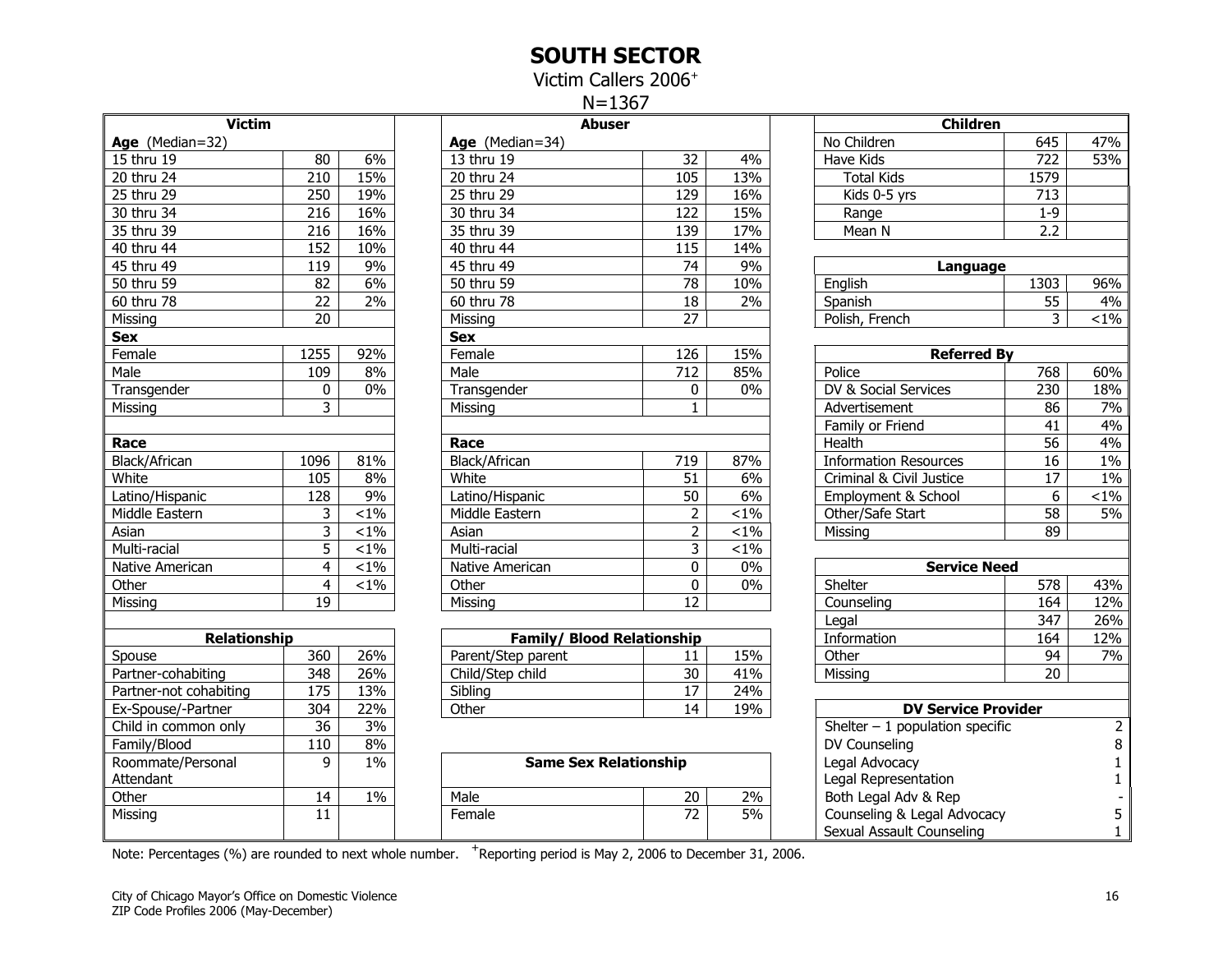# ZIP Codes Profiles

- <span id="page-16-0"></span>• Provides a count for victim caller information for each ZIP code designation in the city of Chicago by sector designation.
- In order to place this information in context, demographic information based on Census 2000 data is also provided along with each ZIP code.
- Missing city of Chicago ZIP codes represent no victim caller data reported/received for those ZIP code areas. See glossary/definitions for complete list of Chicago area ZIP codes.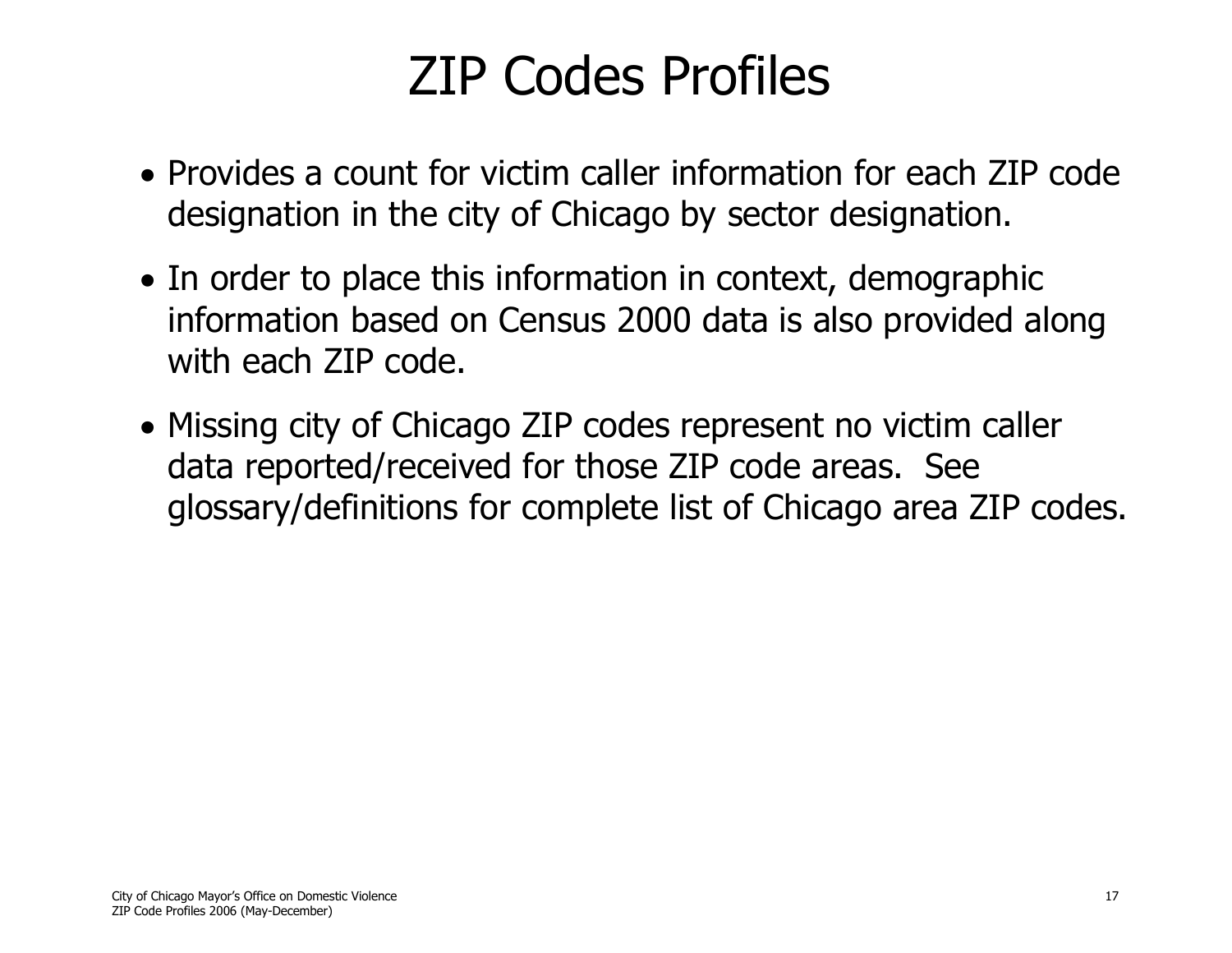<span id="page-17-0"></span>

|                             |                         | 60613                       |                         |                            | $N = 25$        |                               |                             | 60614                       |                         |                            | $N = 28$        |
|-----------------------------|-------------------------|-----------------------------|-------------------------|----------------------------|-----------------|-------------------------------|-----------------------------|-----------------------------|-------------------------|----------------------------|-----------------|
| <b>VICTIM</b>               |                         | <b>ABUSER</b>               |                         | <b>CHILDREN</b>            |                 | <b>VICTIM</b>                 |                             | <b>ABUSER</b>               |                         | <b>CHILDREN</b>            |                 |
| Age (Median)                | 35                      | Age (Median)                | 43                      | No Kids                    | 18              | Age (Median)                  | 32                          | Age (Median)                | 43                      | No Kids                    | 16              |
| Sex: Female                 | 25                      | Sex: Female                 | $\mathbf{1}$            | Have Kids                  | $\overline{7}$  | Sex: Female                   | 27                          | Sex: Female                 | $\sim$                  | Have Kids                  | 12              |
| Male                        | $\sim$                  | Male                        | 14                      | <b>Total Kids</b>          | 12              | Male                          | 1                           | Male                        | 11                      | <b>Total Kids</b>          | 21              |
| Race: Black                 | $\overline{\mathbf{3}}$ | Race: Black                 | $\overline{4}$          | Kids 0-5 yrs               | 5               | Race: Black                   | 6                           | Race: Black                 | 3                       | Kids 0-5 yrs               | 12              |
| White                       | 17                      | White                       | 8                       | Range                      | $1 - 5$         | White                         | 14                          | White                       | 5                       | Range                      | $1 - 3$         |
| Latino                      | 3                       | Latino                      | 3                       | Mean N                     | 1.7             | Latino                        | $\overline{4}$              | Latino                      | $\mathbf{1}$            | Mean N                     | $\overline{2}$  |
| Other                       | 2                       | Other                       | $\sim$                  |                            |                 | Other                         | 3                           | Other                       | $\overline{2}$          |                            |                 |
| <b>REFERRED BY</b>          |                         | <b>SERVICE NEED</b>         |                         | <b>RELATIONSHIP</b>        |                 | <b>REFERRED BY</b>            |                             | <b>SERVICE NEED</b>         |                         | <b>RELATIONSHIP</b>        |                 |
| Police                      | 15                      | Shelter                     | 8                       | Spouse                     | 16              | Police                        | 16                          | Shelter                     | 6                       | Spouse                     | 7               |
| DV & Social Service         | $\overline{4}$          | Counseling                  | $\overline{4}$          | Partner cohabitate         | 5               | DV & Social Service           | 6                           | Counseling                  | 5                       | Partner cohabitate         | 8               |
| Advertisement               | $\overline{2}$          | Legal                       | 9                       | Partner not cohab          | $\mathbf{1}$    | Advertisement                 | $\mathcal{L}$               | Legal                       | 11                      | Partner not cohab          | 3               |
| Health                      | $\overline{2}$          | Info Only                   | $\overline{2}$          | Ex-spouse/partner          | $\overline{4}$  | Health                        | $\mathcal{L}$               | Info Only                   | $\overline{2}$          | Ex-spouse/partner          | 9               |
| Family or Friend            | $\sim$                  | Other                       | $\overline{2}$          | Other                      | $\sim$          | Family or Friend              | 3                           | Other                       | $\overline{2}$          | Other                      | $\mathbf{1}$    |
| Info. Resources             | $\mathbf{r}$            |                             |                         |                            |                 | Info. Resources               | $\sim$                      |                             |                         |                            |                 |
| Other                       | $\overline{2}$          |                             | Census 2000             | <b>Demographics</b>        |                 | Other                         |                             | wwwwww                      | Census 2000             | <b>Demographics</b>        |                 |
|                             |                         |                             | <b>Total Population</b> | 50,548                     |                 |                               |                             |                             | <b>Total Population</b> | 65,474                     |                 |
|                             |                         | Race: Hispanic/Latino       |                         | 6,589                      |                 |                               |                             |                             | Race: Hispanic/Latino   | 3,554                      |                 |
| <b>LANGUAGE</b>             |                         |                             | Not Hispanic/Latino     | 43,959                     |                 | <b>LANGUAGE</b>               |                             |                             | Not Hispanic/Latino     | 61,920                     |                 |
| English                     | 22                      |                             | Asian                   | 2,849                      |                 | English                       | 26                          |                             | Asian                   | 2,467                      |                 |
|                             | $\overline{3}$          |                             |                         |                            |                 |                               | -1                          |                             |                         | 2,634                      |                 |
| Spanish<br>Polish           | $\sim$                  |                             | Black<br>White          | 4,227                      |                 | Spanish<br>Polish             | $\sim$                      |                             | Black<br>White          |                            |                 |
| Other                       | $\sim$                  |                             | Other                   | 35,517                     |                 | Other                         | $\mathbf{1}$                |                             | Other                   | 55,721<br>1,098            |                 |
|                             |                         | HH Income Median 48,381     |                         | 1,366                      |                 |                               |                             |                             |                         |                            |                 |
|                             |                         |                             |                         | Age Median 32.3            |                 |                               |                             |                             | HH Income Median 68,324 | Age Median 31              |                 |
|                             |                         | 60618                       |                         |                            | $N = 135$       |                               |                             |                             | 60625                   |                            | $N = 80$        |
| <b>VICTIM</b>               | 35                      | <b>ABUSER</b>               | 36                      | <b>CHILDREN</b><br>No Kids | 88              | <b>VICTIM</b><br>Age (Median) |                             | <b>ABUSER</b>               | 38                      | <b>CHILDREN</b><br>No Kids | 12              |
| Age (Median)<br>Sex: Female | 125                     | Age (Median)<br>Sex: Female | 10                      | Have Kids                  | 47              | Sex: Female                   | 30<br>74                    | Age (Median)<br>Sex: Female | $\overline{4}$          | Have Kids                  | 15              |
| Male                        | 10                      | Male                        | 76                      | <b>Total Kids</b>          | 81              | Male                          | 6                           | Male                        | 46                      | <b>Total Kids</b>          | 29              |
|                             |                         |                             |                         |                            |                 |                               |                             | Race: Black                 | 13                      |                            | 13              |
| Race: Black                 | 14                      | Race: Black                 | 11                      | Kids 0-5 yrs               | 36              | Race: Black                   | 18                          |                             |                         | Kids 0-5 yrs               |                 |
| White                       | 44                      | White                       | 29                      | Range                      | $1 - 4$         | White                         | 14                          | White                       | 11                      | Range                      | $1 - 5$         |
| Latino                      | 67                      | Latino                      | 41                      | Mean N                     | 1.7             | Latino                        | 45                          | Latino                      | 23                      | Mean N                     | 1.9             |
| Other                       | 9                       | Other                       | $\overline{4}$          |                            |                 | Other                         | $\overline{4}$              | Other                       | 3                       |                            |                 |
| <b>REFERRED BY</b>          |                         | <b>SERVICE NEED</b>         |                         | <b>RELATIONSHIP</b>        |                 | <b>REFERRED BY</b>            |                             | <b>SERVICE NEED</b>         |                         | <b>RELATIONSHIP</b>        |                 |
| Police                      | 84                      | Shelter                     | 26                      | Spouse                     | 45              | Police                        | 44                          | Shelter                     | 20                      | Spouse                     | 36              |
| DV & Social Service         | 22                      | Counseling                  | 18                      | Partner cohabitate         | 5               | DV & Social Service           | 14                          | Counseling                  | 16                      | Partner cohabitate         | 13              |
| Advertisement               | 6                       | Legal                       | 44                      | Partner not cohab          | 17              | Advertisement                 | 6                           | Legal                       | 25                      | Partner not cohab          | $\overline{7}$  |
| Health                      | $\overline{7}$          | Info Only                   | $\overline{38}$         | Ex-spouse/partner          | $\overline{24}$ | Health                        | $\overline{4}$              | Info Only                   | $\overline{15}$         | Ex-spouse/partner          | $\overline{17}$ |
| Family or Friend            | 6                       | Other                       | 8                       | Other                      | 13              | Family or Friend              | 8                           | Other                       | $\overline{4}$          | Other                      | 6               |
| Info. Resources             | $\sim$                  |                             |                         |                            |                 | Info. Resources               | $\sim$                      |                             |                         |                            |                 |
| Other                       | $\overline{3}$          |                             | Census 2000             | <b>Demographics</b>        |                 | Other                         | 3                           | www.ww                      | Census 2000             | <b>Demographics</b>        |                 |
|                             |                         |                             | <b>Total Population</b> | 98,147                     |                 |                               |                             |                             | <b>Total Population</b> | 91,351                     |                 |
|                             |                         | Race: Hispanic/Latino       |                         | 48,149                     |                 |                               |                             |                             | Race: Hispanic/Latino   | 34,385                     |                 |
| <b>LANGUAGE</b>             |                         |                             | Not Hispanic/Latino     | 49,998                     |                 | <b>LANGUAGE</b>               |                             |                             | Not Hispanic/Latino     | 56,966                     |                 |
|                             | 92                      |                             | Asian                   | 4,910                      |                 | English                       | 49                          |                             | Asian                   | 15,587                     |                 |
| English                     | $\overline{39}$         |                             |                         |                            |                 |                               | 31                          |                             |                         |                            |                 |
| Spanish                     |                         |                             | <b>Black</b>            | 2,527                      |                 | Spanish                       |                             |                             | <b>Black</b>            | 3,172                      |                 |
| Polish                      | $\overline{2}$          |                             | White                   | 39,057                     |                 | Polish                        | $\mathcal{L}_{\mathcal{A}}$ |                             | White                   | 33,846                     |                 |
| Other                       | $\mathbf{1}$            |                             | Other                   | 3,504                      |                 | Other                         | $\sim$                      |                             | Other                   | 4,361                      |                 |
|                             |                         | HH Income Median 41,355     |                         | Age Median 31.3            |                 |                               |                             |                             | HH Income Median 40,083 | Age Median 31              |                 |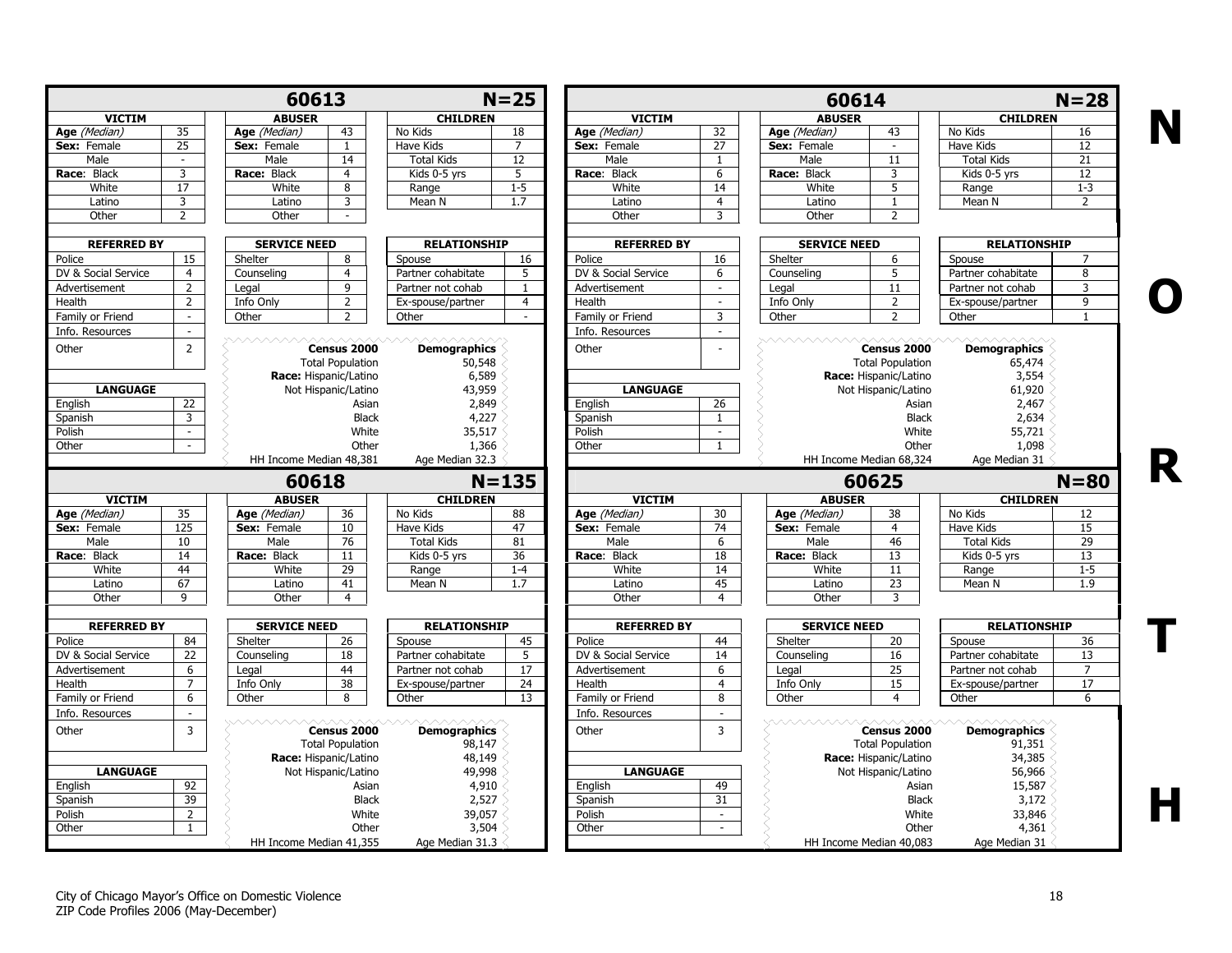|                     | <b>VICTIM</b>            |                         | 60626                                  |                     | $N = 80$       |                     |                 | 60630               |                                        |                     | $N = 32$        |
|---------------------|--------------------------|-------------------------|----------------------------------------|---------------------|----------------|---------------------|-----------------|---------------------|----------------------------------------|---------------------|-----------------|
|                     |                          | <b>ABUSER</b>           |                                        | <b>CHILDREN</b>     |                | <b>VICTIM</b>       |                 | <b>ABUSER</b>       |                                        | <b>CHILDREN</b>     |                 |
| Age (Median)        | 32                       | Age (Median)            | 34                                     | No Kids             | 39             | Age (Median)        | 35              | Age (Median)        | 38                                     | No Kids             | 8               |
| Sex: Female         | 74                       | Sex: Female             | $\overline{4}$                         | Have Kids           | 41             | Sex: Female         | $\overline{28}$ | Sex: Female         | $\overline{4}$                         | Have Kids           | $\overline{24}$ |
| Male                | 6                        | Male                    | 49                                     | <b>Total Kids</b>   | 61             | Male                | $\overline{4}$  | Male                | $\overline{19}$                        | <b>Total Kids</b>   | 46              |
| Race: Black         | 40                       | Race: Black             | $\overline{26}$                        | Kids 0-5 yrs        | 44             | Race: Black         | $\overline{2}$  | Race: Black         | 2                                      | Kids 0-5 yrs        | 21              |
| White               | 25                       | White                   | 12                                     | Range               | $1 - 5$        | White               | 6               | White               | 6                                      | Range               | 142             |
| Latino              | 11                       | Latino                  | $\overline{9}$                         | Mean N              | 1.7            | Latino              | $\overline{22}$ | Latino              | 14                                     | Mean N              | 1.9             |
| Other               | $\overline{4}$           | Other                   | $\overline{4}$                         |                     |                | Other               | $\overline{2}$  | Other               | $\overline{1}$                         |                     |                 |
| <b>REFERRED BY</b>  |                          | <b>SERVICE NEED</b>     |                                        | <b>RELATIONSHIP</b> |                | <b>REFERRED BY</b>  |                 | <b>SERVICE NEED</b> |                                        | <b>RELATIONSHIP</b> |                 |
| Police              | 43                       | Shelter                 | 33                                     | Spouse              | 23             | Police              | 13              | Shelter             | 5                                      | Spouse              | 18              |
| DV & Social Service | 12                       | Counseling              | $\overline{7}$                         | Partner cohabitate  | 19             | DV & Social Service | 8               | Counseling          | $\overline{7}$                         | Partner cohabitate  | 5               |
| Advertisement       | $\overline{7}$           | Legal                   | 19                                     | Partner not cohab   | 8              | Advertisement       | 5               | Legal               | 13                                     | Partner not cohab   | 1               |
| Health              | $\mathbf{1}$             | Info Only               | 17                                     | Ex-spouse/partner   | 21             | Health              | $\mathbf{1}$    | Info Only           | 3                                      | Ex-spouse/partner   | $\overline{4}$  |
| Family or Friend    | $\overline{7}$           | Other                   | $\overline{1}$                         | Other               | $\overline{7}$ | Family or Friend    | 2               | Other               | 3                                      | Other               | $\overline{4}$  |
| Info. Resources     | $\sim$                   | <u> AAAAAAAAA</u>       |                                        |                     |                | Info. Resources     | $\sim$          | <b>ヘヘヘヘヘヘヘヘヘ</b>    |                                        |                     |                 |
| Other               | 8                        |                         | Census 2000<br><b>Total Population</b> | <b>Demographics</b> |                | Other               | $\mathbf{1}$    |                     | Census 2000<br><b>Total Population</b> | <b>Demographics</b> |                 |
|                     |                          |                         | Race: Hispanic/Latino                  | 59,251<br>16,002    |                |                     |                 |                     | Race: Hispanic/Latino                  | 54,781<br>8,984     |                 |
|                     |                          |                         |                                        |                     |                | <b>LANGUAGE</b>     |                 |                     |                                        |                     |                 |
| <b>LANGUAGE</b>     |                          |                         | Not Hispanic/Latino                    | 43,249              |                |                     | 18              |                     | Not Hispanic/Latino                    | 45,797              |                 |
| English             | 75                       |                         | Asian                                  | 4,607               |                | English             |                 |                     | Asian                                  | 4,038               |                 |
| Spanish             | 5                        |                         | <b>Black</b>                           | 16,899              |                | Spanish             | 10              |                     | <b>Black</b>                           | 249                 |                 |
| Polish              | $\sim$                   |                         | White                                  | 19,128              |                | Polish              | $\mathbf{1}$    |                     | White                                  | 39,943              |                 |
| Other               | $\sim$                   |                         | Other                                  | 2,615               |                | Other               | $\mathbf{1}$    |                     | Other                                  | 1,567               |                 |
|                     |                          | HH Income Median 31,318 |                                        | Age Median 30.3     |                |                     |                 |                     | HH Income Median 47,905                | Age Median 38.2     |                 |
|                     |                          | 60631                   |                                        |                     | $N=17$         |                     |                 | 60634               |                                        |                     | $N = 36$        |
| <b>VICTIM</b>       |                          | <b>ABUSER</b>           |                                        | <b>CHILDREN</b>     |                | <b>VICTIM</b>       |                 | <b>ABUSER</b>       |                                        | <b>CHILDREN</b>     |                 |
| Age (Median)        | 34                       | Age (Median)            | 37                                     | No Kids             | 6              | Age (Median)        | 33              | Age (Median)        | 39                                     | No Kids             | 16              |
| Sex: Female         | 16                       | Sex: Female             |                                        | <b>Have Kids</b>    | 11             | Sex: Female         | 30              | Sex: Female         | $\overline{7}$                         | <b>Have Kids</b>    | $\overline{20}$ |
| Male                | $\mathbf{1}$             | Male                    | 16                                     | <b>Total Kids</b>   | 18             | Male                | 6               | Male                | 17                                     | <b>Total Kids</b>   | 26              |
| Race: Black         | 3                        | Race: Black             | $\overline{2}$                         | Kids 0-5 vrs        | $\overline{7}$ | Race: Black         | 3               | Race: Black         | $\mathbf{1}$                           | $Kids$ 0-5 yrs      | 14              |
| White               | 8                        | White                   | 11                                     | Range               | $1 - 3$        | White               | 17              | White               | 13                                     | Range               | $1 - 3$         |
| Latino              |                          | Latino                  | $\overline{2}$                         | Mean N              | 1.6            | Latino              | 13              | Latino              | 8                                      | Mean N              | 1.4             |
| Other               | 5                        | Other                   | $\sim$                                 |                     |                | Other               | 2               | Other               | $\mathbf{1}$                           |                     |                 |
| <b>REFERRED BY</b>  |                          | <b>SERVICE NEED</b>     |                                        | <b>RELATIONSHIP</b> |                | <b>REFERRED BY</b>  |                 | <b>SERVICE NEED</b> |                                        | <b>RELATIONSHIP</b> |                 |
| Police              | 9                        | Shelter                 | $\overline{4}$                         | Spouse              | $\overline{4}$ | Police              | 17              | Shelter             | 3                                      | Spouse              | 17              |
| DV & Social Service | $\overline{4}$           | Counseling              | 6                                      | Partner cohabitate  | 5              | DV & Social Service | $\overline{5}$  | Counseling          | 10                                     | Partner cohabitate  | 11              |
| Advertisement       | $\overline{\phantom{a}}$ | Legal                   | $\overline{7}$                         | Partner not cohab   | $\overline{1}$ | Advertisement       | 5               | Legal               | 18                                     | Partner not cohab   | $\bar{a}$       |
| Health              | 1                        | Info Only               | $\mathbf{r}$                           | Ex-spouse/partner   | 4              | Health              | $\overline{2}$  | Info Only           | $\overline{4}$                         | Ex-spouse/partner   | $\overline{2}$  |
| Family or Friend    | $\sim$                   | Other                   | $\sim$                                 | Other               | 3              | Family or Friend    | 3               | Other               | 1                                      | Other               | 5               |
| Info. Resources     | $\sim$                   |                         |                                        |                     |                | Info. Resources     | $\sim$          |                     |                                        |                     |                 |
| Other               | $\mathbf{1}$             |                         | Census 2000                            | <b>Demographics</b> |                | Other               | $\mathbf{1}$    |                     | Census 2000                            | <b>Demographics</b> |                 |
|                     |                          |                         | <b>Total Population</b>                | 28,832              |                |                     |                 |                     | <b>Total Population</b>                | 74,164              |                 |
|                     |                          |                         | Race: Hispanic/Latino                  | 1,501               |                |                     |                 |                     | Race: Hispanic/Latino                  | 14,506              |                 |
| <b>LANGUAGE</b>     |                          |                         |                                        |                     |                | <b>LANGUAGE</b>     |                 |                     |                                        | 59,658              |                 |
|                     |                          |                         | Not Hispanic/Latino                    | 27,331              |                |                     |                 |                     | Not Hispanic/Latino                    |                     |                 |
| English             | 16                       |                         | Asian                                  | 629                 |                | English             | 25              |                     | Asian                                  | 2,763               |                 |
| Spanish             | -1                       |                         | <b>Black</b>                           | 297                 |                | Spanish             | 5               |                     | <b>Black</b>                           | 446                 |                 |
| Polish              | $\sim$                   |                         | White                                  | 26,146              |                | Polish              | 6               |                     | White                                  | 54,764              |                 |
| Other               | $\sim$                   |                         | Other                                  | 259                 |                | Other               | $\mathbf{1}$    |                     | Other                                  | 1,685               |                 |
|                     |                          | HH Income Median 55,316 |                                        | Age Median 42.8     |                |                     |                 |                     | HH Income Median 50,042                | Age Median 38.3     |                 |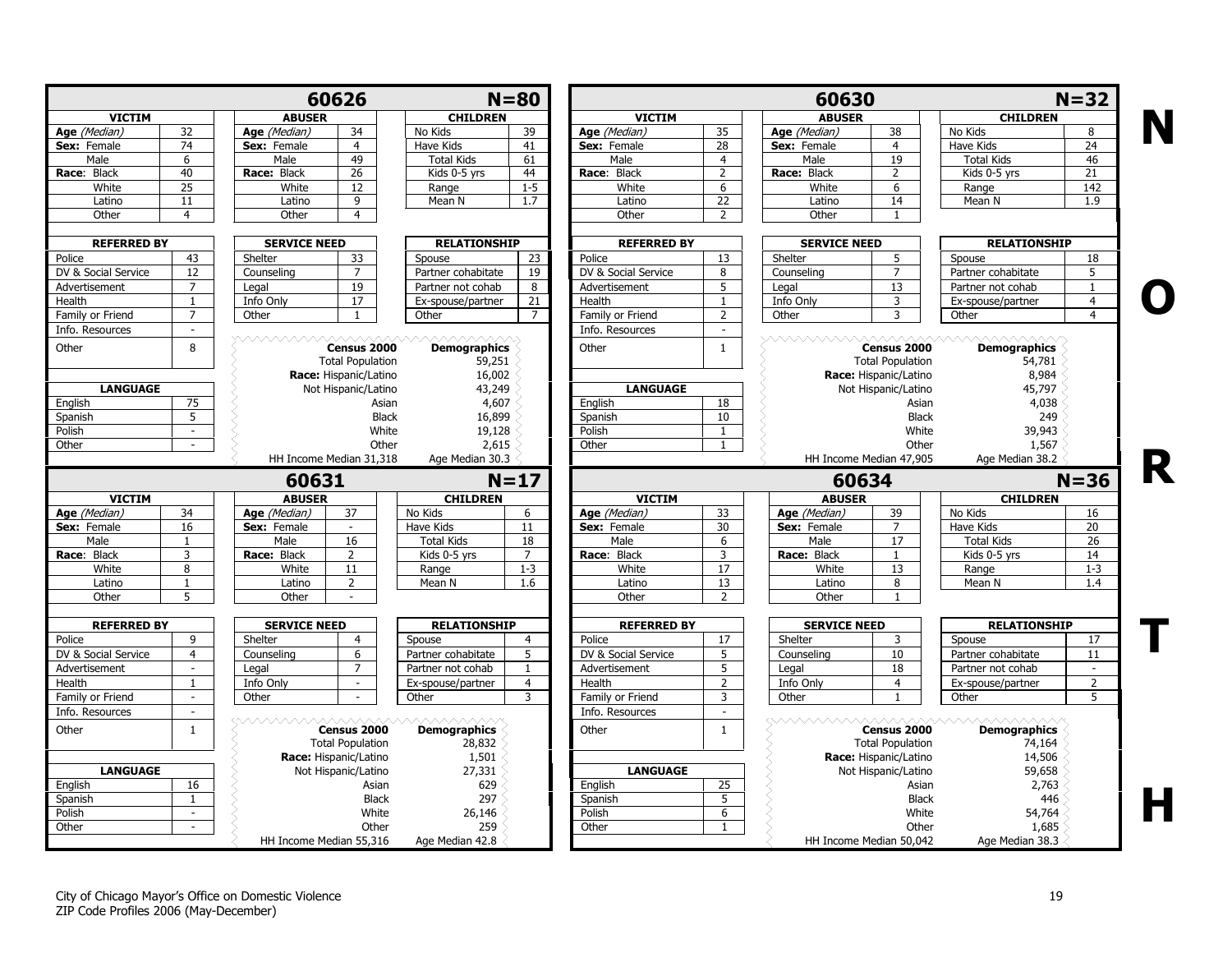|                                                                                                 | 60639<br><b>VICTIM</b><br>31 |                     |                                        |                               | $N = 110$       |                     |                        |                     | 60640                                  |                               | $N = 81$        |
|-------------------------------------------------------------------------------------------------|------------------------------|---------------------|----------------------------------------|-------------------------------|-----------------|---------------------|------------------------|---------------------|----------------------------------------|-------------------------------|-----------------|
|                                                                                                 |                              | <b>ABUSER</b>       |                                        | <b>CHILDREN</b>               |                 | <b>VICTIM</b>       |                        | <b>ABUSER</b>       |                                        | <b>CHILDREN</b>               |                 |
| Age (Median)                                                                                    |                              | Age (Median)        | 32                                     | No Kids                       | 40              | Age (Median)        | 36                     | Age (Median)        | 36                                     | No Kids                       | 50              |
| Sex: Female                                                                                     | 108                          | Sex: Female         | 6                                      | Have Kids                     | 70              | Sex: Female         | 22                     | Sex: Female         | 8                                      | Have Kids                     | 31              |
| Male                                                                                            | 2                            | Male                | 57                                     | <b>Total Kids</b>             | 137             | Male                | 9                      | Male                | 55                                     | <b>Total Kids</b>             | 57              |
| Race: Black                                                                                     | 43                           | Race: Black         | $\overline{32}$                        | Kids 0-5 yrs                  | 62              | Race: Black         | 42                     | Race: Black         | 33                                     | Kids 0-5 yrs                  | 24              |
| White                                                                                           | 7                            | White               | -1                                     | Range                         | $1 - 5$         | White               | 19                     | White               | 15                                     | Range                         | $1 - 3$         |
| Latino                                                                                          | 59                           | Latino              | 29                                     | Mean N                        | 2.0             | Latino              | 13                     | Latino              | 13                                     | Mean N                        | 1.8             |
| Other                                                                                           |                              | Other               | $\mathbf{1}$                           |                               |                 | Other               | 6                      | Other               |                                        |                               |                 |
| <b>REFERRED BY</b>                                                                              |                              | <b>SERVICE NEED</b> |                                        | <b>RELATIONSHIP</b>           |                 | <b>REFERRED BY</b>  |                        | <b>SERVICE NEED</b> |                                        | <b>RELATIONSHIP</b>           |                 |
| Police                                                                                          | 59                           | Shelter             | 39                                     | Spouse                        | 36              | Police              | 45                     | Shelter             | 40                                     | Spouse                        | 18              |
| DV & Social Service                                                                             | 20                           | Counseling          | 22                                     | Partner cohabitate            | 30              | DV & Social Service | 16                     | Counseling          | 9                                      | Partner cohabitate            | $\overline{27}$ |
| Advertisement                                                                                   | 6                            | Legal               | 27                                     | Partner not cohab             | 6               | Advertisement       | 6                      | Legal               | 20                                     | Partner not cohab             | $\overline{7}$  |
| Health                                                                                          | 5                            | Info Only           | 14                                     | Ex-spouse/partner             | $\overline{25}$ | Health              | $\overline{4}$         | Info Only           | 10                                     | Ex-spouse/partner             | 20              |
| Family or Friend                                                                                | 9                            | Other               | $\overline{7}$                         | Other                         | 12              | Family or Friend    | $\sim$                 | Other               | 1                                      | Other                         | 8               |
| Info. Resources                                                                                 | $\overline{2}$               |                     |                                        |                               |                 | Info. Resources     | $\sim$                 |                     |                                        |                               |                 |
| Other                                                                                           | 5                            | <u>WAAAAAAA</u>     | Census 2000<br><b>Total Population</b> | <b>Demographics</b><br>92,951 |                 | Other               | 6                      | . A A A A A A A A . | Census 2000<br><b>Total Population</b> | <b>Demographics</b><br>74,030 |                 |
|                                                                                                 |                              |                     | Race: Hispanic/Latino                  | 61,700                        |                 |                     |                        |                     | Race: Hispanic/Latino                  | 15,792                        |                 |
| <b>LANGUAGE</b>                                                                                 |                              |                     | Not Hispanic/Latino                    | 31,251                        |                 | <b>LANGUAGE</b>     |                        |                     | Not Hispanic/Latino                    | 58,238                        |                 |
| English                                                                                         | 73                           |                     | Asian                                  | 1,219                         |                 | English             | 73                     |                     | Asian                                  | 9,881                         |                 |
| Spanish                                                                                         | 37                           |                     | <b>Black</b>                           | 16,023                        |                 | Spanish             | 8                      |                     | <b>Black</b>                           | 14,094                        |                 |
| Polish                                                                                          | $\sim$                       |                     | White                                  | 12,956                        |                 | Polish              | $\sim$                 |                     | White                                  | 31,529                        |                 |
| Other                                                                                           | $\sim$                       |                     | Other                                  | 1,053                         |                 | Other               | $\sim$                 |                     | Other                                  | 2,734                         |                 |
|                                                                                                 |                              |                     | HH Income Median 40,165                | Age Median 27.6               |                 |                     |                        |                     | HH Income Median 32,466                | Age Median 34.6               |                 |
|                                                                                                 |                              | 60641               |                                        |                               | $N=73$          |                     |                        | 60645               |                                        |                               | $N = 37$        |
| <b>VICTIM</b>                                                                                   |                              | <b>ABUSER</b>       |                                        | <b>CHILDREN</b>               |                 | <b>VICTIM</b>       |                        | <b>ABUSER</b>       |                                        | <b>CHILDREN</b>               |                 |
| Age (Median)                                                                                    | 29                           | Age (Median)        | 35                                     | No Kids                       | 33              | Age (Median)        | 29                     | Age (Median)        | 33                                     | No Kids                       | 10              |
| Sex: Female                                                                                     | 71                           | Sex: Female         | 2                                      | Have Kids                     | 40              | Sex: Female         | $\overline{34}$        | Sex: Female         | 5                                      | Have Kids                     | $\overline{27}$ |
| Male                                                                                            | 2                            | Male                | 40                                     | <b>Total Kids</b>             | 83              | Male                | $\overline{3}$         | Male                | 18                                     | <b>Total Kids</b>             | 52              |
| Race: Black                                                                                     | 3                            | Race: Black         | 5                                      | Kids 0-5 yrs                  | 41              | Race: Black         | 12                     | Race: Black         | 8                                      | Kids 0-5 yrs                  | 25              |
| White                                                                                           | 38                           | White               | 22                                     | Range                         | $1 - 5$         | White               |                        |                     |                                        |                               |                 |
|                                                                                                 |                              |                     |                                        |                               |                 |                     | $\overline{7}$         | White               | 5                                      | Range                         | $1 - 4$         |
| Latino                                                                                          | 25                           | Latino              | 9                                      | Mean N                        | 2.1             | Latino              | 11                     | Latino              | $\overline{7}$                         | Mean N                        | 1.9             |
| Other                                                                                           | $\overline{7}$               | Other               | 4                                      |                               |                 | Other               | 6                      | Other               | 1                                      |                               |                 |
| <b>REFERRED BY</b>                                                                              |                              | <b>SERVICE NEED</b> |                                        | <b>RELATIONSHIP</b>           |                 | <b>REFERRED BY</b>  |                        | <b>SERVICE NEED</b> |                                        | <b>RELATIONSHIP</b>           |                 |
|                                                                                                 | 38                           | Shelter             | 21                                     | Spouse                        | 29              | Police              | 25                     | Shelter             | 16                                     | Spouse                        | 13              |
|                                                                                                 | 11                           | Counseling          | 14                                     | Partner cohabitate            | 17              | DV & Social Service | $\overline{4}$         | Counseling          | $\mathbf{1}$                           | Partner cohabitate            | 11              |
|                                                                                                 | 5                            | Legal               | 23                                     | Partner not cohab             | 5               | Advertisement       | 2                      | Legal               | 11                                     | Partner not cohab             | 4               |
|                                                                                                 | 5                            |                     | 10                                     |                               | 11              | Health              | 3                      |                     | 6                                      |                               | 5               |
|                                                                                                 |                              | Info Only           |                                        | Ex-spouse/partner             |                 |                     |                        | Info Only           |                                        | Ex-spouse/partner             |                 |
|                                                                                                 | 3<br>$\overline{2}$          | Other               | 5                                      | Other                         | 11              | Family or Friend    | $\mathbf{1}$<br>$\sim$ | Other               |                                        | Other                         | $\overline{4}$  |
| Police<br>DV & Social Service<br>Advertisement<br>Health<br>Family or Friend<br>Info. Resources |                              |                     |                                        |                               |                 | Info. Resources     |                        | <u>WWWWWW</u>       |                                        |                               |                 |
|                                                                                                 | $\overline{4}$               |                     | Census 2000                            | <b>Demographics</b>           |                 | Other               | $\overline{2}$         |                     | Census 2000                            | <b>Demographics</b>           |                 |
| Other                                                                                           |                              |                     | <b>Total Population</b>                | 73,824                        |                 |                     |                        |                     | <b>Total Population</b>                | 44,197                        |                 |
|                                                                                                 |                              |                     | Race: Hispanic/Latino                  | 28,643                        |                 |                     |                        |                     | Race: Hispanic/Latino                  | 7,223                         |                 |
| <b>LANGUAGE</b>                                                                                 |                              |                     | Not Hispanic/Latino                    | 45,181                        |                 | <b>LANGUAGE</b>     |                        |                     | Not Hispanic/Latino                    | 36,974                        |                 |
|                                                                                                 | 60                           |                     | Asian                                  | 2,830                         |                 | English             | 28                     |                     | Asian                                  | 6,877                         |                 |
| English<br>Spanish                                                                              | 6                            |                     | <b>Black</b>                           | 788                           |                 | Spanish             | $\overline{9}$         |                     | <b>Black</b>                           | 4,658                         |                 |
| Polish                                                                                          | 6                            |                     | White                                  | 39,190                        |                 | Polish              | $\sim$                 |                     | White                                  | 23,197                        |                 |
| Other                                                                                           | $\mathbf{1}$                 |                     | Other<br>HH Income Median 42,182       | 2,373<br>Age Median 33.8      |                 | Other               | $\sim$                 |                     | Other<br>HH Income Median 41,438       | 2,242<br>Age Median 35.4      |                 |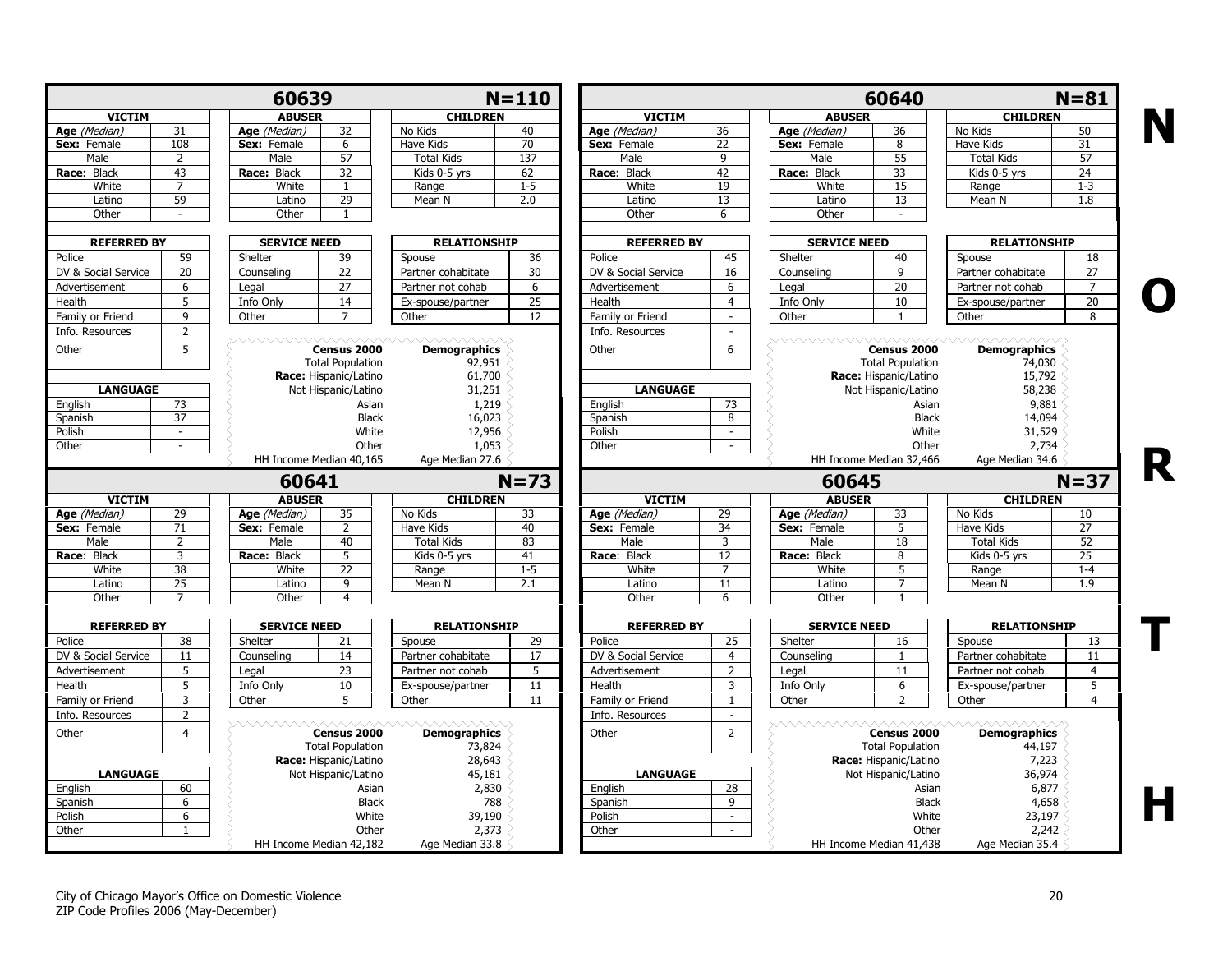|                     |                             | 60646                   |                                                                 |                                        | $N = 10$       |                     |                 |                     | 60647                                                           |                                         | $N = 101$      |
|---------------------|-----------------------------|-------------------------|-----------------------------------------------------------------|----------------------------------------|----------------|---------------------|-----------------|---------------------|-----------------------------------------------------------------|-----------------------------------------|----------------|
| <b>VICTIM</b>       |                             | <b>ABUSER</b>           |                                                                 | <b>CHILDREN</b>                        |                | <b>VICTIM</b>       |                 | <b>ABUSER</b>       |                                                                 | <b>CHILDREN</b>                         |                |
| Age (Median)        | $\overline{32}$             | Age (Median)            | 33                                                              | No Kids                                | 4              | Age (Median)        | $\overline{32}$ | Age (Median)        | 30                                                              | No Kids                                 | 51             |
| Sex: Female         | 8                           | Sex: Female             | $\sim$                                                          | Have Kids                              | 6              | Sex: Female         | 90              | Sex: Female         | 13                                                              | Have Kids                               | 50             |
| Male                | $\overline{2}$              | Male                    | $\overline{7}$                                                  | <b>Total Kids</b>                      | 10             | Male                | 11              | Male                | 53                                                              | <b>Total Kids</b>                       | 79             |
| Race: Black         | $\overline{4}$              | Race: Black             | $\overline{2}$                                                  | Kids 0-5 yrs                           | $\overline{7}$ | Race: Black         | 23              | Race: Black         | 16                                                              | Kids 0-5 yrs                            | 46             |
| White               | 3                           | White                   | $\overline{2}$                                                  | Range                                  | $1 - 4$        | White               | 19              | White               | 11                                                              | Range                                   | $1 - 4$        |
| Latino              | 3                           | Latino                  | $\overline{2}$                                                  | Mean N                                 | 1.7            | Latino              | 53              | Latino              | 34                                                              | Mean N                                  | 1.9            |
| Other               | $\sim$                      | Other                   |                                                                 |                                        |                | Other               | $\overline{4}$  | Other               |                                                                 |                                         |                |
| <b>REFERRED BY</b>  |                             | <b>SERVICE NEED</b>     |                                                                 | <b>RELATIONSHIP</b>                    |                | <b>REFERRED BY</b>  |                 | <b>SERVICE NEED</b> |                                                                 | <b>RELATIONSHIP</b>                     |                |
| Police              | 5                           | Shelter                 | $\overline{4}$                                                  | Spouse                                 | 3              | Police              | 49              | Shelter             | 28                                                              | Spouse                                  | 3              |
| DV & Social Service | $\mathbf{1}$                | Counseling              | $\sim$                                                          | Partner cohabitate                     | $\mathbf{1}$   | DV & Social Service | 22              | Counseling          | 16                                                              | Partner cohabitate                      | 24             |
| Advertisement       | $\mathbf{1}$                | Legal                   | $\overline{4}$                                                  | Partner not cohab                      | $\overline{2}$ | Advertisement       | 14              | Legal               | 32                                                              | Partner not cohab                       | 13             |
| Health              | $\sim$                      | Info Only               | $\mathbf{1}$                                                    | Ex-spouse/partner                      | $\overline{2}$ | Health              | 3               | Info Only           | 18                                                              | Ex-spouse/partner                       | 20             |
| Family or Friend    | $\mathcal{L}$               | Other                   | $\mathbf{1}$                                                    | Other                                  | $\overline{2}$ | Family or Friend    | $\overline{4}$  | Other               | 6                                                               | Other                                   | $\mathsf q$    |
| Info. Resources     | $\sim$                      |                         |                                                                 |                                        |                | Info. Resources     | $\mathbf{1}$    |                     |                                                                 |                                         |                |
| Other               | $\overline{2}$              |                         | Census 2000<br><b>Total Population</b><br>Race: Hispanic/Latino | <b>Demographics</b><br>27,016<br>1,783 |                | Other               | $\overline{4}$  |                     | Census 2000<br><b>Total Population</b><br>Race: Hispanic/Latino | <b>Demographics</b><br>98,769<br>66,874 |                |
| <b>LANGUAGE</b>     |                             |                         | Not Hispanic/Latino                                             | 25,233                                 |                | <b>LANGUAGE</b>     |                 |                     | Not Hispanic/Latino                                             | 31,895                                  |                |
| English             | 8                           |                         | Asian                                                           | 1,695                                  |                | English             | 76              |                     | Asian                                                           | 1,225                                   |                |
| Spanish             | $\overline{2}$              |                         | <b>Black</b>                                                    | 88                                     |                | Spanish             | 23              |                     | <b>Black</b>                                                    | 5,823                                   |                |
| Polish              | $\sim$                      |                         | White                                                           | 23,030                                 |                | Polish              | 1               |                     | White                                                           | 22,813                                  |                |
| Other               | $\sim$                      |                         | Other                                                           | 420                                    |                | Other               | $\mathbf{1}$    |                     | Other                                                           | 2,034                                   |                |
|                     |                             | HH Income Median 58,232 |                                                                 | Age Median 42.3                        |                |                     |                 |                     | HH Income Median 35,283                                         | Age Median 28.5                         |                |
|                     |                             | 60656                   |                                                                 | $N = 15$                               |                |                     |                 |                     | 60657                                                           |                                         | $N = 18$       |
| <b>VICTIM</b>       |                             | <b>ABUSER</b>           |                                                                 | <b>CHILDREN</b>                        |                | <b>VICTIM</b>       |                 | <b>ABUSER</b>       |                                                                 | <b>CHILDREN</b>                         |                |
| Age (Median)        | 34                          | Age (Median)            | 31                                                              | No Kids                                | 11             | Age (Median)        | 27              | Age (Median)        | 30                                                              | No Kids                                 | 16             |
| Sex: Female         | 14                          | Sex: Female             | $\sim$                                                          | Have Kids                              | $\overline{4}$ | Sex: Female         | 17              | Sex: Female         | $\overline{3}$                                                  | <b>Have Kids</b>                        | $\overline{2}$ |
| Male                | $\mathbf{1}$                | Male                    | 12                                                              | <b>Total Kids</b>                      | 5              | Male                | 1               | Male                | 10                                                              | <b>Total Kids</b>                       | 3              |
| Race: Black         | $\sim$                      | Race: Black             | $\sim$                                                          | Kids 0-5 yrs                           | $\overline{4}$ | Race: Black         | $\overline{2}$  | Race: Black         | 1                                                               | Kids 0-5 yrs                            | 1              |
| White               | 10                          | White                   | 9                                                               | Range                                  | $1 - 2$        | White               | 14              | White               | 7                                                               | Range                                   | $1 - 2$        |
| Latino              | $\overline{2}$              | Latino                  | $\mathbf{1}$                                                    | Mean N                                 | 1.2            | Latino              | $\sim$          | Latino              | 3                                                               | Mean N                                  | 1.5            |
| Other               | 3                           | Other                   | $\overline{2}$                                                  |                                        |                | Other               | $\mathbf{1}$    | Other               | $\mathbf{1}$                                                    |                                         |                |
| <b>REFERRED BY</b>  |                             | <b>SERVICE NEED</b>     |                                                                 | <b>RELATIONSHIP</b>                    |                | <b>REFERRED BY</b>  |                 | <b>SERVICE NEED</b> |                                                                 | <b>RELATIONSHIP</b>                     |                |
| Police              | 10                          | Shelter                 | 5                                                               | Spouse                                 | 6              | Police              | 11              | Shelter             |                                                                 | Spouse                                  | $\overline{4}$ |
| DV & Social Service | $\mathbf{1}$                | Counseling              | 5                                                               | Partner cohabitate                     | $\overline{5}$ | DV & Social Service | $\overline{2}$  | Counseling          | 5                                                               | Partner cohabitate                      | $\overline{4}$ |
| Advertisement       | $\overline{2}$              | Legal                   | $\overline{2}$                                                  | Partner not cohab                      | $\mathbf{1}$   | Advertisement       | $\overline{2}$  | Legal               | 5                                                               | Partner not cohab                       | $\overline{4}$ |
| Health              | $\sim$                      | Info Only               | $\overline{2}$                                                  | Ex-spouse/partner                      | $\mathbf{1}$   | Health              | $\sim$          | Info Only           | 5                                                               | Ex-spouse/partner                       | $\overline{4}$ |
| Family or Friend    | $\omega$                    | Other                   | $\mathbf{1}$                                                    | Other                                  | $\overline{2}$ | Family or Friend    | $\mathbf{1}$    | Other               | $\mathbf{1}$                                                    | Other                                   | $\overline{2}$ |
| Info. Resources     | $\sim$                      |                         |                                                                 |                                        |                | Info. Resources     | $\sim$          |                     |                                                                 |                                         |                |
| Other               | $\mathbf{1}$                | <i><b>MAAAAAA</b></i>   | Census 2000<br><b>Total Population</b><br>Race: Hispanic/Latino | <b>Demographics</b><br>27,129<br>1,783 |                | Other               | $\mathbf{1}$    | <u>VAAAAAAAV</u>    | Census 2000<br><b>Total Population</b><br>Race: Hispanic/Latino | <b>Demographics</b><br>66,789<br>5,291  |                |
| <b>LANGUAGE</b>     |                             |                         | Not Hispanic/Latino                                             | 25,346                                 |                | <b>LANGUAGE</b>     |                 |                     | Not Hispanic/Latino                                             |                                         |                |
|                     |                             |                         | Asian                                                           |                                        |                |                     | 18              |                     | Asian                                                           | 61,498                                  |                |
| English             | 14<br>$\sim$                |                         |                                                                 | 1,503                                  |                | English             | $\sim$          |                     |                                                                 | 3,348                                   |                |
| Spanish             | $\mathbf{1}$                |                         | <b>Black</b>                                                    | 295                                    |                | Spanish             | $\sim$          |                     | <b>Black</b>                                                    | 2,228                                   |                |
|                     |                             |                         | White                                                           | 23,059                                 |                | Polish              |                 |                     | White                                                           | 54,723                                  |                |
| Polish              |                             |                         |                                                                 |                                        |                |                     |                 |                     |                                                                 |                                         |                |
| Other               | $\mathcal{L}_{\mathcal{A}}$ | HH Income Median 47,512 | Other                                                           | 489<br>Age Median 40.6                 |                | Other               | $\sim$          |                     | Other<br>HH Income Median 55,647                                | 1,199<br>Age Median 30.9                |                |

City of Chicago Mayor's Office on Domestic Violence 21 ZIP Code Profiles 2006 (May-December)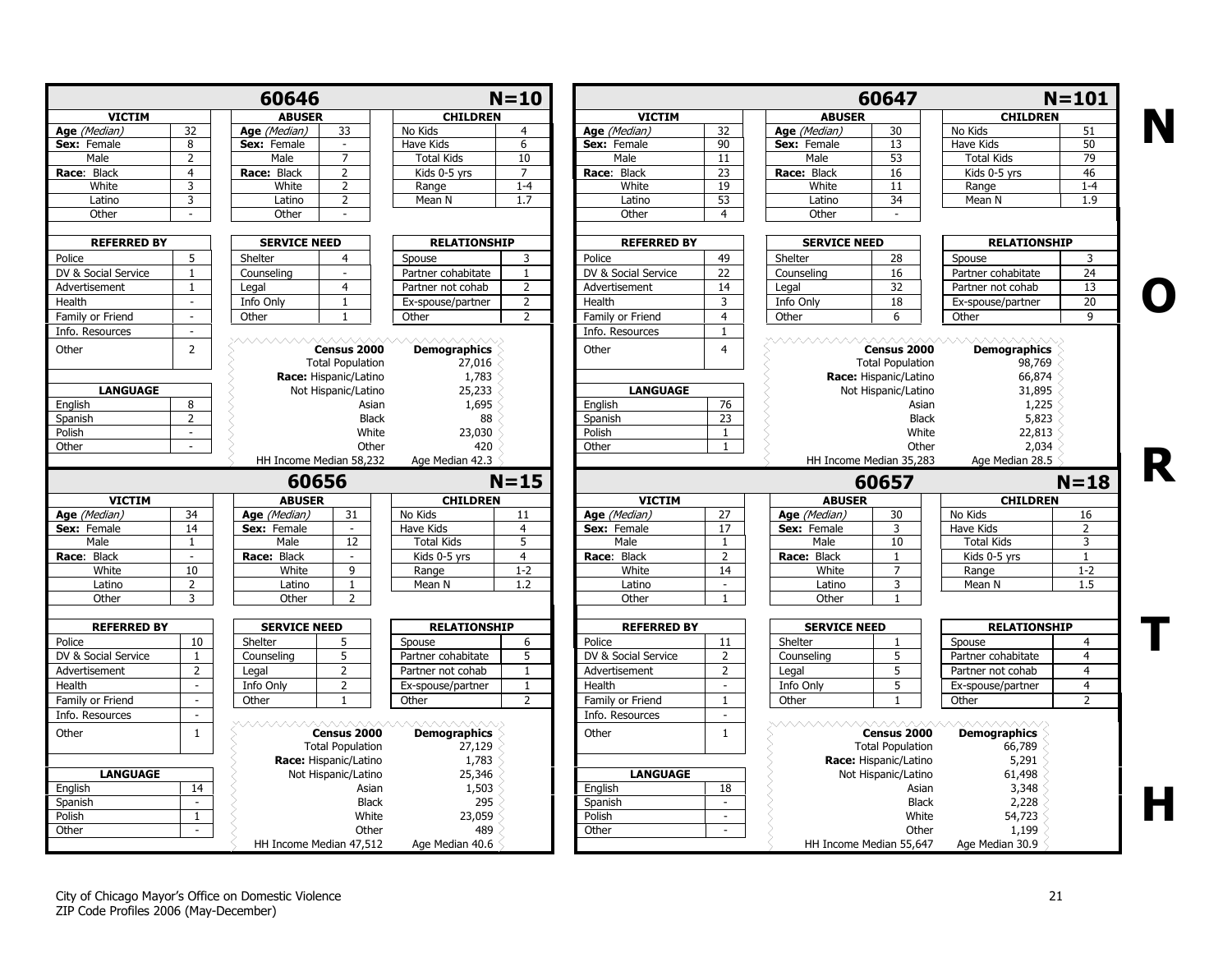|                     |                                           | 60659                   |                                        |                                                               | $N=27$  |                       |                         | 60660               |                                        |                                                                  | $N = 30$       |
|---------------------|-------------------------------------------|-------------------------|----------------------------------------|---------------------------------------------------------------|---------|-----------------------|-------------------------|---------------------|----------------------------------------|------------------------------------------------------------------|----------------|
| <b>VICTIM</b>       |                                           | <b>ABUSER</b>           |                                        | <b>CHILDREN</b>                                               |         | <b>VICTIM</b>         |                         | <b>ABUSER</b>       |                                        | <b>CHILDREN</b>                                                  |                |
| Age (Median)        | 31                                        | Age (Median)            | 34                                     | No Kids                                                       | 11      | Age (Median)          | 25                      | Age (Median)        | 38                                     | No Kids                                                          | 17             |
| Sex: Female         | 21                                        | Sex: Female             | $\overline{z}$                         | Have Kids                                                     | 16      | Sex: Female           | 27                      | Sex: Female         |                                        | Have Kids                                                        | 13             |
| Male                | 6                                         | Male                    | 13                                     | <b>Total Kids</b>                                             | 30      | Male                  | 3                       | Male                | 17                                     | <b>Total Kids</b>                                                | 21             |
| Black<br>Race:      | $\Delta$                                  | Race: Black             |                                        | Kids 0-5 yrs                                                  | 14      | <b>Black</b><br>Race: |                         | Race: Black         | 8                                      | Kids 0-5 yrs                                                     | 11             |
| White               | 8                                         | White                   | <u>т</u>                               | Range                                                         | $1 - 3$ | White                 | 8                       | White               |                                        | Range                                                            | $1 - 3$        |
| Latino              | 10                                        | Latino                  | 5                                      | Mean N                                                        | 1.8     | Latino                | 5                       | Latino              |                                        | Mean N                                                           | 1.6            |
| Other               | 5                                         | Other                   | 3                                      |                                                               |         | Other                 | 5                       | Other               | $\mathbf{r}$                           |                                                                  |                |
|                     | <b>SERVICE NEED</b><br><b>REFERRED BY</b> |                         |                                        | <b>RELATIONSHIP</b>                                           |         | <b>REFERRED BY</b>    |                         | <b>SERVICE NEED</b> |                                        | <b>RELATIONSHIP</b>                                              |                |
| Police              | 49                                        | Shelter                 |                                        | Spouse                                                        | 14      | Police                | 15                      | Shelter             | 15                                     | Spouse                                                           | 6              |
| DV & Social Service | 22                                        | Counseling              | 5                                      | Partner cohabitate                                            | 5       | DV & Social Service   | 6                       | Counseling          | $\mathcal{L}$                          | Partner cohabitate                                               |                |
| Advertisement       | 14                                        | Legal                   | 8                                      | Partner not cohab                                             | 5       | Advertisement         | $\overline{\mathbf{4}}$ | Legal               | 6                                      | Partner not cohab                                                |                |
| Health              | 3                                         | Info Only               | <b>–</b>                               | Ex-spouse/partner                                             | 3       | Health                |                         | Info Only           | 3                                      | Ex-spouse/partner                                                |                |
| Family or Friend    | 4                                         | Other                   | $\sim$                                 | Other                                                         | $\sim$  | Family or Friend      | $\overline{z}$          | Other               | २                                      | Other                                                            | $\overline{2}$ |
| Info. Resources     |                                           |                         |                                        |                                                               |         | Info. Resources       |                         |                     |                                        |                                                                  |                |
| Other               |                                           |                         | Census 2000<br><b>Total Population</b> | xvvvvvvvvvvvvvvvvvvvvvvvvvvv<br><b>Demographics</b><br>39,155 |         | Other                 |                         |                     | Census 2000<br><b>Total Population</b> | xvvvvvvvvvvvvvvvvvvvvvvvvvvvvvv<br><b>Demographics</b><br>47,726 |                |
|                     |                                           |                         | Race: Hispanic/Latino                  | 6,322                                                         |         |                       |                         |                     | Race: Hispanic/Latino                  | 9,906                                                            |                |
| <b>LANGUAGE</b>     |                                           |                         | Not Hispanic/Latino                    | 32,833                                                        |         | <b>LANGUAGE</b>       |                         |                     | Not Hispanic/Latino                    | 37,820                                                           |                |
| Enalish             | 15                                        |                         | Asian                                  | 10,681                                                        |         | Enalish               | 28                      |                     | Asian                                  | 5,897                                                            |                |
| Spanish             | 10                                        |                         | <b>Black</b>                           | 1,961                                                         |         | Spanish               |                         |                     | <b>Black</b>                           | 8,326                                                            |                |
| Polish              |                                           |                         | White                                  | 17,834                                                        |         | Polish                |                         |                     | White                                  | 21,535                                                           |                |
| Other               | 2                                         |                         | Other                                  | 2,357                                                         |         | Other                 |                         |                     | Other                                  | 2,062                                                            |                |
|                     |                                           | HH Income Median 45,064 |                                        | Age Median 33.9                                               |         |                       |                         |                     | HH Income Median 34,293                | Age Median 33.9                                                  |                |

T

H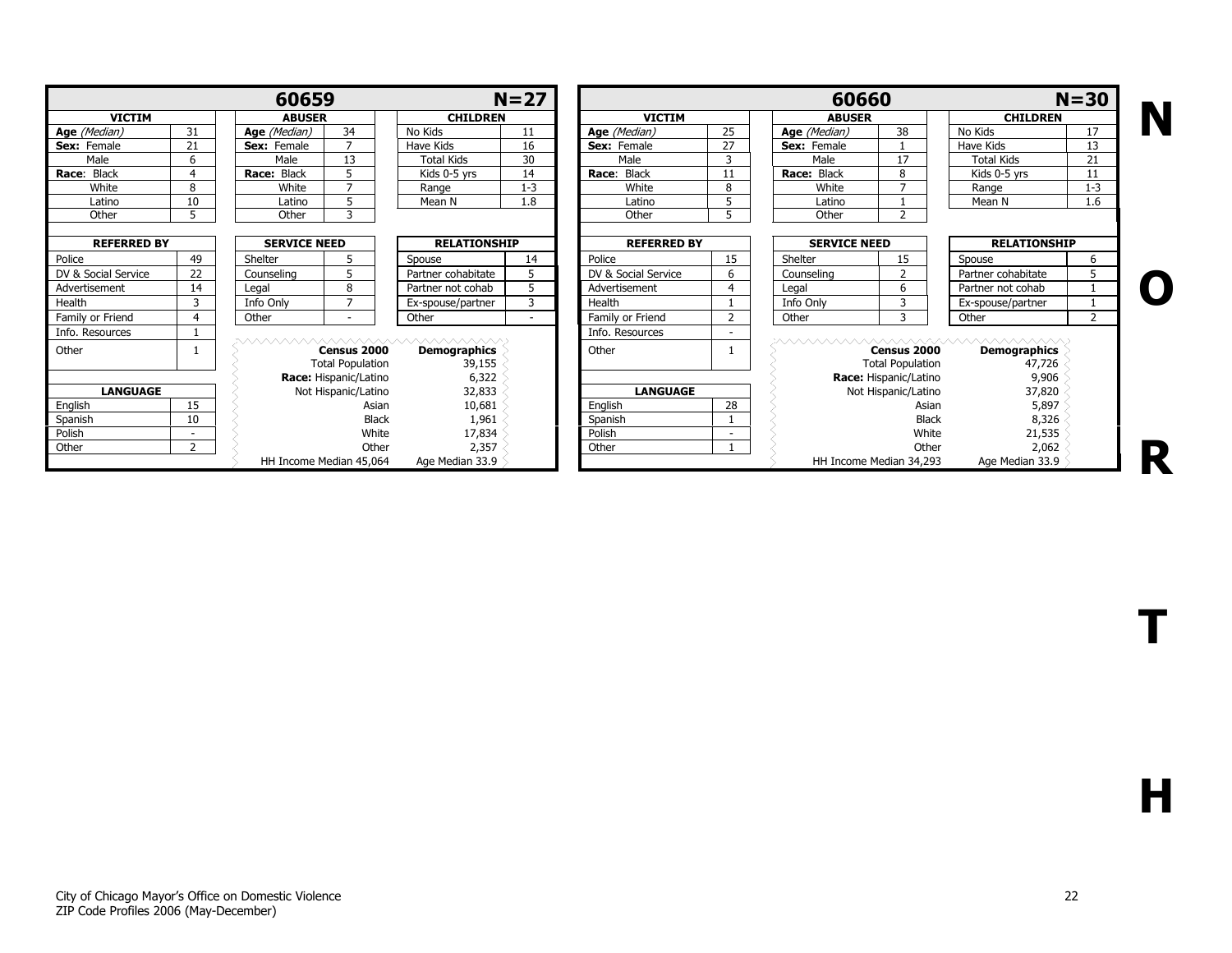<span id="page-22-0"></span>

|                                                                                                                                                                                                 |                          | LOOP (60601-05)           |                                              |                                      | $N = 35$        |                                     |                          | 60606 & 60607                    |                                              |                                                        | $N = 19$        |
|-------------------------------------------------------------------------------------------------------------------------------------------------------------------------------------------------|--------------------------|---------------------------|----------------------------------------------|--------------------------------------|-----------------|-------------------------------------|--------------------------|----------------------------------|----------------------------------------------|--------------------------------------------------------|-----------------|
| <b>VICTIM</b>                                                                                                                                                                                   |                          | <b>ABUSER</b>             |                                              | <b>CHILDREN</b>                      |                 | <b>VICTIM</b>                       |                          | <b>ABUSER</b>                    |                                              | <b>CHILDREN</b>                                        |                 |
| Age (Median)                                                                                                                                                                                    | 30                       | Age (Median)              | 39                                           | No Kids                              | 24              | Age (Median)                        | 34                       | Age (Median)                     | 39                                           | No Kids                                                | 11              |
| Sex: Female                                                                                                                                                                                     | 34                       | Sex: Female               | $\overline{4}$                               | Have Kids                            | $\overline{11}$ | Sex: Female                         | 17                       | Sex: Female                      | $\overline{3}$                               | Have Kids                                              | $\overline{8}$  |
| Male                                                                                                                                                                                            | $\mathbf{1}$             | Male                      | 216                                          | <b>Total Kids</b>                    | 24              | Male                                | 2                        | Male                             | $\overline{7}$                               | <b>Total Kids</b>                                      | $\overline{12}$ |
| Race: Black                                                                                                                                                                                     | 15                       | Race: Black               | 13                                           | Kids 0-5 yrs                         | 15              | Race: Black                         | 8                        | Race: Black                      | $\overline{7}$                               | Kids 0-5 yrs                                           | $\overline{7}$  |
| White                                                                                                                                                                                           | $\overline{7}$           | White                     | 3                                            | Range                                | $1 - 4$         | White                               | 8                        | White                            | 3                                            | Range                                                  | $1 - 3$         |
| Latino                                                                                                                                                                                          | $\overline{4}$           | Latino                    | $\overline{4}$                               | Mean N                               | 2.2             | Latino                              | $\overline{2}$           | Latino                           | $\sim$                                       | Mean N                                                 | 1               |
| Other                                                                                                                                                                                           | 5                        | Other                     | 3                                            |                                      |                 | Other                               | 1                        | Other                            | ÷                                            |                                                        |                 |
| <b>REFERRED BY</b>                                                                                                                                                                              |                          | <b>SERVICE NEED</b>       |                                              | <b>RELATIONSHIP</b>                  |                 | <b>REFERRED BY</b>                  |                          | <b>SERVICE NEED</b>              |                                              | <b>RELATIONSHIP</b>                                    |                 |
| Police                                                                                                                                                                                          | 18                       | Shelter                   | 14                                           | Spouse                               | 13              | Police                              | $\overline{7}$           | Shelter                          | 8                                            | Spouse                                                 | 5               |
| DV & Social Service                                                                                                                                                                             | 6                        | Counseling                | $\overline{4}$                               | Partner cohabitate                   | 6               | DV & Social Service                 | $\overline{3}$           | Counselina                       | $\overline{3}$                               | Partner cohabitate                                     | $\overline{4}$  |
| Advertisement                                                                                                                                                                                   | $\overline{2}$           | Legal                     | 11                                           | Partner not cohab                    | $\overline{4}$  | Advertisement                       | 5                        | Legal                            | 6                                            | Partner not cohab                                      | $\overline{2}$  |
| Health                                                                                                                                                                                          | 3                        | Info Only                 | $\overline{4}$                               | Ex-spouse/partner                    | 5               | Health                              | $\mathbf{1}$             | Info Only                        | $\mathbf{1}$                                 | Ex-spouse/partner                                      | 6               |
| Family or Friend                                                                                                                                                                                | $\mathbf{1}$             | Other                     | $\overline{2}$                               | Other                                | $\overline{4}$  | Family or Friend                    | $\omega$                 | Other                            |                                              | Other                                                  | $\overline{2}$  |
| Info. Resources                                                                                                                                                                                 | $\mathbf{1}$             |                           |                                              |                                      |                 | Info. Resources                     | $\mathbb{Z}^2$           |                                  |                                              |                                                        |                 |
| Other                                                                                                                                                                                           | $\mathbf{1}$             | Total Population 60601-05 | Census 2000<br>Race: Hispanic/Latino         | <b>Demographics</b><br>18,540<br>980 |                 | Other                               | $\overline{2}$           | Total Population 60606 60607     | Census 2000<br>Race: Hispanic/Latino         | <b>Demographics</b><br>1,682<br>15,552<br>129<br>1,256 |                 |
| <b>LANGUAGE</b>                                                                                                                                                                                 |                          |                           | Not Hispanic/Latino                          | 17,560                               |                 | <b>LANGUAGE</b>                     |                          |                                  | Not Hispanic/Latino                          | 14,296<br>1,553                                        |                 |
| English                                                                                                                                                                                         | 34                       |                           | Asian                                        | 1,635                                |                 | English                             | 19                       |                                  | Asian                                        | 284<br>2,086                                           |                 |
| Spanish                                                                                                                                                                                         | $\mathbf{1}$             |                           | <b>Black</b>                                 | 4,560                                |                 | Spanish                             | $\sim$                   |                                  | <b>Black</b>                                 | 95<br>5,114                                            |                 |
| Polish                                                                                                                                                                                          | $\overline{a}$           |                           | White                                        | 10,908                               |                 | Polish                              | $\sim$                   |                                  | White                                        | 1,159<br>6,724                                         |                 |
|                                                                                                                                                                                                 |                          |                           |                                              |                                      |                 | Other                               |                          |                                  |                                              |                                                        |                 |
|                                                                                                                                                                                                 | $\sim$                   | HH Income Median 50,068   | Other                                        | 457<br>Age Median 37.1               |                 |                                     | $\sim$                   | HH Income Median 100,377; 40,972 | Other                                        | 372<br>15<br>Age Median 34.9;<br>30.8                  |                 |
|                                                                                                                                                                                                 |                          | 60608                     |                                              |                                      | $N = 68$        |                                     |                          | 60609                            |                                              |                                                        | $N = 94$        |
| <b>VICTIM</b>                                                                                                                                                                                   |                          | <b>ABUSER</b>             |                                              | <b>CHILDREN</b>                      |                 | <b>VICTIM</b>                       |                          | <b>ABUSER</b>                    |                                              | <b>CHILDREN</b>                                        |                 |
|                                                                                                                                                                                                 | 31                       | Age (Median)              | 35                                           | No Kids                              | 21              | Age (Median)                        | 31                       | Age (Median)                     | 35                                           | No Kids                                                | 34              |
|                                                                                                                                                                                                 | 62                       | Sex: Female               | 3                                            | Have Kids                            | 47              | Sex: Female                         | 84                       | Sex: Female                      | 8                                            | Have Kids                                              | 60              |
| Male                                                                                                                                                                                            | 6                        | Male                      | 36                                           | <b>Total Kids</b>                    | 97              | Male                                | 10                       | Male                             | 52                                           | <b>Total Kids</b>                                      | 127             |
|                                                                                                                                                                                                 | 25                       | Race: Black               | 15                                           | Kids 0-5 yrs                         | 46              | Race: Black                         | 47                       | Race: Black                      | 33                                           | Kids 0-5 yrs                                           | 49              |
| White                                                                                                                                                                                           | 13                       | White                     | 10                                           | Range                                | $1 - 6$         | White                               | 10                       | White                            | 6                                            | Range                                                  | $1 - 6$         |
| Latino<br>Other                                                                                                                                                                                 | 26<br>$\overline{4}$     | Latino<br>Other           | 12<br>$\sim$                                 | Mean N                               | 2.1             | Latino<br>Other                     | 35<br>$\sim$             | Latino<br>Other                  | 18<br>$\mathbf{1}$                           | Mean N                                                 | 2.1             |
|                                                                                                                                                                                                 |                          |                           |                                              |                                      |                 |                                     |                          |                                  |                                              |                                                        |                 |
| <b>REFERRED BY</b>                                                                                                                                                                              |                          | <b>SERVICE NEED</b>       |                                              | <b>RELATIONSHIP</b>                  |                 | <b>REFERRED BY</b>                  |                          | <b>SERVICE NEED</b>              |                                              | <b>RELATIONSHIP</b>                                    |                 |
|                                                                                                                                                                                                 | 38                       | Shelter                   | 31                                           | Spouse                               | 17              | Police                              | 45                       | Shelter                          | 43                                           | Spouse                                                 | 25              |
|                                                                                                                                                                                                 | 12                       | Counseling                | 9                                            | Partner cohabitate                   | 17              | DV & Social Service                 | 21                       | Counseling                       | 13                                           | Partner cohabitate                                     | 10              |
|                                                                                                                                                                                                 | 3                        | Legal                     | 16                                           | Partner not cohab                    | 9               | Advertisement                       | $\overline{7}$           | Legal                            | 23                                           | Partner not cohab                                      | 24              |
|                                                                                                                                                                                                 | $\overline{4}$           | Info Only                 | 8                                            | Ex-spouse/partner                    | 15              | Health                              | $\overline{2}$           | Info Only                        | 10                                           | Ex-spouse/partner                                      | 24              |
|                                                                                                                                                                                                 | $\overline{3}$<br>$\sim$ | Other                     | $\overline{\phantom{a}}$                     | Other                                | $\mathsf{q}$    | Family or Friend<br>Info. Resources | $\overline{2}$<br>$\sim$ | Other                            | $\overline{4}$                               | Other                                                  | 10              |
|                                                                                                                                                                                                 | $\overline{4}$           |                           | Census 2000<br><b>Total Population</b>       | <b>Demographics</b><br>92,472        |                 | Other                               | 8                        | <i>AAAAAAAA</i>                  | Census 2000<br><b>Total Population</b>       | <b>Demographics</b><br>79,469                          |                 |
| <b>LANGUAGE</b>                                                                                                                                                                                 |                          |                           | Race: Hispanic/Latino<br>Not Hispanic/Latino | 57,999<br>34,473                     |                 | <b>LANGUAGE</b>                     |                          |                                  | Race: Hispanic/Latino<br>Not Hispanic/Latino | 34,466<br>45,003                                       |                 |
|                                                                                                                                                                                                 | $\overline{55}$          |                           | Asian                                        | 4,605                                |                 | English                             | $\overline{72}$          |                                  | Asian                                        | 941                                                    |                 |
|                                                                                                                                                                                                 | 12                       |                           | <b>Black</b>                                 | 16,845                               |                 | Spanish                             | 21                       |                                  | <b>Black</b>                                 | 30,613                                                 |                 |
| Other<br>Age (Median)<br>Sex: Female<br>Race: Black<br>Police<br>DV & Social Service<br>Advertisement<br>Health<br>Family or Friend<br>Info. Resources<br>Other<br>English<br>Spanish<br>Polish | $\sim$                   |                           | White                                        | 12,066                               |                 | Polish                              | $\sim$                   |                                  | White                                        | 12,560                                                 |                 |
| Other                                                                                                                                                                                           | $\mathbf{1}$             |                           | Other                                        | 957                                  |                 | Other                               | $\sim$                   |                                  | Other                                        | 889                                                    |                 |

City of Chicago Mayor's Office on Domestic Violence 23 ZIP Code Profiles 2006 (May-December)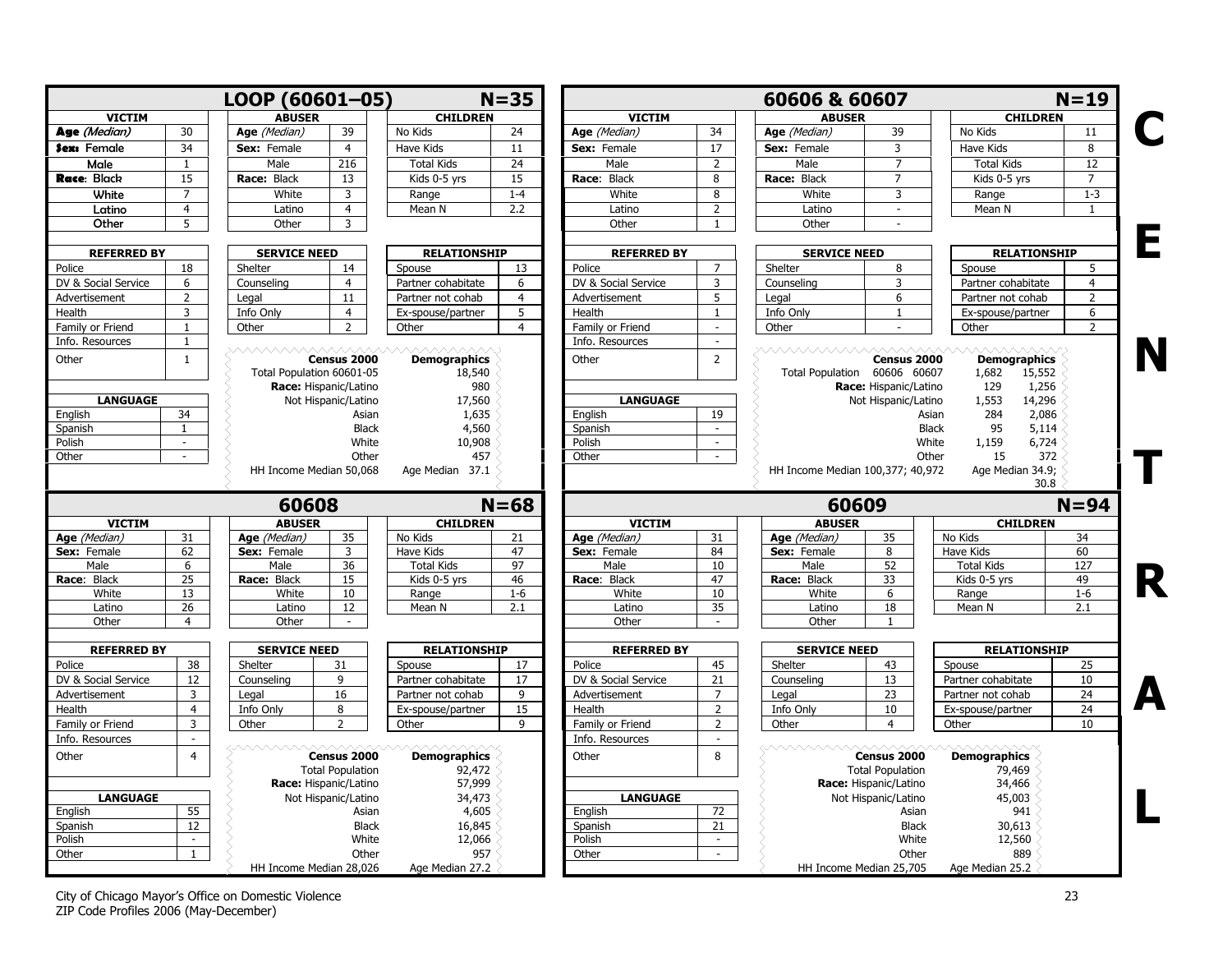|                     |                     | 60610                   |                                        |                               | $N = 34$        |                     |                             | 60611               |                                        |                               | $N=7$                       |
|---------------------|---------------------|-------------------------|----------------------------------------|-------------------------------|-----------------|---------------------|-----------------------------|---------------------|----------------------------------------|-------------------------------|-----------------------------|
| <b>VICTIM</b>       |                     | <b>ABUSER</b>           |                                        | <b>CHILDREN</b>               |                 | <b>VICTIM</b>       |                             | <b>ABUSER</b>       |                                        | <b>CHILDREN</b>               |                             |
| Age (Median)        | 36                  | Age (Median)            | 35                                     | No Kids                       | 21              | Age (Median)        | 40                          | Age (Median)        | 40                                     | No Kids                       | $\overline{4}$              |
| Sex: Female         | 34                  | Sex: Female             | $\overline{2}$                         | Have Kids                     | 13              | Sex: Female         | $\overline{3}$              | Sex: Female         | $\omega$                               | Have Kids                     | 3                           |
| Male                | $\sim$              | Male                    | 18                                     | <b>Total Kids</b>             | 22              | Male                | $\mathcal{L}_{\mathcal{A}}$ | Male                | $\overline{3}$                         | <b>Total Kids</b>             | 5                           |
| Race: Black         | 26                  | Race: Black             | 12                                     | Kids 0-5 yrs                  | 11              | Race: Black         | $\mathbf{1}$                | Race: Black         | $\sim$                                 | Kids 0-5 yrs                  | 3                           |
| White               | 3                   | White                   | 6                                      | Range                         | $1 - 5$         | White               | $\overline{4}$              | White               | $\overline{4}$                         | Range                         | $1 - 3$                     |
| Latino              | $\overline{3}$      | Latino                  | $\mathbf{1}$                           | Mean N                        | 1.7             | Latino              | $\mathcal{L}^{\mathcal{L}}$ | Latino              | $\sim$                                 | Mean N                        | 1.7                         |
| Other               | 1                   | Other                   | $\sim$                                 |                               |                 | Other               | $\overline{2}$              | Other               | 1                                      |                               |                             |
| <b>REFERRED BY</b>  |                     | <b>SERVICE NEED</b>     |                                        | <b>RELATIONSHIP</b>           |                 | <b>REFERRED BY</b>  |                             | <b>SERVICE NEED</b> |                                        | <b>RELATIONSHIP</b>           |                             |
| Police              | 15                  | Shelter                 | 18                                     | Spouse                        | 9               | Police              | 5                           | Shelter             | 3                                      | Spouse                        | 3                           |
| DV & Social Service | 9                   | Counseling              | $\overline{4}$                         | Partner cohabitate            | 13              | DV & Social Service | $\mathbf{1}$                | Counseling          | $\sim$                                 | Partner cohabitate            | 1                           |
| Advertisement       | $\mathbf{1}$        | Legal                   | 6                                      | Partner not cohab             | $\overline{3}$  | Advertisement       | $\sim$                      | Legal               | $\overline{2}$                         | Partner not cohab             | 3                           |
| Health              | $\overline{3}$      | Info Only               | $\mathbf{1}$                           | Ex-spouse/partner             | 8               | Health              | $\omega$                    | Info Only           | $\overline{2}$                         | Ex-spouse/partner             | $\omega$                    |
| Family or Friend    | $\mathbf{1}$        | Other                   | $\overline{4}$                         | Other                         | 1               | Family or Friend    | $\mathbf{1}$                | Other               | $\mathcal{L}_{\mathcal{A}}$            | Other                         | $\mathcal{L}_{\mathcal{A}}$ |
| Info. Resources     | 1                   |                         |                                        |                               |                 | Info. Resources     | $\sim$                      |                     |                                        |                               |                             |
| Other               | $\overline{2}$      | <u>VAAAAAAAA</u>        | Census 2000<br><b>Total Population</b> | <b>Demographics</b><br>47,513 |                 | Other               | ×.                          | wwwwww              | Census 2000<br><b>Total Population</b> | <b>Demographics</b><br>26,522 |                             |
|                     |                     |                         | Race: Hispanic/Latino                  | 1,871                         |                 |                     |                             |                     | Race: Hispanic/Latino                  | 953                           |                             |
| <b>LANGUAGE</b>     |                     |                         | Not Hispanic/Latino                    | 45,642                        |                 | <b>LANGUAGE</b>     |                             |                     | Not Hispanic/Latino                    | 25,569                        |                             |
| English             | 33                  |                         | Asian                                  | 2,036                         |                 | English             | $\overline{7}$              |                     | Asian                                  | 2,497                         |                             |
| Spanish             | $\mathbf{1}$        |                         | <b>Black</b>                           | 12,756                        |                 | Spanish             | $\sim$                      |                     | <b>Black</b>                           | 1,343                         |                             |
| Polish              | $\sim$              |                         | White                                  | 30,030                        |                 | Polish              | $\sim$                      |                     | White                                  | 21,247                        |                             |
| Other               | $\mathcal{L}^{\pm}$ |                         | Other                                  | 820                           |                 | Other               | $\sim$                      |                     | Other                                  | 482                           |                             |
|                     |                     | HH Income Median 51,294 |                                        | Age Median 34                 |                 |                     |                             |                     | HH Income Median 69,899                | Age Median 41.3               |                             |
|                     |                     | 60612                   |                                        |                               | $N = 105$       |                     |                             | 60615               |                                        |                               | $N=40$                      |
| <b>VICTIM</b>       |                     | <b>ABUSER</b>           |                                        | <b>CHILDREN</b>               |                 | <b>VICTIM</b>       |                             | <b>ABUSER</b>       |                                        | <b>CHILDREN</b>               |                             |
| Age (Median)        | 32                  | Age (Median)            | 33                                     | No Kids                       | 63              | Age (Median)        | 39                          | Age (Median)        | 39                                     | No Kids                       | 24                          |
| <b>Sex:</b> Female  | $\overline{7}$      | Sex: Female             | 9                                      | Have Kids                     | 42              | Sex: Female         | 39                          | Sex: Female         | 3                                      | Have Kids                     | 16                          |
| Male                | 98                  | Male                    | 50                                     | <b>Total Kids</b>             | 83              | Male                | $\mathbf{1}$                | Male                | 15                                     | <b>Total Kids</b>             | 30                          |
|                     | $\overline{70}$     | Race: Black             | 42                                     | Kids 0-5 yrs                  | $\overline{36}$ | Race: Black         | $\overline{36}$             | Race: Black         | 18                                     | Kids 0-5 yrs                  | 6                           |
| Race: Black         | $\overline{17}$     |                         | $\overline{9}$                         |                               | $1-5$           | White               | $\overline{\mathbf{3}}$     | White               | $\omega$                               |                               |                             |
| White               |                     | White                   |                                        | Range                         |                 |                     |                             |                     |                                        | Range                         | $1 - 3$                     |
| Latino              | 14                  | Latino                  | $\overline{7}$                         | Mean N                        | 2.0             | Latino              | $\mathbf{1}$                | Latino              | $\sim$                                 | Mean N                        | 1.9                         |
| Other               | $\overline{4}$      | Other                   | $\mathbf{1}$                           |                               |                 | Other               | $\mathcal{L}_{\mathcal{A}}$ | Other               | $\sim$                                 |                               |                             |
| <b>REFERRED BY</b>  |                     | <b>SERVICE NEED</b>     |                                        | <b>RELATIONSHIP</b>           |                 | <b>REFERRED BY</b>  |                             | <b>SERVICE NEED</b> |                                        | <b>RELATIONSHIP</b>           |                             |
| Police              | 58                  | Shelter                 | 45                                     | Spouse                        | 31              | Police              | 20                          | Shelter             | 16                                     | Spouse                        | 6                           |
| DV & Social Service | 14                  | Counseling              | 6                                      | Partner cohabitate            | 36              | DV & Social Service | 3                           | Counseling          | 3                                      | Partner cohabitate            | 11                          |
| Advertisement       | 9                   | Legal                   | 18                                     | Partner not cohab             | 8               | Advertisement       | $\overline{4}$              | Legal               | 12                                     | Partner not cohab             | $\overline{7}$              |
| Health              | 8                   | Info Only               | 22                                     | Ex-spouse/partner             | 24              | Health              | $\overline{4}$              | Info Only           | 6                                      | Ex-spouse/partner             | 10                          |
| Family or Friend    | $\overline{4}$      | Other                   | 10                                     | Other                         | 6               | Family or Friend    | 3                           | Other               | 3                                      | Other                         | 5                           |
|                     | $\sim$              |                         |                                        |                               |                 |                     | $\sim$                      |                     |                                        |                               |                             |
| Info. Resources     |                     |                         |                                        |                               |                 | Info. Resources     |                             | <i>AAAAAAAAA</i>    |                                        |                               |                             |
| Other               | $\overline{2}$      |                         | Census 2000<br><b>Total Population</b> | <b>Demographics</b><br>37,990 |                 | Other               | $\overline{4}$              |                     | Census 2000<br><b>Total Population</b> | <b>Demographics</b><br>45,096 |                             |
|                     |                     |                         | Race: Hispanic/Latino                  | 5,305                         |                 |                     |                             |                     | Race: Hispanic/Latino                  | 1,298                         |                             |
| <b>LANGUAGE</b>     |                     |                         | Not Hispanic/Latino                    | 32,685                        |                 | <b>LANGUAGE</b>     |                             |                     | Not Hispanic/Latino                    | 43,798                        |                             |
| English             | $\overline{97}$     |                         | Asian                                  | 2,135                         |                 | English             | 40                          |                     | Asian                                  | 2,570                         |                             |
| Spanish             | $\overline{7}$      |                         | <b>Black</b>                           | 24,721                        |                 | Spanish             | in 1919.                    |                     | <b>Black</b>                           | 30,220                        |                             |
| Polish              | $\sim$              |                         | White                                  | 5,245                         |                 | Polish              | $\mathcal{L}_{\mathcal{A}}$ |                     | White                                  | 9,849                         |                             |
| Other               | $\mathbf{1}$        |                         | Other                                  | 584                           |                 | Other               | $\sim$                      |                     | Other                                  | 1,159                         |                             |
|                     |                     |                         | HH Income Median 25,143                | Age Median 27                 |                 |                     |                             |                     | HH Income Median 31,571                | Age Median 32.9               |                             |

City of Chicago Mayor's Office on Domestic Violence 24 ZIP Code Profiles 2006 (May-December)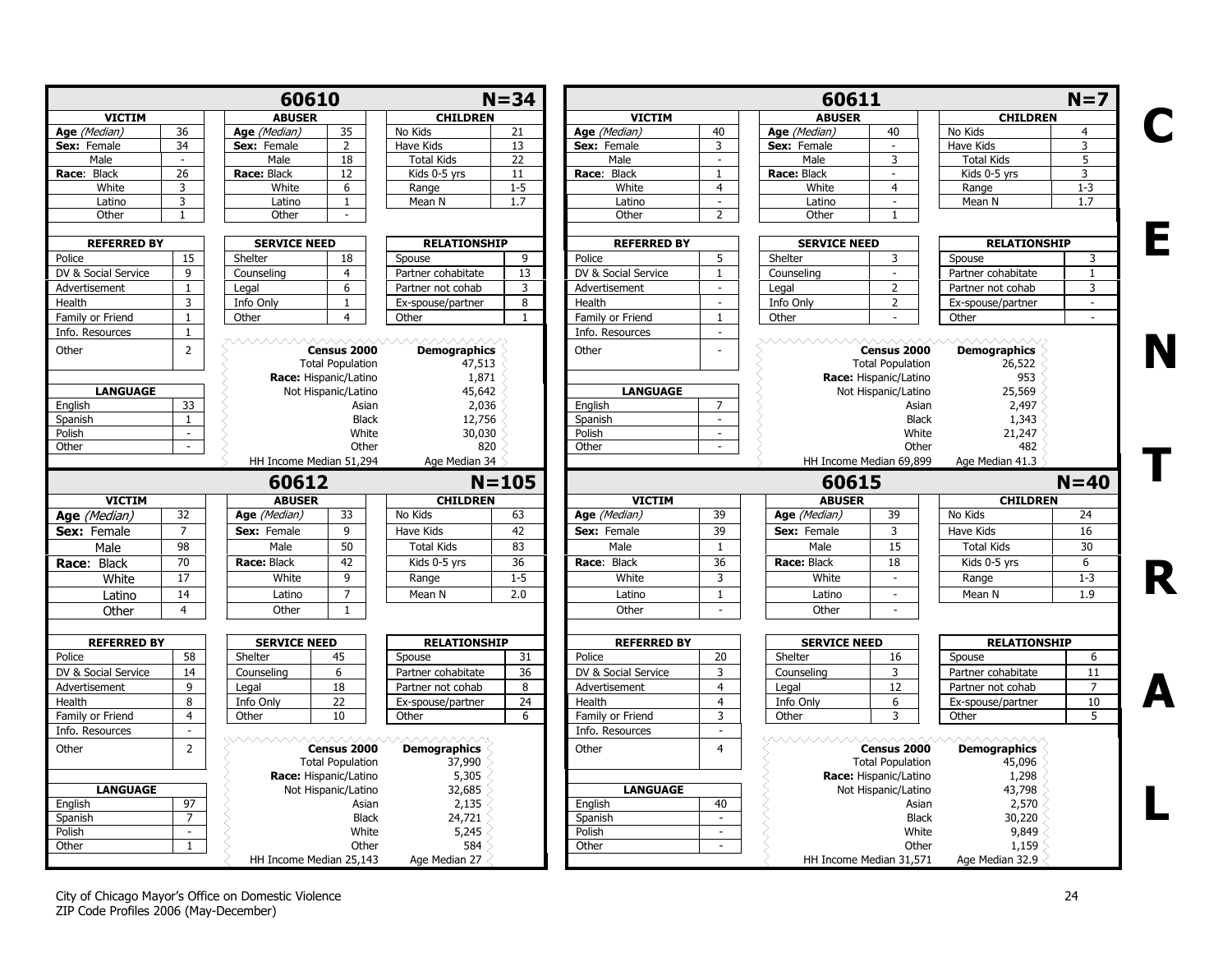|                     |                | 60616                   |                                                                 |                                        | $N=40$          |                     |                 | 60622               |                                                                 |                                         | $N=62$            |
|---------------------|----------------|-------------------------|-----------------------------------------------------------------|----------------------------------------|-----------------|---------------------|-----------------|---------------------|-----------------------------------------------------------------|-----------------------------------------|-------------------|
| <b>VICTIM</b>       |                | <b>ABUSER</b>           |                                                                 | <b>CHILDREN</b>                        |                 | <b>VICTIM</b>       |                 | <b>ABUSER</b>       |                                                                 | <b>CHILDREN</b>                         |                   |
| Age (Median)        | 34             | Age (Median)            | 43                                                              | No Kids                                | 20              | Age (Median)        | 31              | Age (Median)        | 32                                                              | No Kids                                 | 33                |
| Sex: Female         | 37             | Sex: Female             | $\overline{2}$                                                  | Have Kids                              | $\overline{20}$ | Sex: Female         | 58              | Sex: Female         | 1                                                               | Have Kids                               | 29                |
| Male                | 3              | Male                    | 22                                                              | <b>Total Kids</b>                      | 44              | Male                | $\overline{4}$  | Male                | 37                                                              | <b>Total Kids</b>                       | 64                |
| Race: Black         | 31             | Race: Black             | 19                                                              | Kids 0-5 yrs                           | 13              | Race: Black         | $\overline{17}$ | Race: Black         | $\overline{7}$                                                  | Kids 0-5 yrs                            | 28                |
| White               | 3              | White                   | $\overline{2}$                                                  | Range                                  | $1 - 5$         | White               | 16              | White               | 13                                                              | Range                                   | $1 - 5$           |
| Latino              | 1              | Latino                  | $\mathbf{1}$                                                    | Mean N                                 | 2.2             | Latino              | 26              | Latino              | 17                                                              | Mean N                                  | 2.2               |
| Other               | 5              | Other                   | $\overline{2}$                                                  |                                        |                 | Other               | $\overline{1}$  | Other               |                                                                 |                                         |                   |
| <b>REFERRED BY</b>  |                | <b>SERVICE NEED</b>     |                                                                 | <b>RELATIONSHIP</b>                    |                 | <b>REFERRED BY</b>  |                 | <b>SERVICE NEED</b> |                                                                 | <b>RELATIONSHIP</b>                     |                   |
| Police              | 21             | Shelter                 | 19                                                              | Spouse                                 | 18              | Police              | 30              | Shelter             | 14                                                              | Spouse                                  | 22                |
| DV & Social Service | $\overline{7}$ | Counseling              | 6                                                               | Partner cohabitate                     | 11              | DV & Social Service | 14              | Counselina          | $\overline{7}$                                                  | Partner cohabitate                      | $12 \overline{ }$ |
| Advertisement       | $\overline{2}$ | Legal                   | $\overline{7}$                                                  | Partner not cohab                      | $\mathbf{1}$    | Advertisement       | $\mathbf{1}$    | Legal               | 31                                                              | Partner not cohab                       | $\overline{4}$    |
| Health              | 6              | Info Only               | 5                                                               | Ex-spouse/partner                      | $\overline{4}$  | Health              | 5               | Info Only           | $\overline{7}$                                                  | Ex-spouse/partner                       | 16                |
| Family or Friend    | $\mathbf{1}$   | Other                   | $\overline{3}$                                                  | Other                                  | 5               | Family or Friend    | $\overline{4}$  | Other               | $\overline{2}$                                                  | Other                                   | 8                 |
| Info. Resources     | 1              |                         |                                                                 |                                        |                 | Info. Resources     | -1              |                     |                                                                 |                                         |                   |
| Other               | $\mathbf{1}$   |                         | Census 2000<br><b>Total Population</b><br>Race: Hispanic/Latino | <b>Demographics</b><br>47,073<br>4,296 |                 | Other               | $\overline{3}$  |                     | Census 2000<br><b>Total Population</b><br>Race: Hispanic/Latino | <b>Demographics</b><br>76,015<br>34,338 |                   |
| <b>LANGUAGE</b>     |                |                         | Not Hispanic/Latino                                             | 42,777                                 |                 | <b>LANGUAGE</b>     |                 |                     | Not Hispanic/Latino                                             | 41,677                                  |                   |
| English             | 39             |                         | Asian                                                           | 13,727                                 |                 | English             | 49              |                     | Asian                                                           | 1,319                                   |                   |
| Spanish             | $\sim$         |                         | <b>Black</b>                                                    | 18,048                                 |                 | Spanish             | $\overline{13}$ |                     | <b>Black</b>                                                    | 7,718                                   |                   |
| Polish              | $\omega$       |                         | White                                                           | 10,230                                 |                 | Polish              | $\sim$          |                     | White                                                           | 30,420                                  |                   |
| Other               | $\mathbf{1}$   |                         | Other                                                           | 772                                    |                 | Other               | $\mathcal{L}$   |                     | Other                                                           | 2,220                                   |                   |
|                     |                | HH Income Median 30,625 |                                                                 | Age Median 34.1                        |                 |                     |                 |                     | HH Income Median 38,487                                         | Age Median 30                           |                   |
|                     |                | 60623                   |                                                                 |                                        | $N = 140$       |                     |                 | 60624               |                                                                 |                                         | $N = 76$          |
| <b>VICTIM</b>       |                | <b>ABUSER</b>           |                                                                 | <b>CHILDREN</b>                        |                 | <b>VICTIM</b>       |                 | <b>ABUSER</b>       |                                                                 | <b>CHILDREN</b>                         |                   |
| Age (Median)        | 31             | Age (Median)            | 32                                                              | No Kids                                | 61              | Age (Median)        | 29              | Age (Median)        | 34                                                              | No Kids                                 | 32                |
| Sex: Female         | 132            | Sex: Female             | 11                                                              | Have Kids                              | 79              | Sex: Female         | 73              | Sex: Female         | 6                                                               | Have Kids                               | 44                |
| Male                | 8              | Male                    | 80                                                              | <b>Total Kids</b>                      | 170             | Male                | 3               | Male                | 41                                                              | <b>Total Kids</b>                       | 84                |
| Race: Black         | 58             | Race: Black             | 43                                                              | Kids 0-5 yrs                           | 79              | Race: Black         | 67              | Race: Black         | 43                                                              | Kids 0-5 yrs                            | 43                |
| White               | 15             | White                   | 9                                                               | Range                                  | $1 - 8$         | White               | 6               | White               | $\mathbf{1}$                                                    | Range                                   | $1 - 4$           |
| Latino              | 65             | Latino                  | $\overline{36}$                                                 | Mean N                                 | 2.2             | Latino              | 3               | Latino              | 3                                                               | Mean N                                  | 1.9               |
| Other               | 1              | Other                   | 1                                                               |                                        |                 | Other               | $\sim$          | Other               | $\overline{\phantom{a}}$                                        |                                         |                   |
| <b>REFERRED BY</b>  |                | <b>SERVICE NEED</b>     |                                                                 | <b>RELATIONSHIP</b>                    |                 | <b>REFERRED BY</b>  |                 | <b>SERVICE NEED</b> |                                                                 | <b>RELATIONSHIP</b>                     |                   |
| Police              | 73             | Shelter                 | 40                                                              | Spouse                                 | 39              | Police              | 39              | Shelter             | 44                                                              | Spouse                                  | 13                |
| DV & Social Service | 24             | Counseling              | 23                                                              | Partner cohabitate                     | 28              | DV & Social Service | $\overline{16}$ | Counseling          | $\overline{4}$                                                  | Partner cohabitate                      | 20                |
| Advertisement       | 11             | Legal                   | 38                                                              | Partner not cohab                      | 20              | Advertisement       | 6               | Legal               | 11                                                              | Partner not cohab                       | 16                |
| Health              | 8              | Info Only               | 24                                                              | Ex-spouse/partner                      | $\overline{34}$ | Health              | $\overline{2}$  | Info Only           | 9                                                               | Ex-spouse/partner                       | 15                |
| Family or Friend    | 8              | Other                   | 8                                                               | Other                                  | 8               | Family or Friend    | $\overline{3}$  | Other               | 7                                                               | Other                                   | 11                |
| Info. Resources     | $\mathbf{1}$   |                         |                                                                 |                                        |                 | Info. Resources     | $\overline{2}$  |                     |                                                                 |                                         |                   |
|                     | 5              |                         |                                                                 |                                        |                 |                     |                 | <b>ヘヘヘヘヘヘヘ</b>      |                                                                 |                                         |                   |
| Other               |                |                         | Census 2000                                                     | <b>Demographics</b>                    |                 | Other               | $\mathbf{1}$    |                     | Census 2000                                                     | <b>Demographics</b>                     |                   |
|                     |                |                         | <b>Total Population</b>                                         | 108,144                                |                 |                     |                 |                     | <b>Total Population</b>                                         | 45,647                                  |                   |
|                     |                |                         | Race: Hispanic/Latino                                           | 67,973                                 |                 |                     |                 |                     | Race: Hispanic/Latino                                           | 463                                     |                   |
| <b>LANGUAGE</b>     |                |                         | Not Hispanic/Latino                                             | 40,171                                 |                 | <b>LANGUAGE</b>     |                 |                     | Not Hispanic/Latino                                             | 45,184                                  |                   |
| English             | 99             |                         | Asian                                                           | 90                                     |                 | English             | $\overline{73}$ |                     | Asian                                                           | 45                                      |                   |
| Spanish             | 39             |                         | <b>Black</b>                                                    | 37,271                                 |                 | Spanish             | 3               |                     | <b>Black</b>                                                    | 44,573                                  |                   |
| Polish              | $\sim$         |                         | White                                                           | 2,314                                  |                 | Polish              | $\sim$          |                     | White                                                           | 301                                     |                   |
| Other               | $\sim$         |                         | Other                                                           | 496                                    |                 | Other               | $\sim$          |                     | Other                                                           | 265                                     |                   |
|                     |                | HH Income Median 28,203 |                                                                 | Age Median 25.1                        |                 |                     |                 |                     | HH Income Median 22,426                                         | Age Median 27.8                         |                   |

City of Chicago Mayor's Office on Domestic Violence 25 ZIP Code Profiles 2006 (May-December)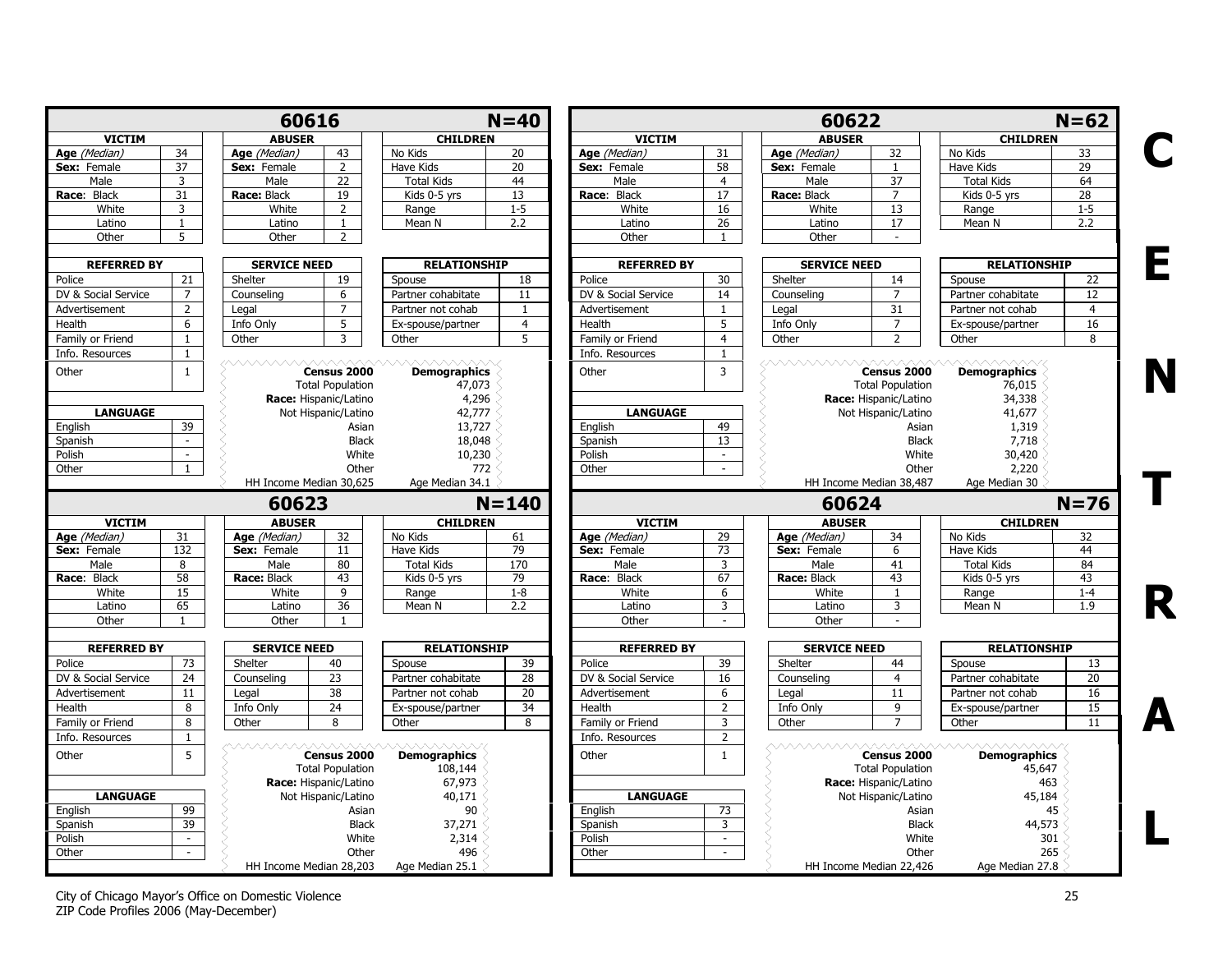|                                                                                                                                                   |                             | 60632                   |                         |                     | $N = 82$        |                     |                 | 60644               |                         |                     | $N=67$          |
|---------------------------------------------------------------------------------------------------------------------------------------------------|-----------------------------|-------------------------|-------------------------|---------------------|-----------------|---------------------|-----------------|---------------------|-------------------------|---------------------|-----------------|
| <b>VICTIM</b>                                                                                                                                     |                             | <b>ABUSER</b>           |                         | <b>CHILDREN</b>     |                 | <b>VICTIM</b>       |                 | <b>ABUSER</b>       |                         | <b>CHILDREN</b>     |                 |
| Age (Median)                                                                                                                                      | 30                          | Age (Median)            | 34                      | No Kids             | 20              | Age (Median)        | 29              | Age (Median)        | 34                      | No Kids             | 25              |
| Sex: Female                                                                                                                                       | 81                          | Sex: Female             | $\overline{4}$          | <b>Have Kids</b>    | 62              | Sex: Female         | 65              | Sex: Female         | $\overline{7}$          | Have Kids           | $\overline{42}$ |
| Male                                                                                                                                              | 1                           | Male                    | 40                      | <b>Total Kids</b>   | 129             | Male                | $\overline{2}$  | Male                | 38                      | <b>Total Kids</b>   | 84              |
| Race: Black                                                                                                                                       | 11                          | Race: Black             | 8                       | Kids 0-5 yrs        | 67              | Race: Black         | 61              | Race: Black         | 42                      | Kids 0-5 yrs        | 42              |
| White                                                                                                                                             | 12                          | White                   | $\overline{4}$          | Range               | $1 - 5$         | White               | 3               | White               | 2                       | Range               | $1 - 5$         |
| Latino                                                                                                                                            | 57                          | Latino                  | 32                      | Mean N              | 2.1             | Latino              | $\overline{2}$  | Latino              | $\mathbf{1}$            | Mean N              | 2.0             |
| Other                                                                                                                                             | $\overline{2}$              | Other                   | $\sim$                  |                     |                 | Other               | $\mathbf{1}$    | Other               |                         |                     |                 |
|                                                                                                                                                   |                             |                         |                         |                     |                 |                     |                 |                     |                         |                     |                 |
| <b>REFERRED BY</b>                                                                                                                                |                             | <b>SERVICE NEED</b>     |                         | <b>RELATIONSHIP</b> |                 | <b>REFERRED BY</b>  |                 | <b>SERVICE NEED</b> |                         | <b>RELATIONSHIP</b> |                 |
| Police                                                                                                                                            | 40                          | Shelter                 | 19                      | Spouse              | 34              | Police              | 38              | Shelter             | 31                      | Spouse              | 9               |
| DV & Social Service                                                                                                                               | 15                          | Counseling              | 23                      | Partner cohabitate  | 23              | DV & Social Service | 12              | Counseling          | 8                       | Partner cohabitate  | 24              |
| Advertisement                                                                                                                                     | $\overline{7}$              | Legal                   | 24                      | Partner not cohab   | 5               | Advertisement       | $\overline{4}$  | Legal               | 17                      | Partner not cohab   | 12              |
| Health                                                                                                                                            | $\overline{7}$              | Info Only               | 8                       | Ex-spouse/partner   | 15              | Health              | $\mathbf{1}$    | Info Only           | $\overline{7}$          | Ex-spouse/partner   | 19              |
| Family or Friend                                                                                                                                  | $\overline{2}$              | Other                   | 6                       | Other               | $\overline{4}$  | Family or Friend    | $\overline{4}$  | Other               | $\overline{2}$          | Other               | 3               |
| Info. Resources                                                                                                                                   | $\mathbf{1}$                |                         |                         |                     |                 | Info. Resources     | $\mathbf{1}$    |                     |                         |                     |                 |
| Other                                                                                                                                             | $\overline{2}$              | wwwww                   | Census 2000             | <b>Demographics</b> |                 | Other               | $\overline{2}$  | wwwwww              | Census 2000             | <b>Demographics</b> |                 |
|                                                                                                                                                   |                             |                         | <b>Total Population</b> | 87,577              |                 |                     |                 |                     | <b>Total Population</b> | 59,059              |                 |
|                                                                                                                                                   |                             |                         | Race: Hispanic/Latino   | 61,625              |                 |                     |                 |                     | Race: Hispanic/Latino   | 1,283               |                 |
| <b>LANGUAGE</b>                                                                                                                                   |                             |                         | Not Hispanic/Latino     | 25,952              |                 | <b>LANGUAGE</b>     |                 |                     | Not Hispanic/Latino     | 57,776              |                 |
| English                                                                                                                                           | 53                          |                         | Asian                   | 1,622               |                 | English             | 65              |                     | Asian                   | 180                 |                 |
| Spanish                                                                                                                                           | 26                          |                         | <b>Black</b>            | 798                 |                 | Spanish             | $\mathbf{1}$    |                     | <b>Black</b>            | 55,978              |                 |
| Polish                                                                                                                                            | $\sim$                      |                         | White                   | 22,158              |                 | Polish              | $\omega$        |                     | White                   | 1,162               |                 |
| Other                                                                                                                                             | $\mathbf{1}$                |                         | Other                   | 1,374               |                 | Other               | $\sim$          |                     | Other                   | 456                 |                 |
|                                                                                                                                                   |                             |                         |                         |                     |                 |                     |                 |                     |                         |                     |                 |
|                                                                                                                                                   |                             | HH Income Median 37,406 |                         | Age Median 27.6     |                 |                     |                 |                     | HH Income Median 26,930 | Age Median 29.2     |                 |
|                                                                                                                                                   |                             | 60651                   |                         |                     | $N = 102$       |                     |                 | 60653               |                         |                     | $N = 21$        |
| <b>VICTIM</b>                                                                                                                                     |                             | <b>ABUSER</b>           |                         | <b>CHILDREN</b>     |                 | <b>VICTIM</b>       |                 | <b>ABUSER</b>       |                         | <b>CHILDREN</b>     |                 |
| Age (Median)                                                                                                                                      | 30                          | Age (Median)            | 32                      | No Kids             | 36              | Age (Median)        | 37              | Age (Median)        | 38                      | No Kids             | 11              |
| Sex: Female                                                                                                                                       | 96                          | Sex: Female             | 5                       | Have Kids           | 66              | Sex: Female         | 20              | Sex: Female         | $\mathbf{1}$            | Have Kids           | 10              |
| Male                                                                                                                                              | 5                           | Male                    | 53                      | <b>Total Kids</b>   | 158             | Male                | 1               | Male                | 20                      | <b>Total Kids</b>   | 24              |
| Race: Black                                                                                                                                       | 69                          | Race: Black             | 47                      | Kids 0-5 yrs        | 67              | Race: Black         | 20              | Race: Black         | 20                      | Kids 0-5 yrs        | 8               |
| White                                                                                                                                             | $\overline{7}$              | White                   | $\sim$                  | Range               | $1 - 5$         | White               | $\mathbf{1}$    | White               | $\mathbf{1}$            | Range               | $1 - 4$         |
| Latino                                                                                                                                            | $\overline{23}$             | Latino                  | 10                      | Mean N              | 2.4             | Latino              | $\sim$          | Latino              | $\sim$                  | Mean N              | 2.4             |
| Other                                                                                                                                             | 3                           | Other                   | $\sim$                  |                     |                 | Other               | $\sim$          | Other               | $\sim$                  |                     |                 |
|                                                                                                                                                   |                             | <b>SERVICE NEED</b>     |                         | <b>RELATIONSHIP</b> |                 | <b>REFERRED BY</b>  |                 | <b>SERVICE NEED</b> |                         | <b>RELATIONSHIP</b> |                 |
| <b>REFERRED BY</b>                                                                                                                                |                             |                         |                         |                     |                 |                     |                 | Shelter             | 9                       | Spouse              | 14              |
|                                                                                                                                                   | 55                          | Shelter                 | 45                      | Spouse              | 32              | Police              | 18              |                     |                         |                     |                 |
|                                                                                                                                                   | 19                          | Counseling              | 10                      | Partner cohabitate  | 31              | DV & Social Service | 1               | Counseling          | 5                       | Partner cohabitate  | 10              |
|                                                                                                                                                   |                             |                         |                         |                     |                 |                     | $\sim$          |                     |                         |                     |                 |
|                                                                                                                                                   | $\overline{7}$              | Legal                   | 29                      | Partner not cohab   | $\overline{7}$  | Advertisement       | $\omega$        | Legal               | 5                       | Partner not cohab   | $\overline{4}$  |
|                                                                                                                                                   | $\overline{4}$              | Info Only               | 14<br>4                 | Ex-spouse/partner   | $\overline{22}$ | Health              | $\overline{a}$  | Info Only           | $\overline{2}$          | Ex-spouse/partner   | $\overline{4}$  |
|                                                                                                                                                   | $\overline{3}$              | Other                   |                         | Other               | 10              | Family or Friend    |                 | Other               |                         | Other               | $\mathbf{8}$    |
|                                                                                                                                                   | $\overline{2}$              |                         |                         |                     |                 | Info. Resources     | $\omega$        | <b>WWW.WW</b>       |                         |                     |                 |
|                                                                                                                                                   | $\overline{7}$              |                         | Census 2000             | <b>Demographics</b> |                 | Other               |                 |                     | Census 2000             | <b>Demographics</b> |                 |
|                                                                                                                                                   |                             |                         | <b>Total Population</b> | 77,583              |                 |                     |                 |                     | <b>Total Population</b> | 34,502              |                 |
|                                                                                                                                                   |                             |                         | Race: Hispanic/Latino   | 20,778              |                 |                     |                 |                     | Race: Hispanic/Latino   | 279                 |                 |
| <b>LANGUAGE</b>                                                                                                                                   |                             |                         | Not Hispanic/Latino     | 56,805              |                 | <b>LANGUAGE</b>     |                 |                     | Not Hispanic/Latino     | 34,223              |                 |
|                                                                                                                                                   | $\overline{92}$             |                         | Asian                   | 291                 |                 | English             | $\overline{21}$ |                     | Asian                   | 47                  |                 |
|                                                                                                                                                   | 10 <sup>°</sup>             |                         | <b>Black</b>            | 53,952              |                 | Spanish             | $\sim$          |                     | <b>Black</b>            | 33,627              |                 |
|                                                                                                                                                   | $\mathcal{L}_{\mathcal{A}}$ |                         | White                   | 1,867               |                 | Polish              | $\sim$          |                     | White                   | 255                 |                 |
| Police<br>DV & Social Service<br>Advertisement<br>Health<br>Family or Friend<br>Info. Resources<br>Other<br>English<br>Spanish<br>Polish<br>Other | $\sim$                      |                         | Other                   | 695                 |                 | Other               | $\sim$          |                     | Other                   | 294                 |                 |

City of Chicago Mayor's Office on Domestic Violence 26 ZIP Code Profiles 2006 (May-December)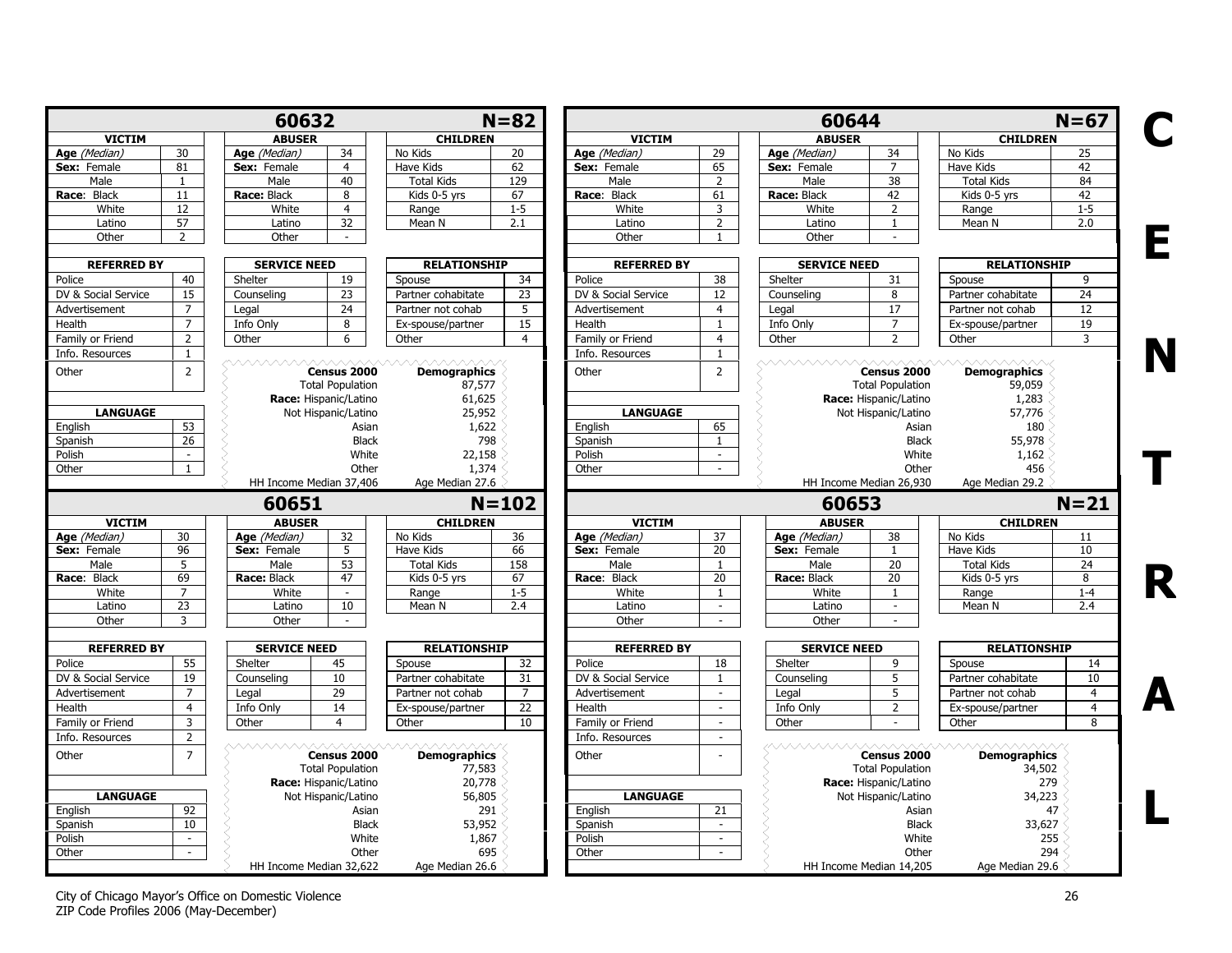|                     |                                           | 60654         |                                        |                                                | $N=4$          |                     |        | 60661               |                                        |                                                                   | $N=1$                    |
|---------------------|-------------------------------------------|---------------|----------------------------------------|------------------------------------------------|----------------|---------------------|--------|---------------------|----------------------------------------|-------------------------------------------------------------------|--------------------------|
| <b>VICTIM</b>       |                                           | <b>ABUSER</b> |                                        | <b>CHILDREN</b>                                |                | <b>VICTIM</b>       |        | <b>ABUSER</b>       |                                        | <b>CHILDREN</b>                                                   |                          |
| Age (Median)        | 32                                        | Age (Median)  | $\overline{38}$                        | No Kids                                        |                | Age (Median)        | 37     | Age (Median)        |                                        | No Kids                                                           |                          |
| Sex: Female         | $\overline{4}$                            | Sex: Female   |                                        | Have Kids                                      | 3              | Sex: Female         |        | Sex: Female         | $\sim$                                 | Have Kids                                                         |                          |
| Male                |                                           | Male          | 2                                      | <b>Total Kids</b>                              | 8              | Male                |        | Male                | $\overline{\phantom{a}}$               | <b>Total Kids</b>                                                 | $\overline{\phantom{a}}$ |
| Race: Black         | 4                                         | Race: Black   | 3                                      | Kids 0-5 yrs                                   |                | Black<br>Race:      |        | Race: Black         | $\overline{\phantom{a}}$               | Kids 0-5 yrs                                                      | $\sim$                   |
| White               |                                           | White         |                                        | Range                                          | $1 - 5$        | White               |        | White               | ٠                                      | Range                                                             |                          |
| Latino              |                                           | Latino        |                                        | Mean N                                         | 2.7            | Latino              |        | Latino              | ۰                                      | Mean N                                                            |                          |
| Other               |                                           | Other         |                                        |                                                |                | Other               |        | Other               | $\overline{\phantom{a}}$               |                                                                   |                          |
|                     | <b>SERVICE NEED</b><br><b>REFERRED BY</b> |               |                                        | <b>RELATIONSHIP</b>                            |                | <b>REFERRED BY</b>  |        | <b>SERVICE NEED</b> |                                        | <b>RELATIONSHIP</b>                                               |                          |
| Police              |                                           | Shelter       | 3                                      | Spouse                                         |                | Police              | $\sim$ | Shelter             |                                        | Spouse                                                            |                          |
| DV & Social Service |                                           | Counseling    | ۰.                                     | Partner cohabitate                             |                | DV & Social Service |        | Counseling          | ۰                                      | Partner cohabitate                                                |                          |
| Advertisement       |                                           | Legal         |                                        | Partner not cohab                              |                | Advertisement       |        | Legal               | $\overline{\phantom{a}}$               | Partner not cohab                                                 | $\sim$                   |
| Health              |                                           | Info Only     |                                        | Ex-spouse/partner                              | $\overline{2}$ | Health              |        | Info Only           | $\overline{\phantom{a}}$               | Ex-spouse/partner                                                 | $\overline{\phantom{a}}$ |
| Family or Friend    |                                           | Other         | $\sim$                                 | Other                                          |                | Family or Friend    |        | Other               | ٠                                      | Other                                                             | $\overline{\phantom{a}}$ |
| Info. Resources     |                                           |               |                                        |                                                |                | Info. Resources     |        |                     |                                        |                                                                   |                          |
| Other               |                                           |               | Census 2000<br><b>Total Population</b> | <u>MMMMMMMMMMMMMMMM</u><br><b>Demographics</b> |                | Other               |        |                     | Census 2000<br><b>Total Population</b> | <u>WWW.WWW.WWW.WWW.WWW.WWW.WWW</u><br><b>Demographics</b><br>4382 |                          |
|                     |                                           |               | Race: Hispanic/Latino                  |                                                |                |                     |        |                     | Race: Hispanic/Latino                  | 258                                                               |                          |
| <b>LANGUAGE</b>     |                                           |               | Not Hispanic/Latino                    |                                                |                | <b>LANGUAGE</b>     |        |                     | Not Hispanic/Latino                    | 4,124                                                             |                          |
| English             | $\overline{4}$                            |               | Asian                                  |                                                |                | English             |        |                     | Asian                                  | 692                                                               |                          |
| Spanish             |                                           |               | <b>Black</b>                           |                                                |                | Spanish             |        |                     | <b>Black</b>                           | 933                                                               |                          |
| Polish              |                                           |               | White                                  |                                                |                | Polish              |        |                     | White                                  | 2,409                                                             |                          |
| Other               |                                           |               | Other                                  |                                                |                | Other               |        |                     | Other                                  | 90                                                                |                          |
|                     |                                           |               | HH Income Median 0*                    | Age Median 34.5                                |                |                     |        |                     | HH Income Median 54,698                | Age Median 32.0                                                   |                          |

\*Note: The Census Bureau applies statistical procedures that introduce some uncertainty into data for small geographic areas with small population groups. The census results in this table contain sampling error and nonsampling error. The median income is therefore unknown.

N

R

A

L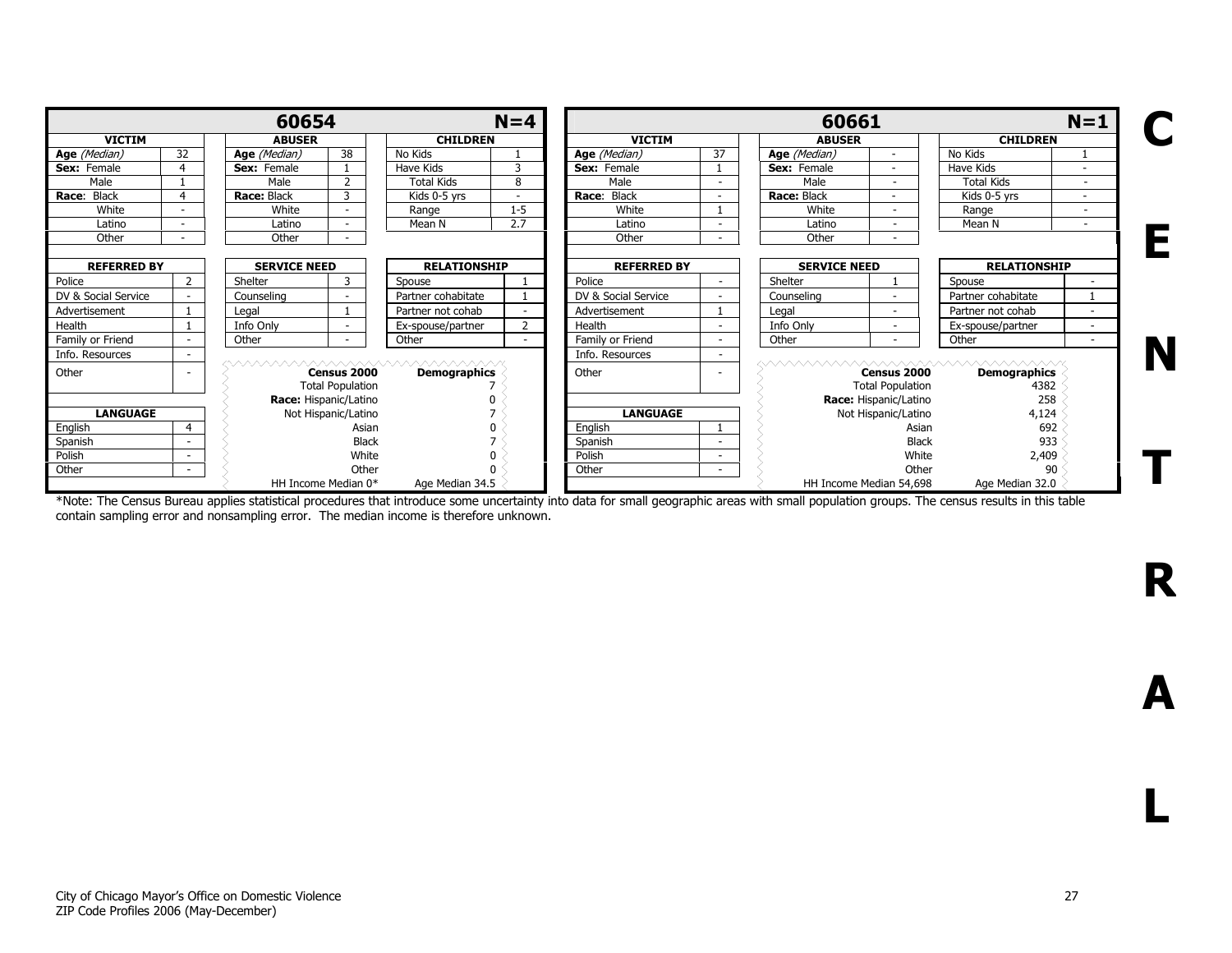<span id="page-27-0"></span>

|                                                                                      |                     | 60617               |                                                                 |                                         | $N = 131$       |                          |                    | 60619               |                                                                 | $N = 182$                            |                                               |
|--------------------------------------------------------------------------------------|---------------------|---------------------|-----------------------------------------------------------------|-----------------------------------------|-----------------|--------------------------|--------------------|---------------------|-----------------------------------------------------------------|--------------------------------------|-----------------------------------------------|
| <b>VICTIM</b>                                                                        |                     | <b>ABUSER</b>       |                                                                 | <b>CHILDREN</b>                         |                 | <b>VICTIM</b>            |                    | <b>ABUSER</b>       |                                                                 | <b>CHILDREN</b>                      |                                               |
| Age (Median)                                                                         | 32                  | Age (Median)        | 35                                                              | No Kids                                 | 61              | Age (Median)             | 30                 | Age (Median)        | 36                                                              | No Kids                              | 94                                            |
| Sex: Female                                                                          | 119                 | Sex: Female         | 12                                                              | Have Kids                               | 70              | Sex: Female              | 175                | Sex: Female         | 12                                                              | Have Kids                            | 88                                            |
| Male                                                                                 | 12                  | Male                | 69                                                              | <b>Total Kids</b>                       | 154             | Male                     | $\overline{7}$     | Male                | 105                                                             | <b>Total Kids</b>                    | 154                                           |
| Race: Black                                                                          | 91                  | Race: Black         | 61                                                              | Kids 0-5 yrs                            | 85              | Race: Black              | 169                | Race: Black         | 110                                                             | Kids 0-5 yrs                         | 90                                            |
| White                                                                                | 9                   | White               | $\overline{4}$                                                  | Range                                   | $1-6$           | White                    | 5                  | White               | $\overline{4}$                                                  | Range                                | $1-6$                                         |
| Latino                                                                               | 27                  | Latino              | 12                                                              | Mean N                                  | 2.2             | Latino                   | $\mathbf{1}$       | Latino              | $\mathbf{1}$                                                    | Mean N                               | 1.9                                           |
| Other                                                                                | 3                   | Other               | $\overline{2}$                                                  |                                         |                 | Other                    | $\overline{4}$     | Other               | $\sim$                                                          |                                      |                                               |
| <b>REFERRED BY</b>                                                                   |                     | <b>SERVICE NEED</b> |                                                                 | <b>RELATIONSHIP</b>                     |                 | <b>REFERRED BY</b>       |                    | <b>SERVICE NEED</b> |                                                                 | <b>RELATIONSHIP</b>                  |                                               |
| Police                                                                               | 69                  | Shelter             | 46                                                              | Spouse                                  | 45              | Police                   | 103                | Shelter             | 99                                                              | Spouse                               | 36                                            |
| DV & Social Service                                                                  | 21                  | Counseling          | 14                                                              | Partner cohabitate                      | $\overline{29}$ | DV & Social Service      | 28                 | Counseling          | 17                                                              | Partner cohabitate                   | 48                                            |
| Advertisement                                                                        | 10 <sub>1</sub>     | Legal               | 47                                                              | Partner not cohab                       | 18              | Advertisement            | 13                 | Legal               | 32                                                              | Partner not cohab                    | 23                                            |
| Health                                                                               | $\overline{9}$      | Info Only           | 12                                                              | Ex-spouse/partner                       | 28              | Health                   | 6                  | Info Only           | 19                                                              | Ex-spouse/partner                    | 48                                            |
| Family or Friend                                                                     | $\sim$              | Other               | 10                                                              | Other                                   | 11              | Family or Friend         | $\overline{7}$     | Other               | 13                                                              | Other                                | 25                                            |
| Info. Resources                                                                      | $\sim$              |                     |                                                                 |                                         |                 | Info. Resources          | $\overline{3}$     |                     |                                                                 |                                      |                                               |
| Other                                                                                | 10                  |                     | Census 2000<br><b>Total Population</b><br>Race: Hispanic/Latino | <b>Demographics</b><br>96,288<br>33,019 |                 | Other                    | 11                 | <b>AAAAAAAAA</b> A  | Census 2000<br><b>Total Population</b><br>Race: Hispanic/Latino | <b>Demographics</b><br>74,963<br>521 |                                               |
| <b>LANGUAGE</b>                                                                      |                     |                     | Not Hispanic/Latino                                             | 63,269                                  |                 | <b>LANGUAGE</b>          |                    |                     | Not Hispanic/Latino                                             | 74,442                               |                                               |
| English                                                                              | 121                 |                     | Asian                                                           | 154                                     |                 | English                  | 181                |                     | Asian                                                           | 61                                   |                                               |
| Spanish                                                                              | 10                  |                     | <b>Black</b>                                                    | 51,944                                  |                 | Spanish                  | $\sim$             |                     | <b>Black</b>                                                    | 73,213                               |                                               |
| Polish                                                                               | $\sim$              |                     | White                                                           | 9,928                                   |                 | Polish                   | $\sim$             |                     | White                                                           | 359                                  |                                               |
| Other                                                                                | $\sim$              |                     | Other                                                           | 1,243                                   |                 | Other                    | $\sim$             |                     | Other                                                           | 809                                  |                                               |
|                                                                                      |                     |                     | HH Income Median 35,534                                         | Age Median 32.1                         |                 |                          |                    |                     | HH Income Median 33,631                                         | Age Median 37.9                      |                                               |
|                                                                                      |                     | 60620               |                                                                 |                                         | $N = 151$       |                          |                    | 60621               |                                                                 | $N = 112$                            |                                               |
| <b>VICTIM</b>                                                                        |                     | <b>ABUSER</b>       |                                                                 | <b>CHILDREN</b>                         |                 | <b>VICTIM</b>            |                    | <b>ABUSER</b>       |                                                                 | <b>CHILDREN</b>                      |                                               |
| Age (Median)                                                                         | 33                  | Age (Median)        | 37                                                              | No Kids                                 | 74              | Age (Median)             | 34                 | Age (Median)        | 32                                                              | No Kids                              | 20                                            |
| Sex: Female                                                                          | 139                 | Sex: Female         | 20                                                              | Have Kids                               | 77              | Sex: Female              | 39                 | Sex: Female         | $\overline{4}$                                                  | Have Kids                            | 21                                            |
| Male                                                                                 | 11                  | Male                | 66                                                              | <b>Total Kids</b>                       | 150             | Male                     | $\overline{2}$     | Male                | 36                                                              | <b>Total Kids</b>                    | 42                                            |
| Race: Black                                                                          | 138                 | Race: Black         | 78                                                              | Kids 0-5 yrs                            | 52              | Race: Black              | 35                 | Race: Black         | 35                                                              | Kids 0-5 yrs                         | $\overline{18}$                               |
| White                                                                                | 5                   | White               | $\overline{4}$                                                  | Range                                   | $1 - 7$         | White                    | 2                  | White               | $\mathbf{1}$                                                    | Range                                | $1 - 4$                                       |
| Latino                                                                               | $\overline{4}$      | Latino              | $\overline{2}$                                                  | Mean N                                  | 1.9             | Latino                   | $\overline{4}$     | Latino              | $\overline{4}$                                                  | Mean N                               | 2.0                                           |
| Other                                                                                | $\mathbf{1}$        | Other               | $\sim$                                                          |                                         |                 | Other                    | $\sim$             | Other               | ÷                                                               |                                      |                                               |
| <b>REFERRED BY</b>                                                                   |                     | <b>SERVICE NEED</b> |                                                                 | <b>RELATIONSHIP</b>                     |                 | <b>REFERRED BY</b>       |                    | <b>SERVICE NEED</b> |                                                                 | <b>RELATIONSHIP</b>                  |                                               |
| Police                                                                               |                     |                     |                                                                 |                                         |                 |                          |                    | Shelter             | 15                                                              | Spouse                               | 21                                            |
|                                                                                      | 84                  | Shelter             | 73                                                              | Spouse                                  | 34              | Police                   | 21                 |                     |                                                                 |                                      |                                               |
|                                                                                      | 29                  | Counseling          | 16                                                              | Partner cohabitate                      | 33              | DV & Social Service      | 5                  | Counseling          | 8                                                               | Partner cohabitate                   |                                               |
|                                                                                      | 8                   | Legal               | 40                                                              | Partner not cohab                       | 18              | Advertisement            | 5                  | Legal               | 10                                                              | Partner not cohab                    |                                               |
|                                                                                      | 9                   | Info Only           | 9                                                               | Ex-spouse/partner                       | 42              | Health                   | $\overline{2}$     | Info Only           | 3                                                               | Ex-spouse/partner                    |                                               |
|                                                                                      | 5                   |                     | 13                                                              | Other                                   | 23              | Family or Friend         | $\overline{4}$     | Other               | $\overline{4}$                                                  | Other                                |                                               |
|                                                                                      |                     | Other               |                                                                 |                                         |                 |                          | $\sim$             |                     |                                                                 |                                      |                                               |
|                                                                                      | 3<br>$\overline{7}$ |                     | Census 2000<br><b>Total Population</b><br>Race: Hispanic/Latino | <b>Demographics</b><br>85,771<br>641    |                 | Info. Resources<br>Other | $\overline{3}$     | wwwwww              | Census 2000<br><b>Total Population</b><br>Race: Hispanic/Latino | <b>Demographics</b><br>47,514<br>395 |                                               |
| DV & Social Service<br>Advertisement<br>Family or Friend<br>Info. Resources<br>Other |                     |                     |                                                                 |                                         |                 |                          |                    |                     |                                                                 |                                      |                                               |
| <b>LANGUAGE</b>                                                                      |                     |                     | Not Hispanic/Latino                                             | 85,130                                  |                 | <b>LANGUAGE</b>          |                    |                     | Not Hispanic/Latino                                             | 47,119                               |                                               |
| English                                                                              | 150                 |                     | Asian                                                           | 91                                      |                 | English                  | 40<br>$\mathbf{1}$ |                     | Asian                                                           | 31                                   |                                               |
| Health<br>Spanish                                                                    | $\mathbf{1}$        |                     | <b>Black</b>                                                    | 81,679                                  |                 | Spanish                  |                    |                     | <b>Black</b>                                                    | 46,488                               |                                               |
| Polish<br>Other                                                                      | $\sim$<br>$\sim$    |                     | White<br>Other                                                  | 2,671<br>689                            |                 | Polish<br>Other          | $\sim$<br>$\sim$   |                     | White<br>Other                                                  | 205<br>395                           | $\overline{35}$<br>24<br>24<br>$\overline{7}$ |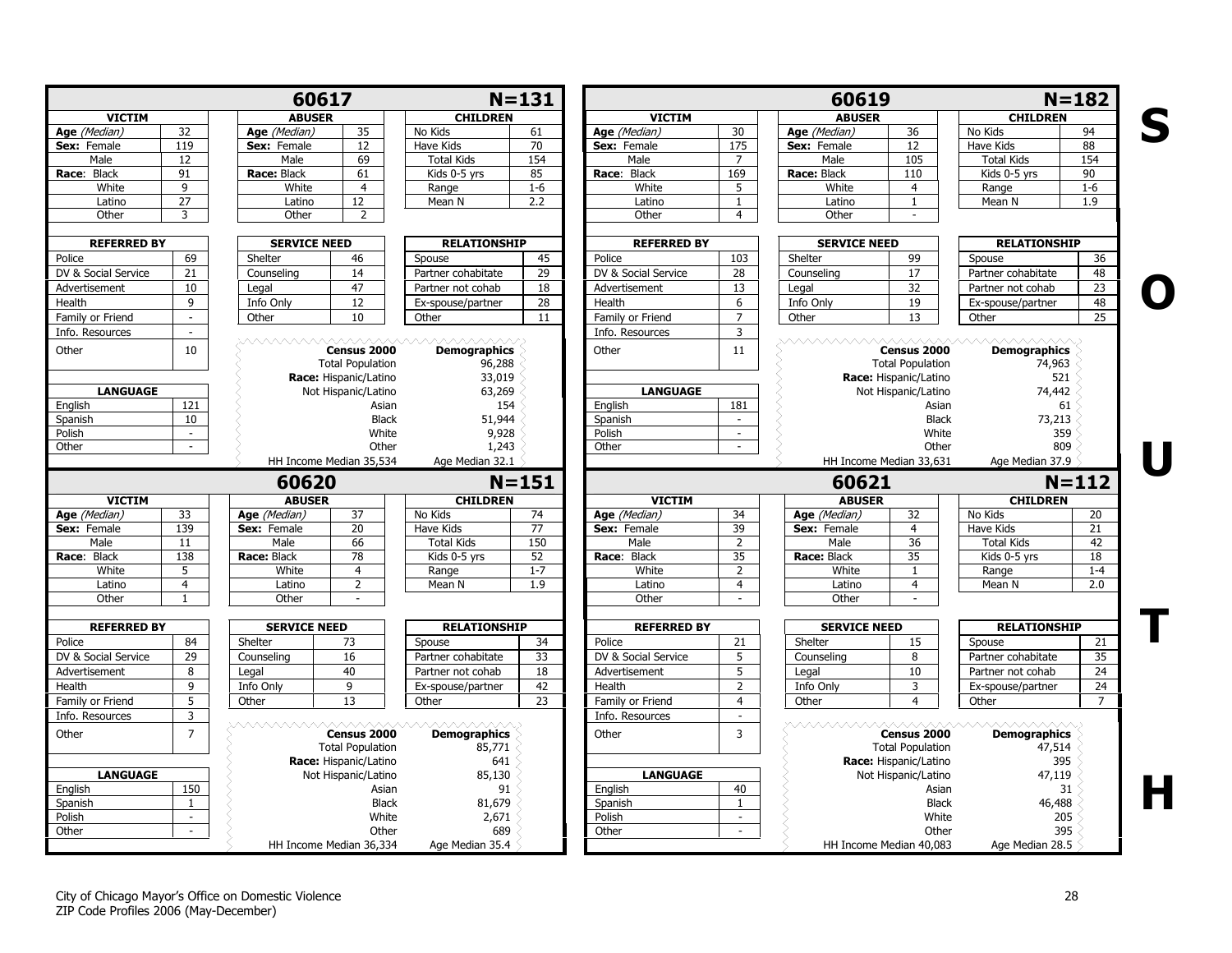|                     |                | 60628               |                                                  |                     | $N = 146$                |                     |                             | 60629               |                                                  |                     | $N = 126$       |
|---------------------|----------------|---------------------|--------------------------------------------------|---------------------|--------------------------|---------------------|-----------------------------|---------------------|--------------------------------------------------|---------------------|-----------------|
| <b>VICTIM</b>       |                | <b>ABUSER</b>       |                                                  | <b>CHILDREN</b>     |                          | <b>VICTIM</b>       |                             | <b>ABUSER</b>       |                                                  | <b>CHILDREN</b>     |                 |
| Age (Median)        | 33             | Age (Median)        | 33                                               | No Kids             | 75                       | Age (Median)        | 32                          | Age (Median)        | 36                                               | No Kids             | 45              |
| Sex: Female         | 125            | Sex: Female         | 16                                               | Have Kids           | 71                       | Sex: Female         | 112                         | Sex: Female         | 5                                                | Have Kids           | 81              |
| Male                | 20             | Male                | 79                                               | <b>Total Kids</b>   | 162                      | Male                | 14                          | Male                | 60                                               | <b>Total Kids</b>   | 74              |
| Race: Black         | 136            | Race: Black         | 90                                               | Kids 0-5 yrs        | 71                       | Race: Black         | 49                          | Race: Black         | 33                                               | Kids 0-5 yrs        | 217             |
| White               | 6              | White               | 3                                                | Range               | $1 - 8$                  | White               | 14                          | White               | 6                                                | Range               | $1 - 7$         |
| Latino              | $\mathbf{1}$   | Latino              | $\sim$                                           | Mean N              | 2.3                      | Latino              | 60                          | Latino              | $\overline{23}$                                  | Mean N              | 2.7             |
| Other               | $\omega$       | Other               | $\sim$                                           |                     |                          | Other               | 3                           | Other               | $\overline{2}$                                   |                     |                 |
| <b>REFERRED BY</b>  |                | <b>SERVICE NEED</b> |                                                  | <b>RELATIONSHIP</b> |                          | <b>REFERRED BY</b>  |                             | <b>SERVICE NEED</b> |                                                  | <b>RELATIONSHIP</b> |                 |
| Police              | 84             | Shelter             | 57                                               | Spouse              | 33                       | Police              | 74                          | Shelter             | 30                                               | Spouse              | 51              |
| DV & Social Service | 21             | Counseling          | 16                                               | Partner cohabitate  | 33                       | DV & Social Service | 24                          | Counseling          | 25                                               | Partner cohabitate  | $\overline{29}$ |
| Advertisement       | 10             | Legal               | 94                                               | Partner not cohab   | 18                       | Advertisement       | 10                          | Legal               | 43                                               | Partner not cohab   | 15              |
| Health              | 6              | Info Only           | 16                                               | Ex-spouse/partner   | 33                       | Health              | 3                           | Info Only           | 17                                               | Ex-spouse/partner   | 16              |
| Family or Friend    | $\mathbf{1}$   | Other               | 11                                               |                     | $\overline{25}$          | Family or Friend    | $\overline{2}$              | Other               | 8                                                | Other               | 14              |
| Info. Resources     | 3              |                     |                                                  | Other               |                          | Info. Resources     | 1                           |                     |                                                  |                     |                 |
|                     | 13             |                     | Census 2000                                      |                     |                          | Other               | 5                           |                     | Census 2000                                      |                     |                 |
| Other               |                |                     |                                                  | <b>Demographics</b> |                          |                     |                             |                     |                                                  | <b>Demographics</b> |                 |
|                     |                |                     | <b>Total Population</b><br>Race: Hispanic/Latino | 87,827<br>2,748     |                          |                     |                             |                     | <b>Total Population</b><br>Race: Hispanic/Latino | 113,984<br>55,388   |                 |
| <b>LANGUAGE</b>     |                |                     | Not Hispanic/Latino                              | 85,079              |                          | <b>LANGUAGE</b>     |                             |                     | Not Hispanic/Latino                              | 58,596              |                 |
| English             | 145            |                     | Asian                                            | 55                  |                          | English             | 93                          |                     | Asian                                            | 802                 |                 |
| Spanish             | $\sim$         |                     | <b>Black</b>                                     | 82,934              |                          | Spanish             | 32                          |                     | <b>Black</b>                                     | 29,188              |                 |
| Polish              | $\sim$         |                     | White                                            | 1,315               |                          | Polish              | $\sim$                      |                     | White                                            | 26,605              |                 |
| Other               | $\sim$         |                     | Other                                            | 775                 |                          | Other               | $\mathcal{L}_{\mathcal{A}}$ |                     | Other                                            | 2,001               |                 |
|                     |                |                     | HH Income Median 38,210                          | Age Median 33       |                          |                     |                             |                     | HH Income Median 40,279                          | Age Median 27.9     |                 |
|                     |                | 60633               |                                                  |                     | $N=4$                    |                     |                             | 60636               |                                                  |                     | $N = 114$       |
| <b>VICTIM</b>       |                | <b>ABUSER</b>       |                                                  | <b>CHILDREN</b>     |                          | <b>VICTIM</b>       |                             | <b>ABUSER</b>       |                                                  | <b>CHILDREN</b>     |                 |
| Age (Median)        | 35             | Age (Median)        |                                                  | No Kids             | 3                        | Age (Median)        | 33                          | Age (Median)        | 32                                               | No Kids             | 31              |
| Sex: Female         | $\overline{2}$ | Sex: Female         |                                                  | Have Kids           | $\overline{1}$           | Sex: Female         | 106                         | Sex: Female         | 14                                               | Have Kids           | 29              |
| Male                | $\sim$         | Male                | $\sim$                                           | <b>Total Kids</b>   | $\overline{1}$           | Male                | 5                           | Male                | 59                                               | <b>Total Kids</b>   | 62              |
| Race: Black         | $\mathbf{1}$   | Race: Black         | $\sim$                                           | Kids 0-5 yrs        | $\overline{\phantom{a}}$ | Race: Black         | 108                         | Race: Black         | 69                                               | Kids 0-5 yrs        | 29              |
| White               | $\mathbf{1}$   | White               |                                                  | Range               | $\mathbf{1}$             | White               | 3                           | White               | $\sim$                                           | Range               | $1 - 4$         |
| Latino              | -1             | Latino              | $\sim$                                           | Mean N              | $\overline{1}$           | Latino              | $\overline{2}$              | Latino              | $\mathbf{1}$                                     | Mean N              | 2.1             |
| Other               | $\sim$         | Other               | $\sim$                                           |                     |                          | Other               | $\sim$                      | Other               | $\mathbf{1}$                                     |                     |                 |
| <b>REFERRED BY</b>  |                | <b>SERVICE NEED</b> |                                                  | <b>RELATIONSHIP</b> |                          | <b>REFERRED BY</b>  |                             | <b>SERVICE NEED</b> |                                                  | <b>RELATIONSHIP</b> |                 |
| Police              | 2              | Shelter             | $\mathbf{1}$                                     | Spouse              | 2                        | Police              | 58                          | Shelter             | 67                                               | Spouse              | 23              |
| DV & Social Service | $\mathbf{1}$   | Counseling          | $\mathbf{1}$                                     | Partner cohabitate  | $\sim$                   | DV & Social Service | 22                          | Counseling          | 11                                               | Partner cohabitate  | 40              |
| Advertisement       | $\sim$         | Legal               | 2                                                | Partner not cohab   | $\sim$                   | Advertisement       | 10                          | Legal               | 17                                               | Partner not cohab   | 13              |
| Health              | $\sim$         | Info Only           | $\sim$                                           | Ex-spouse/partner   | $\sim$                   | Health              | $\overline{7}$              | Info Only           | 11                                               | Ex-spouse/partner   | 19              |
| Family or Friend    | $\mathbf{1}$   | Other               |                                                  | Other               | $\overline{1}$           | Family or Friend    | 5                           | Other               | $\overline{7}$                                   | Other               | 17              |
| Info. Resources     | $\sim$         |                     |                                                  |                     |                          | Info. Resources     | $\overline{2}$              |                     |                                                  |                     |                 |
|                     |                |                     |                                                  |                     |                          |                     |                             |                     |                                                  |                     |                 |
| Other               |                |                     | Census 2000                                      | <b>Demographics</b> |                          | Other               | $\overline{4}$              |                     | Census 2000                                      | <b>Demographics</b> |                 |
|                     |                |                     | <b>Total Population</b>                          | 13,262              |                          |                     |                             |                     | <b>Total Population</b>                          | 51,451              |                 |
|                     |                |                     | Race: Hispanic/Latino                            | 3,029               |                          |                     |                             |                     | Race: Hispanic/Latino                            | 599                 |                 |
| <b>LANGUAGE</b>     |                |                     | Not Hispanic/Latino                              | 10,233              |                          | <b>LANGUAGE</b>     |                             |                     | Not Hispanic/Latino                              | 50,852              |                 |
| English             | $\overline{4}$ |                     | Asian                                            | 72                  |                          | English             | 113                         |                     | Asian                                            | 49                  |                 |
| Spanish             | $\sim$         |                     | <b>Black</b>                                     | 2,460               |                          | Spanish             | $\mathbf{1}$                |                     | <b>Black</b>                                     | 50,153              |                 |
| Polish              | $\sim$         |                     | White                                            | 7,382               |                          | Polish              | $\sim$                      |                     | White                                            | 241                 |                 |
| Other               | $\sim$         |                     | Other                                            | 319                 |                          | Other               | $\sim$                      |                     | Other                                            | 409                 |                 |
|                     |                |                     | HH Income Median 40,792                          | Age Median 37.2     |                          |                     |                             |                     | HH Income Median 27,727                          | Age Median 28.9     |                 |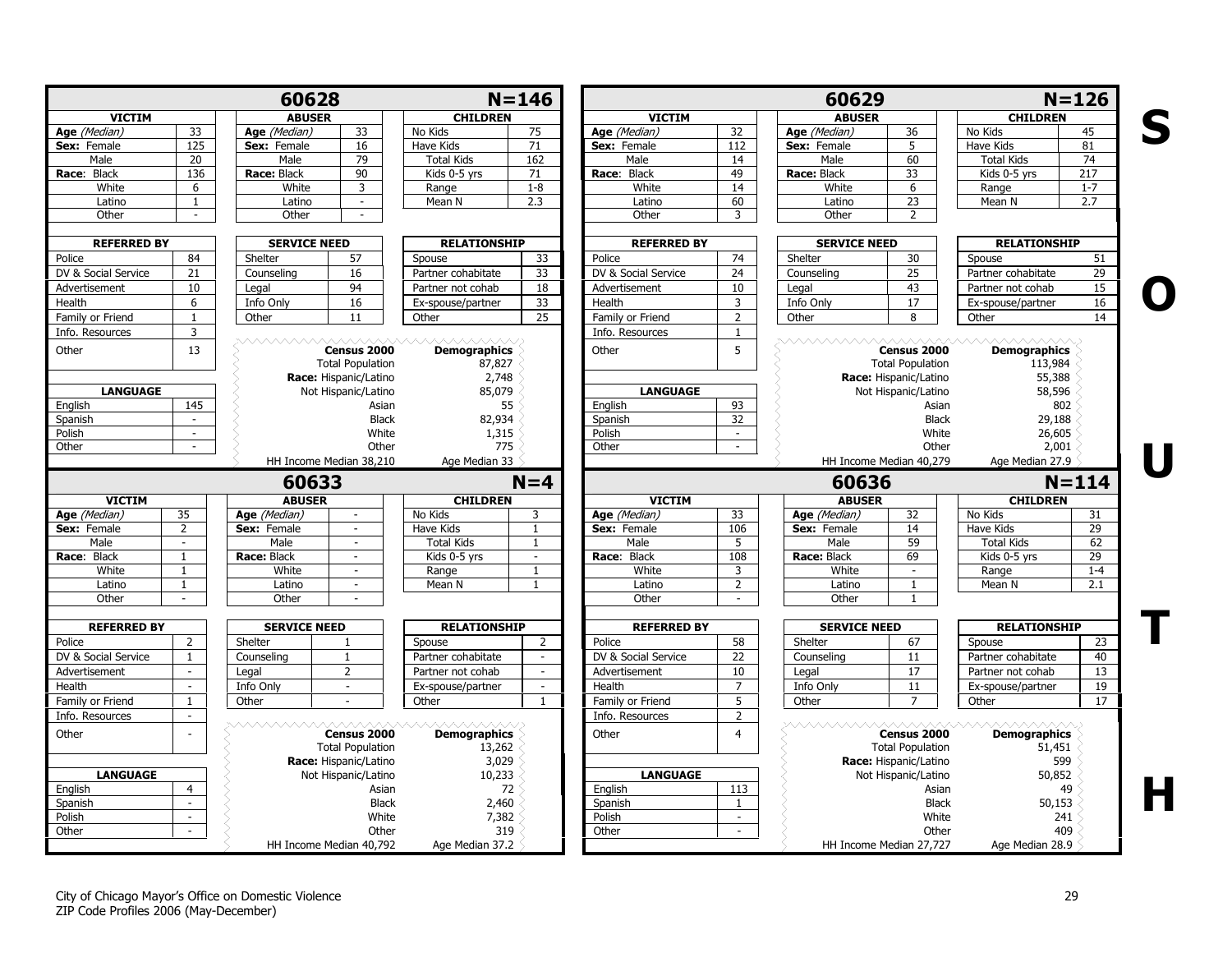|                                                                                               |                  | 60637<br><b>ABUSER</b><br>34<br>37<br>Age (Median) |                                                                 |                                      | $N = 80$ |                     |                          | 60638               |                                                                 |                                        | $N = 39$             |
|-----------------------------------------------------------------------------------------------|------------------|----------------------------------------------------|-----------------------------------------------------------------|--------------------------------------|----------|---------------------|--------------------------|---------------------|-----------------------------------------------------------------|----------------------------------------|----------------------|
| <b>VICTIM</b>                                                                                 |                  |                                                    |                                                                 | <b>CHILDREN</b>                      |          | <b>VICTIM</b>       |                          | <b>ABUSER</b>       |                                                                 | <b>CHILDREN</b>                        |                      |
| Age (Median)                                                                                  |                  |                                                    |                                                                 | No Kids                              | 22       | Age (Median)        | 36                       | Age (Median)        | 37                                                              | No Kids                                | 14                   |
| Sex: Female                                                                                   | 32               | Sex: Female                                        | $\overline{7}$                                                  | Have Kids                            | 58       | Sex: Female         | 37                       | Sex: Female         | 1                                                               | Have Kids                              | $\overline{25}$      |
| Male                                                                                          | $\mathbf{1}$     | Male                                               | 50                                                              | <b>Total Kids</b>                    | 120      | Male                | $\overline{2}$           | Male                | 18                                                              | <b>Total Kids</b>                      | 58                   |
| Race: Black                                                                                   | 72               | Race: Black                                        | 55                                                              | Kids 0-5 yrs                         | 53       | Race: Black         | $\overline{3}$           | Race: Black         | 3                                                               | Kids 0-5 yrs                           | 29                   |
| White                                                                                         | $\overline{4}$   | White                                              | 1                                                               | Range                                | $1 - 7$  | White               | 21                       | White               | 11                                                              | Range                                  | $1 - 4$              |
| Latino                                                                                        | $\overline{2}$   | Latino                                             | $\sim$                                                          | Mean N                               | 2.1      | Latino              | 14                       | Latino              | 4                                                               | Mean N                                 | 2.3                  |
| Other                                                                                         | 1                | Other                                              | $\sim$                                                          |                                      |          | Other               | $\mathbf{1}$             | Other               |                                                                 |                                        |                      |
| <b>REFERRED BY</b>                                                                            |                  | <b>SERVICE NEED</b>                                |                                                                 | <b>RELATIONSHIP</b>                  |          | <b>REFERRED BY</b>  |                          | <b>SERVICE NEED</b> |                                                                 | <b>RELATIONSHIP</b>                    |                      |
| Police                                                                                        | 47               | Shelter                                            | 39                                                              | Spouse                               | 20       | Police              | 25                       | Shelter             | 11                                                              | Spouse                                 | 21                   |
| DV & Social Service                                                                           | 14               | Counseling                                         | 11                                                              | Partner cohabitate                   | 17       | DV & Social Service | $\overline{4}$           | Counseling          | $\overline{4}$                                                  | Partner cohabitate                     | 6                    |
| Advertisement                                                                                 | 6                | Legal                                              | 16                                                              | Partner not cohab                    | 11       | Advertisement       | $\sim$                   | Legal               | 17                                                              | Partner not cohab                      | $\sim$               |
| Health                                                                                        | $\overline{2}$   | Info Only                                          | 9                                                               | Ex-spouse/partner                    | 14       | Health              | $\mathbf{1}$             | Info Only           | $\overline{4}$                                                  | Ex-spouse/partner                      | 8                    |
| Family or Friend                                                                              | $\mathbf{1}$     | Other                                              | 3                                                               | Other                                | 18       | Family or Friend    | $\overline{2}$           | Other               | $\mathbf{1}$                                                    | Other                                  | $\overline{4}$       |
| Info. Resources                                                                               | $\sim$           |                                                    |                                                                 |                                      |          | Info. Resources     | $\mathbf{1}$             |                     |                                                                 |                                        |                      |
| Other                                                                                         | $\overline{4}$   |                                                    | Census 2000<br><b>Total Population</b><br>Race: Hispanic/Latino | <b>Demographics</b><br>57,090<br>764 |          | Other               | $\overline{3}$           |                     | Census 2000<br><b>Total Population</b><br>Race: Hispanic/Latino | <b>Demographics</b><br>55,788<br>8,667 |                      |
| <b>LANGUAGE</b>                                                                               |                  |                                                    | Not Hispanic/Latino                                             | 56,326                               |          | <b>LANGUAGE</b>     |                          |                     | Not Hispanic/Latino                                             | 47,121                                 |                      |
| English                                                                                       | 79               |                                                    | Asian                                                           | 1,795                                |          | English             | 34                       |                     | Asian                                                           | 357                                    |                      |
| Spanish                                                                                       | $\mathbf{1}$     |                                                    | <b>Black</b>                                                    | 46,725                               |          | Spanish             | $\overline{3}$           |                     | <b>Black</b>                                                    | 4,422                                  |                      |
| Polish                                                                                        | $\sim$           |                                                    | White                                                           | 6,931                                |          | Polish              | 1                        |                     | White                                                           | 41,647                                 |                      |
| Other                                                                                         | $\sim$           |                                                    | Other                                                           | 875                                  |          | Other               | $\sim$                   |                     | Other                                                           | 705                                    |                      |
|                                                                                               |                  |                                                    | HH Income Median 23,228                                         | Age Median 29.9                      |          |                     |                          |                     | HH Income Median 45,173                                         | Age Median 38.3                        |                      |
|                                                                                               |                  | 60643                                              |                                                                 |                                      | $N=72$   |                     |                          | 60649               |                                                                 |                                        | $N = 121$            |
| <b>VICTIM</b>                                                                                 |                  | <b>ABUSER</b>                                      |                                                                 | <b>CHILDREN</b>                      |          | <b>VICTIM</b>       |                          | <b>ABUSER</b>       |                                                                 | <b>CHILDREN</b>                        |                      |
| Age (Median)                                                                                  | 31               | Age (Median)                                       | 35                                                              | No Kids                              | 39       | Age (Median)        | 34                       | Age (Median)        | 34                                                              | No Kids                                | 61                   |
| Sex: Female                                                                                   | 65               | Sex: Female                                        | 6                                                               | Have Kids                            | 33       | Sex: Female         | 109                      | Sex: Female         | 10                                                              | Have Kids                              | 60                   |
| Male                                                                                          | $\overline{7}$   | Male                                               | 349                                                             | <b>Total Kids</b>                    | 82       | Male                | 12                       | Male                | 71                                                              | <b>Total Kids</b>                      | 81                   |
| Race: Black                                                                                   | 582              | Race: Black                                        | 32                                                              | Kids 0-5 yrs                         | 33       | Race: Black         | 113                      | Race: Black         | $\overline{77}$                                                 | Kids 0-5 yrs                           | 47                   |
| White                                                                                         | 12               | White                                              | $\overline{7}$                                                  | Range                                | $1 - 9$  | White               | 3                        | White               | 3                                                               | Range                                  | $1 - 5$              |
| Latino                                                                                        |                  | Latino                                             | 1                                                               | Mean N                               | 2.5      | Latino              | $\overline{2}$           | Latino              | $\mathbf{1}$                                                    | Mean N                                 | 1.7                  |
| Other                                                                                         | $\sim$           | Other                                              | $\sim$                                                          |                                      |          | Other               | $\overline{2}$           | Other               | ÷.                                                              |                                        |                      |
| <b>REFERRED BY</b>                                                                            |                  | <b>SERVICE NEED</b>                                |                                                                 | <b>RELATIONSHIP</b>                  |          | <b>REFERRED BY</b>  |                          | <b>SERVICE NEED</b> |                                                                 | <b>RELATIONSHIP</b>                    |                      |
| Police                                                                                        | 35               | Shelter                                            | 29                                                              | Spouse                               | 22       | Police              | 77                       | Shelter             | 49                                                              | Spouse                                 | 26                   |
| DV & Social Service                                                                           |                  |                                                    | 11                                                              | Partner cohabitate                   | 16       | DV & Social Service | 16                       | Counseling          | 20                                                              | Partner cohabitate                     | 36                   |
|                                                                                               | 13               | Counseling                                         |                                                                 |                                      |          |                     |                          | Legal               |                                                                 | Partner not cohab                      | 17                   |
|                                                                                               | 5                | Legal                                              | 16                                                              | Partner not cohab                    | 8        | Advertisement       | 9                        |                     | 24                                                              |                                        |                      |
|                                                                                               | $\sim$           | Info Only                                          | 10                                                              | Ex-spouse/partner                    | 18       | Health              | $\mathbf{1}$             | Info Only           | 18                                                              | Ex-spouse/partner                      |                      |
|                                                                                               | 5 <sup>5</sup>   | Other                                              | 3                                                               | Other                                | 6        | Family or Friend    | $\overline{2}$           | Other               | 10                                                              | Other                                  | 35<br>$\overline{7}$ |
|                                                                                               | $\sim$           |                                                    |                                                                 |                                      |          | Info. Resources     | $\mathbf{1}$             |                     |                                                                 |                                        |                      |
|                                                                                               | 8                | ヘヘヘヘヘヘヘヘヘ                                          | Census 2000<br><b>Total Population</b>                          | <b>Demographics</b><br>52,568        |          | Other               | 8                        |                     | Census 2000<br><b>Total Population</b>                          | <b>Demographics</b><br>54,823          |                      |
|                                                                                               |                  |                                                    | Race: Hispanic/Latino                                           | 933                                  |          |                     |                          |                     | Race: Hispanic/Latino                                           | 607                                    |                      |
| <b>LANGUAGE</b>                                                                               |                  |                                                    | Not Hispanic/Latino                                             | 51,635                               |          | <b>LANGUAGE</b>     |                          |                     | Not Hispanic/Latino                                             | 54,216                                 |                      |
|                                                                                               | 72<br>$\sim$     |                                                    | Asian                                                           | 130                                  |          | English             | 118<br>$\sim$            |                     | Asian                                                           | 79                                     |                      |
| Advertisement<br>Health<br>Family or Friend<br>Info. Resources<br>Other<br>English<br>Spanish |                  |                                                    | <b>Black</b>                                                    | 40,337                               |          | Spanish             |                          |                     | <b>Black</b>                                                    | 52,779                                 |                      |
| Polish<br>Other                                                                               | $\sim$<br>$\sim$ |                                                    | White<br>Other                                                  | 10,390<br>778                        |          | Polish<br>Other     | $\sim$<br>$\overline{2}$ |                     | White<br>Other                                                  | 682<br>676                             |                      |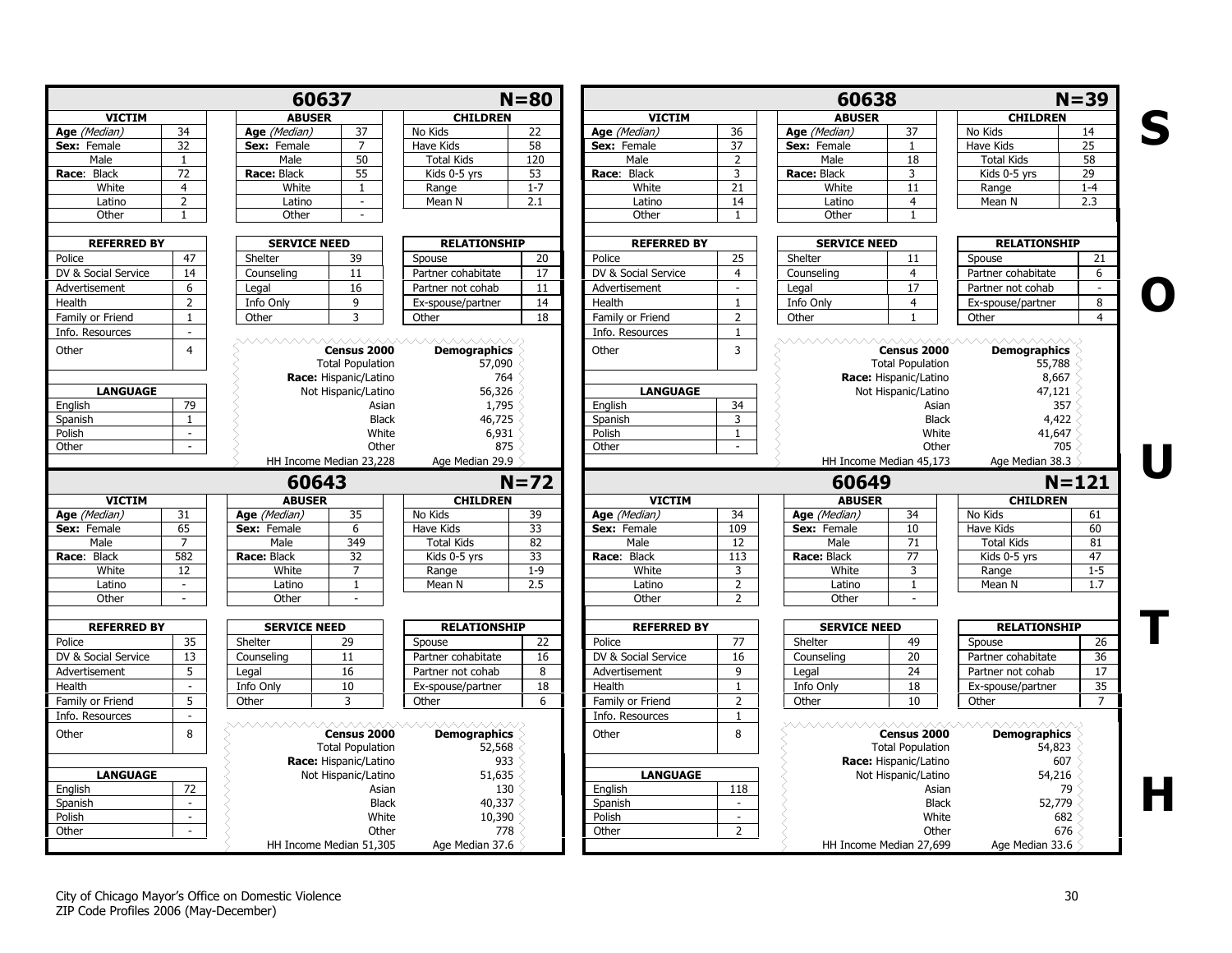| 60652               |                                   |                                                                  |                       |                               | $N = 80$     | 60655<br>$N=9$        |                |                                                                     |                          |                               |                       |
|---------------------|-----------------------------------|------------------------------------------------------------------|-----------------------|-------------------------------|--------------|-----------------------|----------------|---------------------------------------------------------------------|--------------------------|-------------------------------|-----------------------|
| <b>VICTIM</b>       |                                   | <b>ABUSER</b>                                                    |                       | <b>CHILDREN</b>               |              | <b>VICTIM</b>         |                | <b>ABUSER</b>                                                       |                          | <b>CHILDREN</b>               |                       |
| Age (Median)        | 32                                | Age (Median)                                                     | 32                    | No Kids                       | 52           | Age (Median)          | 48             | Age (Median)                                                        | 49                       | No Kids                       | $\boldsymbol{\Delta}$ |
| <b>Sex:</b> Female  | 70                                | <b>Sex:</b> Female                                               | 13                    | Have Kids                     | 28           | <b>Sex:</b> Female    | 4              | <b>Sex:</b> Female                                                  |                          | Have Kids                     | 5                     |
| Male                | 10                                | Male                                                             | 33                    | <b>Total Kids</b>             | 44           | Male                  |                | Male                                                                |                          | <b>Total Kids</b>             | 14                    |
| Race: Black         | 55                                | Race: Black                                                      | 41                    | Kids 0-5 vrs                  | 22           | <b>Black</b><br>Race: |                | Race: Black                                                         | $\overline{\phantom{0}}$ | Kids 0-5 vrs                  | 5                     |
| White               | 10                                | White                                                            | 3                     | Range                         | $1 - 4$      | White                 |                | White                                                               |                          | Range                         | $2 - 3$               |
| Latino              | 10                                | Latino                                                           | 2                     | Mean N                        | 1.6          | Latino                |                | Latino                                                              |                          | Mean N                        | 2.8                   |
| Other               | Δ                                 | Other                                                            |                       |                               |              | Other                 |                | Other                                                               |                          |                               |                       |
| <b>REFERRED BY</b>  |                                   | <b>SERVICE NEED</b>                                              |                       | <b>RELATIONSHIP</b>           |              | <b>REFERRED BY</b>    |                | <b>SERVICE NEED</b>                                                 |                          | <b>RELATIONSHIP</b>           |                       |
| Police              | 47                                | Shelter                                                          | 20                    | Spouse                        | 22           | Police                | $\overline{4}$ | Shelter                                                             |                          | Spouse                        |                       |
| DV & Social Service | 17                                | Counseling                                                       |                       | Partner cohabitate            | 23           | DV & Social Service   | 3              | Counseling                                                          |                          | Partner cohabitate            |                       |
| Advertisement       | $\overline{2}$                    | Legal                                                            | 19                    | Partner not cohab             | $\mathsf{q}$ | Advertisement         |                | Legal                                                               | $\mathbf{z}$             | Partner not cohab             |                       |
| Health              | 3                                 | Info Only                                                        | 25                    | Ex-spouse/partner             | 16           | Health                |                | Info Only                                                           |                          | Ex-spouse/partner             |                       |
| Family or Friend    | 5                                 | Other                                                            | 11                    | Other                         | $\mathsf{q}$ | Family or Friend      | $\sim$         | Other                                                               |                          | Other                         |                       |
| Info. Resources     |                                   |                                                                  |                       |                               |              | Info. Resources       |                |                                                                     |                          |                               |                       |
| Other               |                                   | www.www.www.www.www.ww<br>Census 2000<br><b>Total Population</b> |                       | <b>Demographics</b><br>39,126 |              | Other                 |                | www.www.www.www.www.www.w<br>Census 2000<br><b>Total Population</b> |                          | <b>Demographics</b><br>29,138 |                       |
|                     |                                   |                                                                  | Race: Hispanic/Latino |                               | 6,726        |                       |                |                                                                     | Race: Hispanic/Latino    | 1,051                         |                       |
| <b>LANGUAGE</b>     |                                   | Not Hispanic/Latino                                              |                       | 32,400                        |              | <b>LANGUAGE</b>       |                | Not Hispanic/Latino                                                 |                          | 28,087                        |                       |
| Enalish             | 73                                | Asian                                                            |                       | 421                           |              | Enalish               | 9              |                                                                     | 120                      |                               |                       |
| Spanish             | 6                                 | <b>Black</b>                                                     |                       | 16,324                        |              | Spanish               |                | <b>Black</b>                                                        |                          | 1,514                         |                       |
| Polish              | White<br>$\overline{\phantom{a}}$ |                                                                  | 14,729                |                               | Polish       |                       |                | 26,106                                                              |                          |                               |                       |
| Other               |                                   |                                                                  | Other                 | 926                           |              | Other                 |                |                                                                     | Other                    | 347                           |                       |
|                     |                                   | HH Income Median 53,120                                          |                       | Age Median 34                 |              |                       |                |                                                                     | HH Income Median 59,849  | Age Median 36.2               |                       |

T

H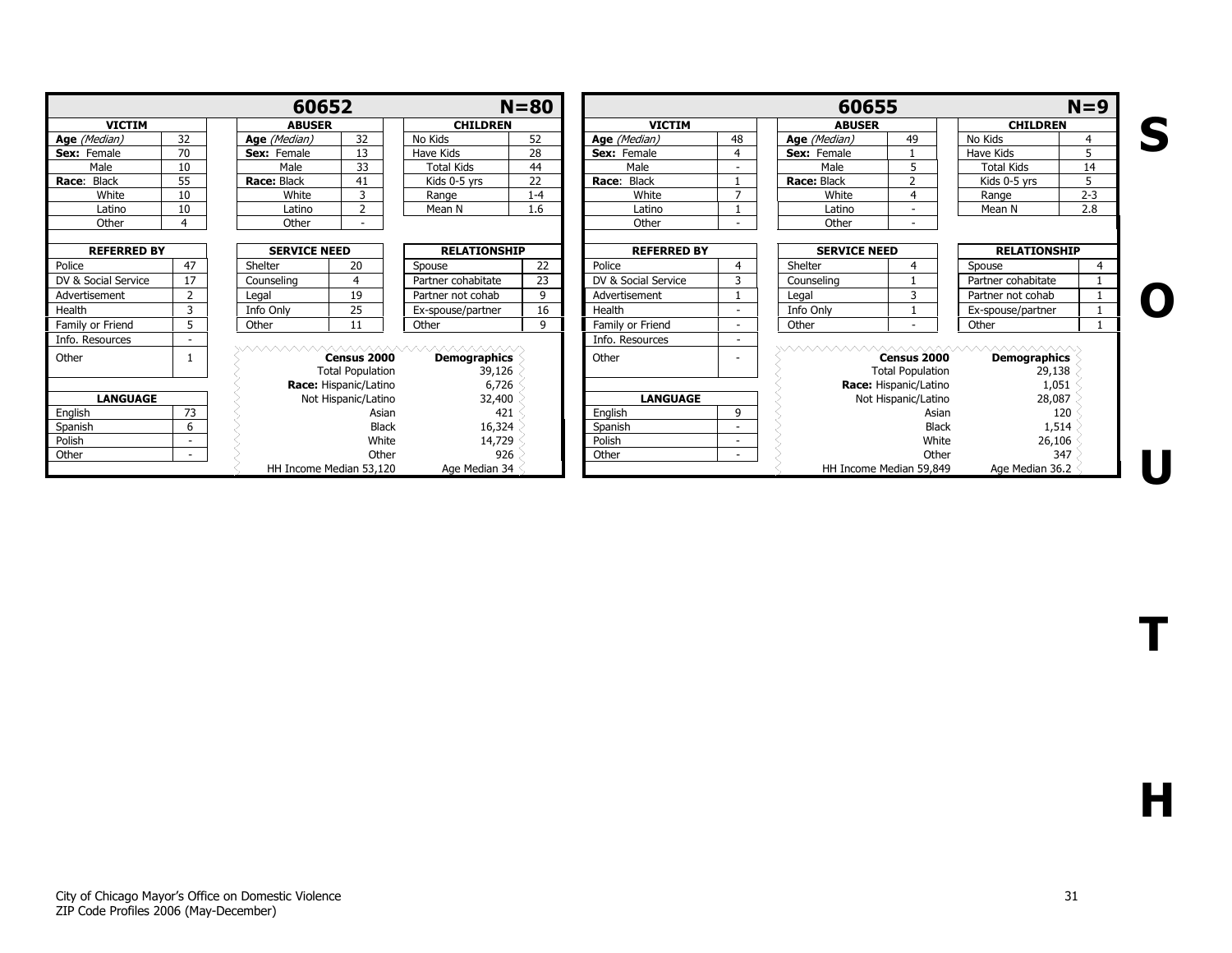#### GLOSSARY/DEFINITIONS

<span id="page-31-0"></span>Abuser Victim callers to the Help Line provide demographic information (age, sex, race) about their abusive partner.

- Age The VIRA records the actual age of the victim and their abuser from which the median ages are calculated. The median represents the middle point in the range of ages. This method is chosen to be consistent with the Census Bureau reporting of age. For presentation purposes, age groups were created for the Citywide and the Sector profiles.
- Census 2000 Demographics To provide context for the victim callers in the area, demographic information for the city of Chicago and each ZIP code area was obtained from the U.S. Census Bureau, Census 2000. Data was extracted using American Fact Finder on the Census Bureau website:<http://www.census.gov>.
- Children Victims are asked to provide the age and sex of all children living with them. Calculated for this report are the total number of victims that reported having children "Have Kids" and the total number of victims who did not report that children lived with them "No Kids." Information about children may not have been obtained or recorded therefore the number of victims without children may be slightly higher than actual. Of the victims who have children, "Total Kids" represents the total number of children of all victims in that area. The Range shows the fewest and the greatest number of children of victims in the area. The Mean N represents the average number of children per victim in this area, excluding victims without children. Finally, Kids 0-5 yrs represents the total number of children who were between the ages of 0 and 5 when the victim called the Help Line.
- DV Providers Many domestic violence service providers or agencies offer a variety of services to domestic violence victims. For presentation the services are grouped into broad categories based on their program's primary service provision focus. The number of programs within each geographic area is presented for the city, the three sectors, and each ZIP code (excluding shelters). Any program that was in operation for at least one month during 2006 is included. For confidentiality, shelters are only presented citywide.
- Language Most of the calls received by the Help Line are conducted in English, Spanish or Polish. When callers speak a language other than English or Spanish, the Language Line is utilized.
- Loop Included in the Loop area are all ZIP codes that are assigned by the Post Office to the area of the Loop. Also included are Post Office Boxes and ZIP codes assigned to particular buildings/businesses.
- NRepresents the total. For each ZIP code area the total number of victim callers received within the ZIP code area is reported.